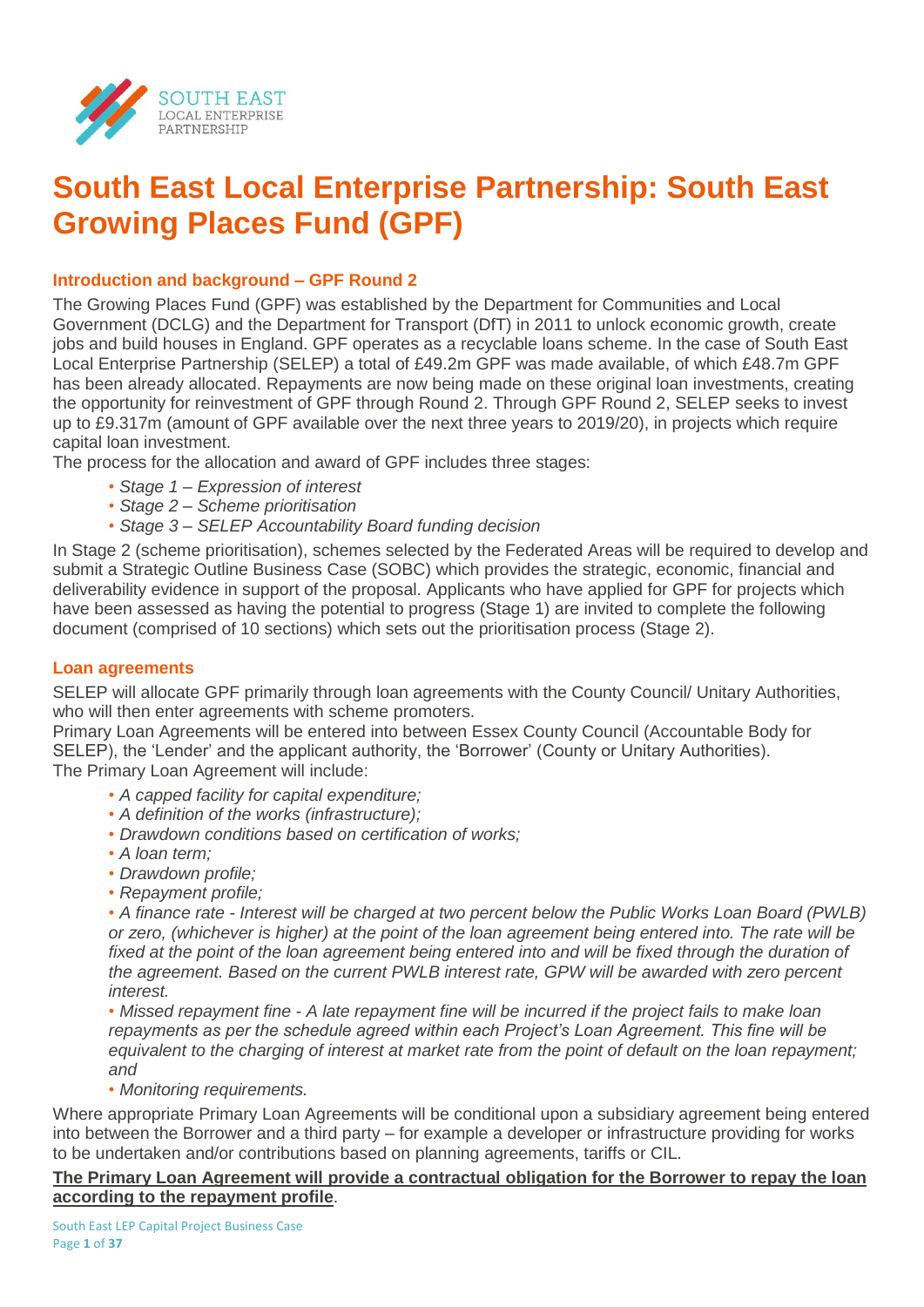

## **Growing Places Fund (GPF) Business Case Template**

### 1. Scheme summary

## Scheme promoter: **Eastbourne under 10m Fishermen's Community Interest Company (Eu10CIC)**

Project Name: **Eastbourne Fisherman's Quayside and infrastructure development project**

Federated Board Area: **East Sussex** 

Lead County Council/Unitary Authority: **East Sussex County Council** 

#### Development Location:

**Land in Atlantic Drive (Site 3), adjacent to 29 The Waterfront, Sovereign Harbour, Eastbourne BN23 5UZ**

# Project Description:

## Summary:

This capital project has secured £1,000,000 [European Maritime and Fisheries Fund \(EMFF\)](https://www.gov.uk/guidance/european-maritime-and-fisheries-fund-emff-before-you-apply) grant [funding](https://www.gov.uk/guidance/european-maritime-and-fisheries-fund-emff-before-you-apply) to build a Fishermen's Quay in Sovereign Harbour to develop local seafood processing infrastructure to support long term sustainable fisheries and the economic viability of Eastbourne's inshore fishing fleet. However;

- 1. Without GPF forward funding for this project, it will not go ahead next year as the commercial loan conditions are a challenge to the viability in the short-term.
- 2. If the project does not go ahead, the land which the fishermen want to purchase may no longer be for sale and Eastbourne will cease to have a fishing fleet in Sovereign Harbour, meaning a loss of the majority of the 72 fishing jobs and over £2,000,000 revenue per year as well as the resulting impacts on the local economy.
- 3. Brexit has the potential to deliver increased fishing opportunities, especially in the Channel. This could lead to increased profitability of fisheries in the UK, but if Eastbourne loses its fleet, the potential future benefits will go elsewhere (other harbours for catching / landing / jobs or other regions for processing / value adding / jobs).

## Context:

[Eastbourne's fishermen](http://eastbournefishermen.co.uk/index.html) set up a *Community Interest Company (Eu10CIC)* in 2013 to buy the land where we currently moor up and land our catch, but the sale is conditional on the construction of the *Fishermen's Quay* (for which *all designs and planning permissions are in place*). Current loan options for the forward funding of the quay (through the Charity Bank) and land purchase are a barrier to the project going ahead in the short term, and the medium-term economic outlook is impacted as a result.

*Providing this processing infrastructure is essential to maintain Eastbourne's fishing fleet now and to grow it after Brexit*. The facility will enable local fishermen to benefit from the increase value of processing the fish 'in-house', i.e. to become price makers, add value locally and take control of our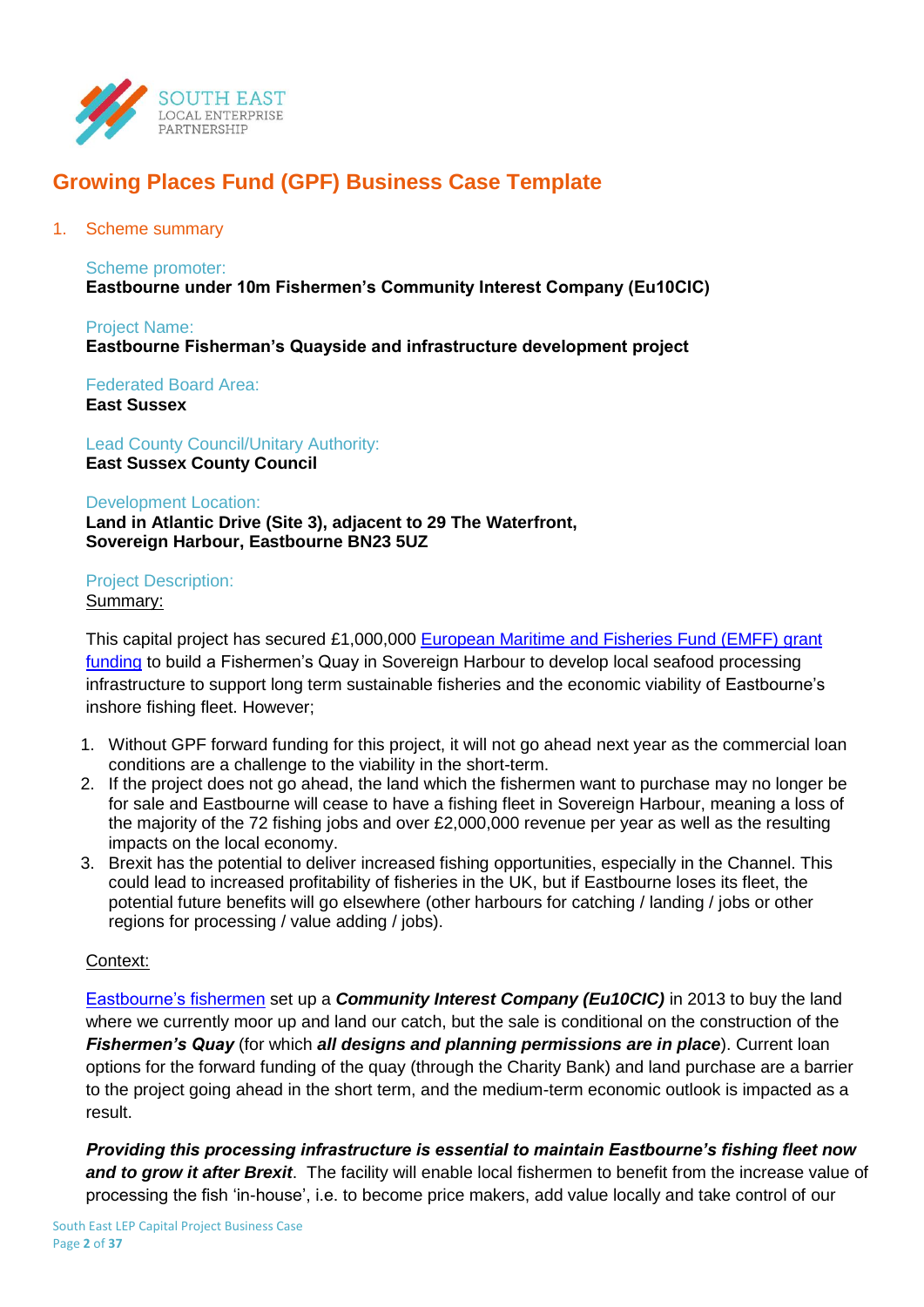

local supply chain. Manufacture of ice will also improve the marketability and quality of the seafood. Connecting local consumers, buyers and restaurants, caterers and public bodies to the local seasonal supply of seafood presents an opportunity to turn the fishery into the beating heart of Sovereign Harbour, unlocking our full economic potential.

*Eastbourne fishermen /Eu10CIC are seeking two-fold loan support from the GPF:* to forward fund the infrastructure, and purchase the land on which the infrastructure will be built. The EMFF will repay £1,000,000 of the loan within 2 years (once reclaimed from the EMFF) and the rest will be repaid through increased revenues by 2021.

*Repayment within the timeframe is guaranteed by the EMFF and increased revenue as a result of the processing infrastructure. See the ROI model attached.*

*This project is a strong strategic fit for GPF and is ready to be delivered (all designs, plans and agreements are in place), but has a viability gap which needs to be filled by GPF to enable Eastbourne's fishermen to safeguard 72 jobs now and develop more opportunities in the future*.

Eu10CIC are seeking GPF loan support for the first phase of construction only. Subsequent phases will be financed through increased revenue as a result of the infrastructure being built (planned for 2020/2021). These future phases will be guaranteed if phase 1 can take proceed with GPF loan, which will lead to even further benefits for the local area. However, as the GPF loan is only for phase 1, the benefits listed here relate only to phase 1. *See Annex 3.*

## Project Development Stages:

*[Please specify the current stage of development confirming the roles of developer, and other partners involved in delivering the scheme e.g. bank, contractor. Please specify the project development stage(s) to be funded through GPF as per the table below. Add additional rows as necessary.]*

| <b>Project development stages</b> | <b>GPF funding required</b>       |                                                     |                           |
|-----------------------------------|-----------------------------------|-----------------------------------------------------|---------------------------|
| <b>Stage</b>                      | <b>Partners</b>                   | <b>Status</b>                                       | $\checkmark$<br>or $x$    |
| Planning<br>Permission            | EBC/<br>Eu10CIC                   | Completed and updated, subject<br>to s106 agreement | $\boldsymbol{\mathsf{x}}$ |
| Land purchase                     | Carillion /<br>Eu10CIC            | Price and conditional sale agreed                   | $\checkmark$              |
| GPF agreement                     | ESCC/<br>Eu10CIC                  | To be completed                                     | $\boldsymbol{\varkappa}$  |
| <b>EMFF</b> grant                 | $MMO$ /<br>Eu10CIC                | Agreement completed                                 | ✓                         |
| ESI4 Ioan                         | ESCC/<br>Eu10CIC                  | Agreement completed                                 | $\boldsymbol{\varkappa}$  |
| ESI4 grant                        | ESCC/<br>Eu10CIC                  | <b>Agreement Completed</b>                          | $\boldsymbol{\mathsf{x}}$ |
| Construction<br>quotes            | Eu10CIC/<br>contractor            | Complete                                            | x                         |
| Construction                      | Eu10CIC/<br>contractor<br>(Ellis) | To be agreed following tender                       | ✓                         |
| GPF draw down                     | ESCC/<br>Eu10CIC                  | Requires agreement and loan<br>support for capital  | $\checkmark$              |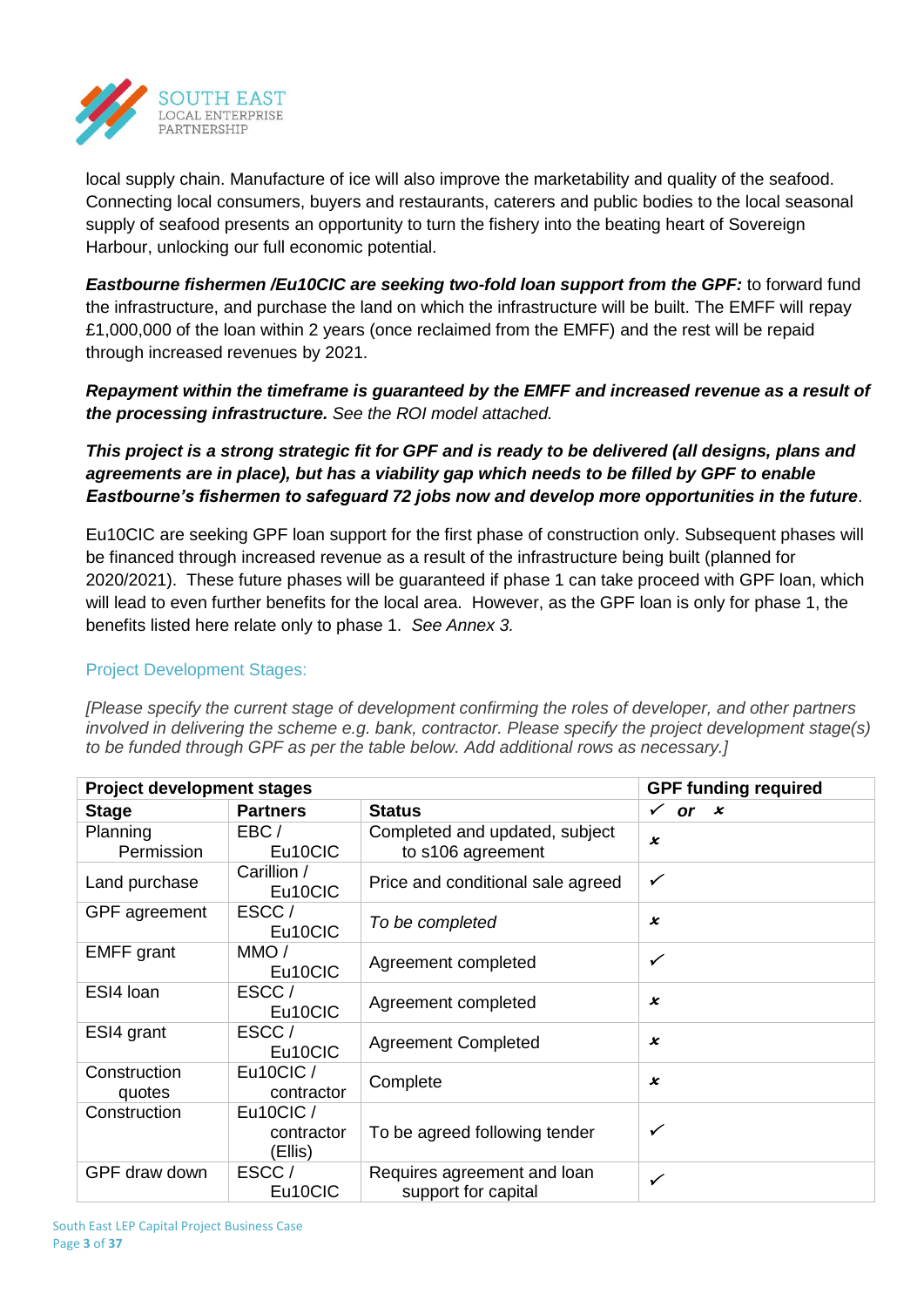

|                                       |                  | expenditure                                                       |   |
|---------------------------------------|------------------|-------------------------------------------------------------------|---|
| EMFF draw down                        | MMO/<br>Eu10CIC  | Requires invoices                                                 | x |
| ESI4 draw down                        | ESCC/<br>Eu10CIC | Requires invoices                                                 | x |
| Loan repayments<br><b>GPF</b>         | ESCC/<br>Eu10CIC | Requires revenue from project<br>completion                       | x |
| Loan repayments<br>ES <sub>I4</sub>   | ESCC/<br>Eu10CIC | Requires revenue from project<br>completion                       | x |
| ESI4 grant<br>drawdown                | ESCC/<br>Eu10CIC | Requires evidence of job creation<br>following project completion | x |
| Project report<br>(grant use<br>EMFF) | MMO/<br>Eu10CIC  | Upon project completion                                           | x |

## GPF required:

## *[Please specify the amount of capital funding sought through the GPF.]*

Eastbourne Fishermen are seeking forward funding from the GPF in order to bankroll the construction and equipment purchases for which we received £1,000,000 'spend and reclaim' grant offer under the EMFF, which will enable the guaranteed GPF loan repayment as soon as the construction is finished. EMFF funds cannot be used to purchase land.

We are therefore also seeking a loan to purchase the land (£250,000 sale price agreed) on which we will build the processing unit. There remains a viability gap unless we get GPF funding, as the Charity Bank has agreed in principle to bankroll the work and equipment purchases, as well as the loan for the land purchase, but the interest rate offered (5% above base rate = 5.25%) is prohibitive for the project to go ahead now, and will impact how long it takes the project to become profitable and deliver benefits. This viability gap is why the fishermen are requesting loan support from GPF. A GPF loan is essential to allow the immediate realisation of significant economic and social benefits for the area.

In addition to the secured EMFF funding, we have also secured funding (both loan and grant) from the East Sussex County Council – East Sussex Invest 4 (ESI4) fund totalling £240k.

The fishermen have raised £70K of our own capital and we land shellfish and finfish worth between £2- 3 million per year. We intend to pay a 10% levy to the CIC to build up reserves over time, worth approximately £200,000 a year (conservative estimate based on a low average). This contribution will be used to service debt repayments for the ESI4 and GPF up to 2021/22, in addition to the EMFF grant.

## **GPF loan request: £1,150,000 – total loan request for GPF (construction, and one-off land purchase).**

**The GPF loan will be repaid in full by March 2021, using the £1 million EMFF grant and £150K paid through increased revenues as a result of processing and landing catch to the CIC.**

Breakdown of costs: *all costs are NET and exclude VAT*

| <b>EQUIPMENT</b>    | £178,493 |
|---------------------|----------|
| <b>CONSTRUCTION</b> | £938,247 |
| LAND                | £250,000 |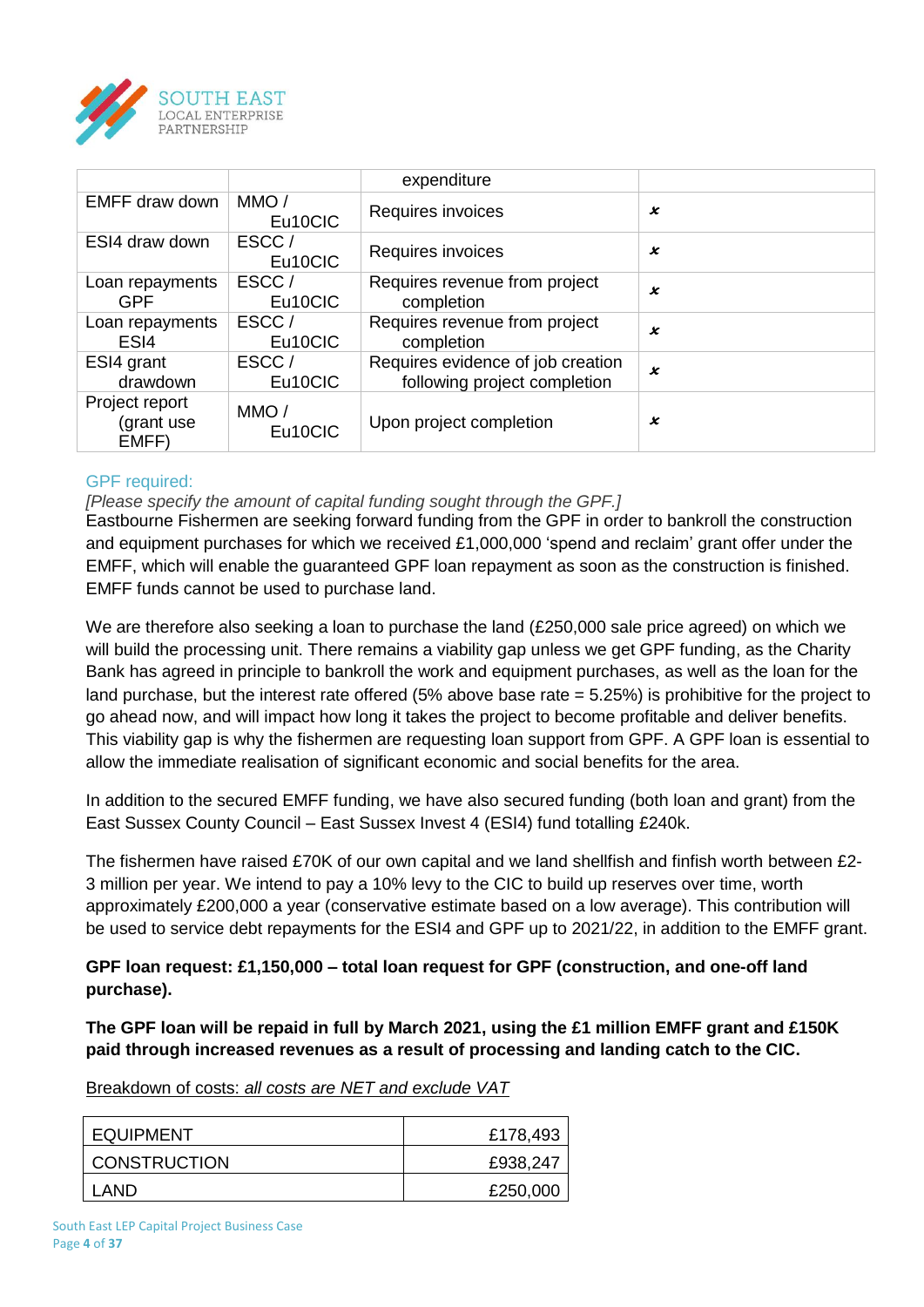

| <b>TOTAL</b> | £1,366,740 |
|--------------|------------|
| Contingency  | £93,260    |
| New total    | £1,460,000 |

Sources of finance: Breakdown of loans and Eu10CIC funds:

| Source (type)             |           | %    | Borrowings ('000) |
|---------------------------|-----------|------|-------------------|
| GPF (public)              | 1,150,000 | 79%  | 1,150             |
| ESI4 loan (public)        | 200,000   | 14%  | 200               |
| ESI4 grant (public)       | 40,000    | 3%   |                   |
| Eu10CIC capital (private) | 70,000    | 4%   |                   |
| TOTAL                     | 1,460,000 | 100% | 1,350             |

| Funding breakdown (£000)        |         |         |         |         |         |              |
|---------------------------------|---------|---------|---------|---------|---------|--------------|
| <b>Source</b>                   | 2017/18 | 2018/19 | 2019/20 | 2020/21 | 2021/22 | <b>Total</b> |
| <b>EMFF</b>                     |         | 600     | 400     |         |         | 1,000        |
| 'spend and                      |         |         |         |         |         |              |
| claim' loan                     |         |         |         |         |         |              |
| repayment                       |         |         |         |         |         |              |
| <b>GPF</b>                      |         |         |         |         |         |              |
| (excludes                       |         |         |         |         |         |              |
| land                            |         |         |         |         |         |              |
| purchase)                       |         |         |         |         |         |              |
| ESI4 Ioan<br>repayment          |         |         |         |         | 200     | 200          |
| from                            |         |         |         |         |         |              |
| increased                       |         |         |         |         |         |              |
| revenues                        |         |         |         |         |         |              |
| ESI4 (grant)                    |         | 20      | 20      |         |         | 40           |
| Eu10CIC                         |         |         |         | 250     |         | 250          |
| (loan                           |         |         |         |         |         |              |
| repayment                       |         |         |         |         |         |              |
| GPF for                         |         |         |         |         |         |              |
| land                            |         |         |         |         |         |              |
| purchase)                       |         |         |         |         |         |              |
| from                            |         |         |         |         |         |              |
| increased                       |         |         |         |         |         |              |
| revenues*                       |         |         |         |         |         |              |
| Eu10CIC                         | 70      |         |         |         |         | 70           |
| capital                         |         |         |         |         |         |              |
| <b>Total</b>                    |         |         |         |         |         | 1,560        |
| Sources of grant / loan funding |         |         |         |         |         |              |
| <b>GPF</b> loan                 | 500     | 650     |         |         |         | 1,150        |
| ESI4 Ioan                       | 200     |         |         |         |         | 200          |
| <b>Total</b>                    |         |         |         |         |         | £1,350       |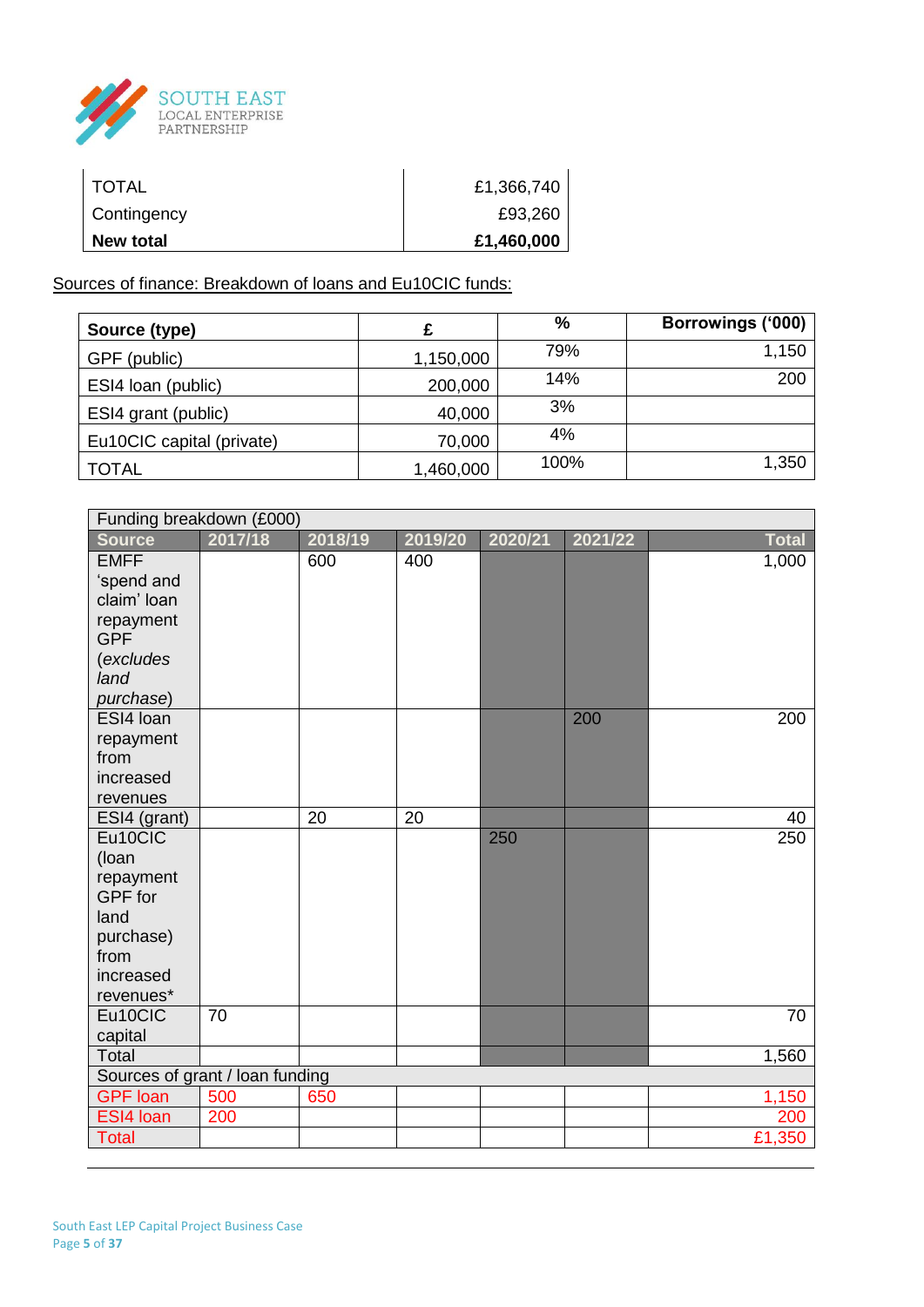

|                                                         | 2018 | 2019        | 2020        | 2021        | 2022        | <b>PRESENT VALUE</b> |
|---------------------------------------------------------|------|-------------|-------------|-------------|-------------|----------------------|
| <b>TOTAL</b><br><b>OPERATING</b><br><b>EXPENDITURES</b> | £0   | $-E120,253$ | -£123,762   | $-E127,339$ | $-E130,983$ | -£443,341            |
| <b>TOTAL</b><br><b>OPERATING</b><br><b>REVENUE</b>      |      | £462,131    | £471,003    | £480,047    | £489,264    | £1,684,541           |
| Breakdown of<br>revenue streams                         |      |             |             |             |             |                      |
| Revenue from fish<br>sales*                             |      | £137,367    | £140,005.24 | £142,693    | £145,433    | £500,727             |
| Revenue from<br>fishermen<br>transfers*                 |      | £295,410    | £301,082    | £306,862    | £312,754    | £1,076,817           |
| Revenue from<br>mooring charges*                        |      | £29,352     | £29,916     | £30,490     | £31,076     | £106,996             |
| Net operating<br>revenue                                | £0   | £341,877    | £347,241    | £352,708    | £358,280    |                      |

## \*Revenue increases to service loan repayments are outlined below:

## 2. Strategic fit

### Policy and Strategic Context:

*[Please specify how the overall scheme aligns with the policy and strategic context, including local policies, strategies and investment plans, SELEP Strategic Economic Plan (SEP) objectives and SELEP emerging Skills Strategy; max. 1 page.]*

*PLEASE NOTE: We have provided 1 page which covers fisheries objectives and 1 page which covers regional SELEP strategy as this project has two parallel contexts and strategic drivers.*

## *EU & UK Fisheries Policy links:*

- *European Maritime and Fisheries Fund (EMFF) – [The UK Operational Plan for the use of the](https://ec.europa.eu/fisheries/sites/fisheries/files/docs/body/op-uk_en.pdf)  [EMFF](https://ec.europa.eu/fisheries/sites/fisheries/files/docs/body/op-uk_en.pdf)* identifies multiple policy objectives where the project fits; from increasing competitiveness, sustainability, and diversification, through to integration of processing, marketing and the growth of local supply chains. The £1million EMFF grant support offer is testament to the strategic fit at both EU and National (Defra/ MMO) level.
- *National Policy – The UK Government's [Fisheries 2027](https://www.gov.uk/government/uploads/system/uploads/attachment_data/file/69320/pb12780-fisheries2027vision-071001.pdf) vision* covers a number of key aims and objectives which the Eu10CIC project would directly deliver. This vision notes that viable local fisheries: '*..secure[s] long-term benefits for the whole of society...Access to fisheries continues to be available to small-scale fishing vessels…because the wider economic, social and environmental benefits of small-scale fishing can…make a significant economic and social contribution to the lives of individuals and coastal communities, for example, by providing jobs, attracting tourists, providing high-quality fresh fish and maintaining the character and cultural identity of small ports throughout England. Fisheries contribute to the local economies and culture of coastal communities. Fishing communities are resilient and diverse enough to withstand fluctuations in the availability of fishing opportunities. Consumers choose locally caught fish wherever possible.*' All of these long-term fisheries policy visions are supported and enhanced by the Eastbourne project.
- The [Marine Policy Statement \(2011\)](https://www.gov.uk/government/uploads/system/uploads/attachment_data/file/69322/pb3654-marine-policy-statement-110316.pdf) points to the importance of fisheries in terms of food security and all socio-economic activities related to the capture, handling and processing of catches. Further,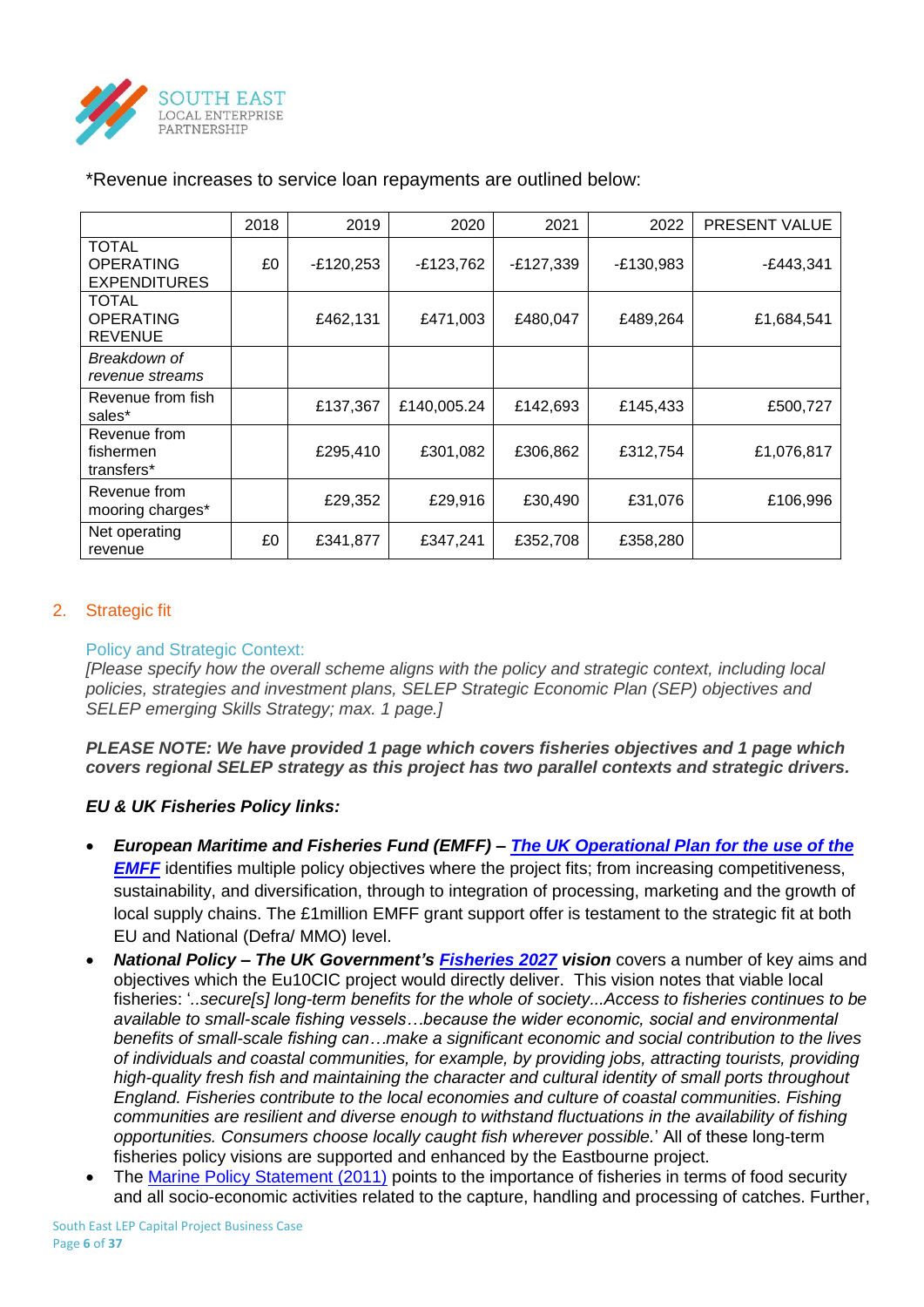

it aims to maintain a prosperous and efficient fishing industry and provide social, cultural and economic benefits to often fragile coastal communities. Wherever possible, decision makers should seek to encourage opportunities for co-existence between fishing and other activities.

- The [Queen's speech](https://www.gov.uk/government/uploads/system/uploads/attachment_data/file/620838/Queens_speech_2017_background_notes.pdf) promised a fisheries bill which is likely to improve the management of inshore fisheries further, and deliver opportunities for Eastbourne's fishermen.
- **Brexit** Although no final decision has been reached and the outcome of negotiations (which would impact export / import tariffs etc.) is yet to be determined, Brexit offers a substantial opportunity for UK fishermen. The small-scale fleet in particular stand to benefit from [quota uplifts as the discard](https://www.gov.uk/government/news/uk-fishermen-see-next-phase-of-the-discard-ban-take-effect)  [ban](https://www.gov.uk/government/news/uk-fishermen-see-next-phase-of-the-discard-ban-take-effect) is phased in, and also from increased access to stocks of interest to the Eastbourne fleet currently and new opportunities as a result of increased access to a wider range / larger share of stocks. This opportunity to diversify is thought to be significant. UK-wide, fish processing is decreasing, businesses are becoming more consolidated and are reliant on EU labour. This processing development in Eastbourne would put the fleet in an excellent position to capitalise on these opportunities and ensure their economic benefits are retained in East Sussex. Given regional declines in processing capacity, the wider significance and value of the project for the South East is notable.

## *Regional / Local Development policy links:*

- *SELEP SEP (Sept 2017 version) [Overview:](http://www.southeastlep.com/images/uploads/resources/EAST_SUSSEX_South_East_LEP_-_Growth_Deal_and_Strategic_Economic_Plan_WEB-2.pdf)* The SELEP Economic Plan identifies 3 growth corridors in East Sussex (reiterated in the East Sussex Growth Strategy) one of which is the A22/A26/A27 Eastbourne-Polegate-Uckfield-Crowborough corridor & sites at Sovereign Harbour, where this project is based. This project will support the continuation and growth of the 30 family owned fishing businesses, safeguarding the jobs of 72 fishermen and create new jobs and give new skills in fish processing and sales. A historic industry which has been facing economic challenges for decades, which in many coastal towns around the country has disappeared altogether, will be given a chance to flourish. These jobs will contribute to the target of 1,400 additional jobs to be created in that corridor by 2020/21(4.21).
- The SELEP EP also "*recognises that its coastal communities are a defining feature of South East England and require bespoke, co-ordinated programmes of investment to enable them to generate the returns available from the enterprise and employment, culture and heritage that their location provides.*" (2.49) Supporting the fishing industry in Eastbourne through this project will provide the sustainability it needs and secure its future for generations to come.
- The development will increase amenity value, opportunities for new markets and increased business resilience. Added value and productivity will increase locally as a result of processing and increased export readiness for certain products (e.g. whelks to South Korea, or shellfish to the EU).
- *[Chapter 2](http://www.southeastlep.com/images/uploads/resources/SECTION_2_South_East_LEP_-_Growth_Deal_and_Strategic_Economic_Plan_WEB-2.pdf)* demonstrates that economic activity is not evenly spread across the SE LEP area. Unemployment tends to be higher in coastal communities. Therefore the impact of fishing job losses in Eastbourne would be significant, especially within the context of the fishing industry in East Sussex where 1 in 4 active fishing vessels is registered in Eastbourne. On top of current employment, the project would provide the opportunity for apprenticeships, providing new career opportunities and access to industry work experience for young people.
- **[Chapter 3](http://www.southeastlep.com/images/uploads/resources/SECTION_3_South_East_LEP_-_Growth_Deal_and_Strategic_Economic_Plan_WEB-3.pdf)** Recognises the need for investment in coastal communities, such as Eastbourne. The unique opportunity to maintain and grow the local fishing, providing a positive return on investment in the short term, and the guarantee of loan repayment by 2021 makes this both low risk and high benefit, given the sector it applies to.
- [Chapter 4:](http://www.southeastlep.com/images/uploads/resources/SUMMARY_South_East_LEP_-_Growth_Deal_and_Strategic_Economic_Plan_WEB.pdf) East Sussex Growth Deal This project will boost fisheries' productivity and increase revenues, by enabling access to finance for Eu10CIC to invest in capital projects (processing unit). Empowering fishermen to become price makers and further grow SMEs has been a key objective for many years and is [supported by Eastbourne MP Stephen Lloyd.](http://www.libdemvoice.org/stephen-lloyd-mp-writes-a-better-future-for-our-coastal-communities-and-inshore-waters-43717.html)

## *Wider benefits (skills, impact on deprived areas…)*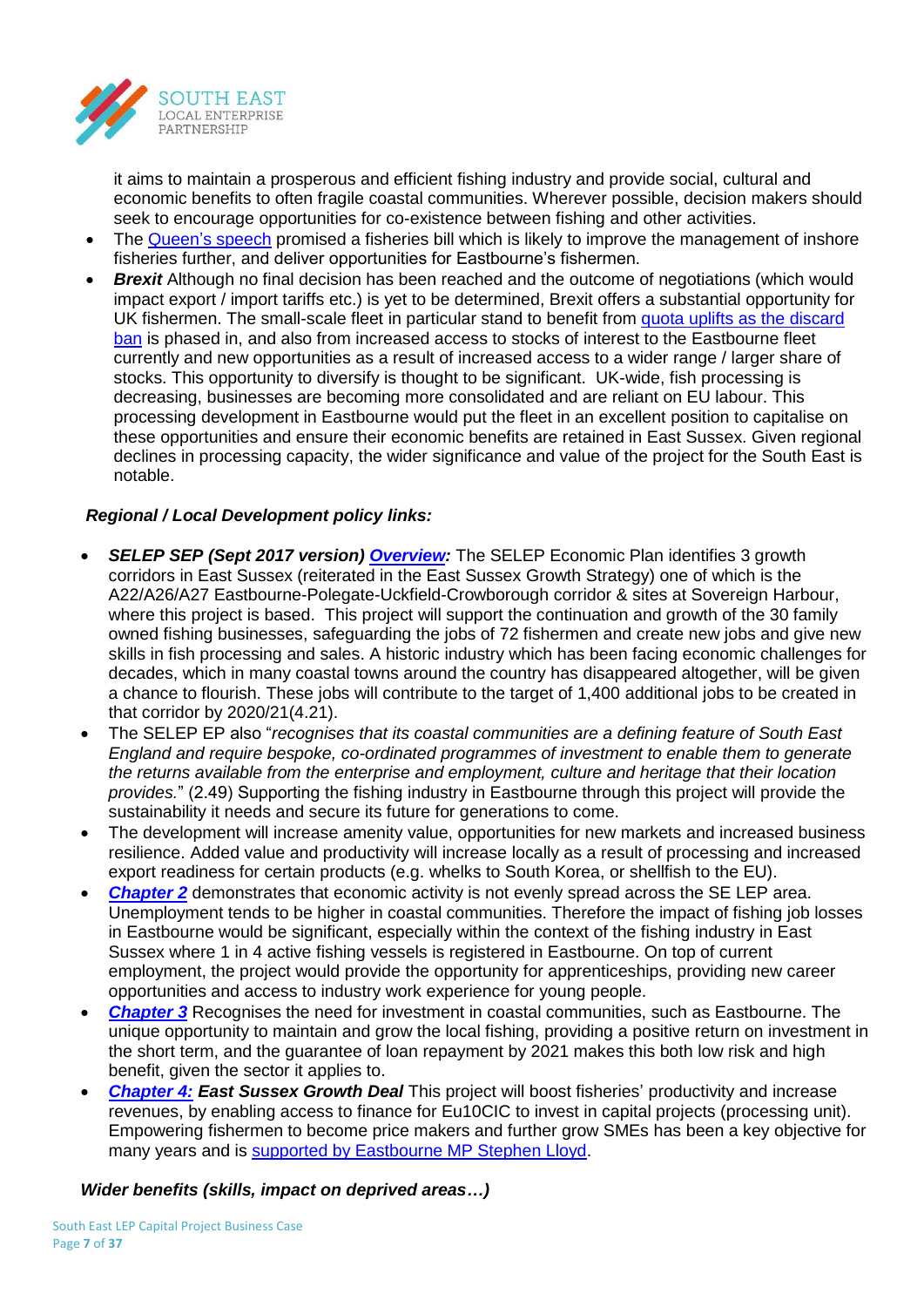

- The A22/A26/A27 corridor & sites at Sovereign Harbour are a priority area and issues surrounding the need for inclusive growth to benefit pockets of deprivation links [strongly to the Eu10CIC](http://eastbournefishermen.co.uk/images/EastbourneFishermenCED_PLAN_FINAL_May2017.pdf)  [Community Economic Development Plan \(CED\) created in 2017.](http://eastbournefishermen.co.uk/images/EastbourneFishermenCED_PLAN_FINAL_May2017.pdf) The economic challenges faced by coastal communities have been well documented in a number of academic studies, and [NEF's Blue](http://neweconomics.org/2015/06/blue-new-deal/)  [New Deal](http://neweconomics.org/2015/06/blue-new-deal/) and the ESCC growth plan address deprivation, unemployment, health inequality, and low economic, which are also highlighted in the CED plan. This project supports Eastbourne's plans to develop job opportunities, skills and clear progression routes for young people to enter the industry, while maintaining jobs, ensuring the fleet remains viable and knowledge / skills transfer can continue, and adding processing skills / training opportunities in areas suffering from deprivation.
- **The Eastbourne Coastal Community Team (CCT) economic plan 2017**, highlighted the Fisherman's Quayside as an important community project of economic importance. The CCT and Eastbourne Borough Council fully support the ambition and vision of developing a Fisherman's Quay and values the benefits from the development in terms of economic growth, tourism and education.

## *Local Support for the scheme:*

- *The [East Sussex Growth Strategy \(Team East Sussex, 2014\)](https://www.eastsussex.gov.uk/media/1802/eastsussexgrowthstrategydec2014.pdf)* has overarching links, which include support for SMEs to obtain finance for investment. A focus on the opportunity and need for diversification, safeguarding and creating new jobs, whilst maximising the economic potential is what the coastal community around Sovereign Harbour needs. Access to quality, local food as well as the rich and varied cultural offer must include the fishing industry and heritage and expands the offer available to tourists and locals alike, fostering a strong sense of pride and place.
- *The Fisherman's Quay project will play an important part in the strategic priority in the Eastbourne Core Strategy Local Plan 2006-2027* (adopted 2013) to create a 'sustainable centre' at Sovereign Harbour, where additional housing growth will be balanced by significant improvements in the provision of community services and facilities. The project will increase the importance of the Waterfront as a leisure and tourist centre and enhance the importance of the Marina for tourism, which are specifically identified as ways to achieve the Sovereign Harbour vision.
- **[Skills East Sussex \(SES](https://www.eastsussex.gov.uk/business/eastsussex/selep/ses/ses/)**) recognises fishing is an important sub sector in the Land Based sector which is one of the priority growth sectors for East Sussex.

## Need for Intervention:

*[Please articulate the underlying issues driving the need for intervention, with reference to the specific market failure that the GPF will address. The request should consider whether the problem reflects a market failure or evidence that the market demand for the proposed project has weakened; max. 0.5 pages.]*

**Safeguarding and creating jobs:** without the infrastructure to modernise the quayside and primary landings site for the fleet, it is unlikely the Eastbourne fleet will continue to exist, in even the short term.

**There is a unique need for this development.** Without it, a local industry risks disappearing as a result of inability to find viable forward-funding, despite a £1 million grant from the EMFF.

**Commercial bank loans charged at 5.25% interest, such as the offer from the Charity Bank, are a barrier** to both the land purchase and bridging loan for the construction year.

**The project is ready to be delivered and offers a wide range of benefits,** but a GPF bridging loan is essential to enable the construction and land purchase in 2018 and the delivery of those benefits in the short-term.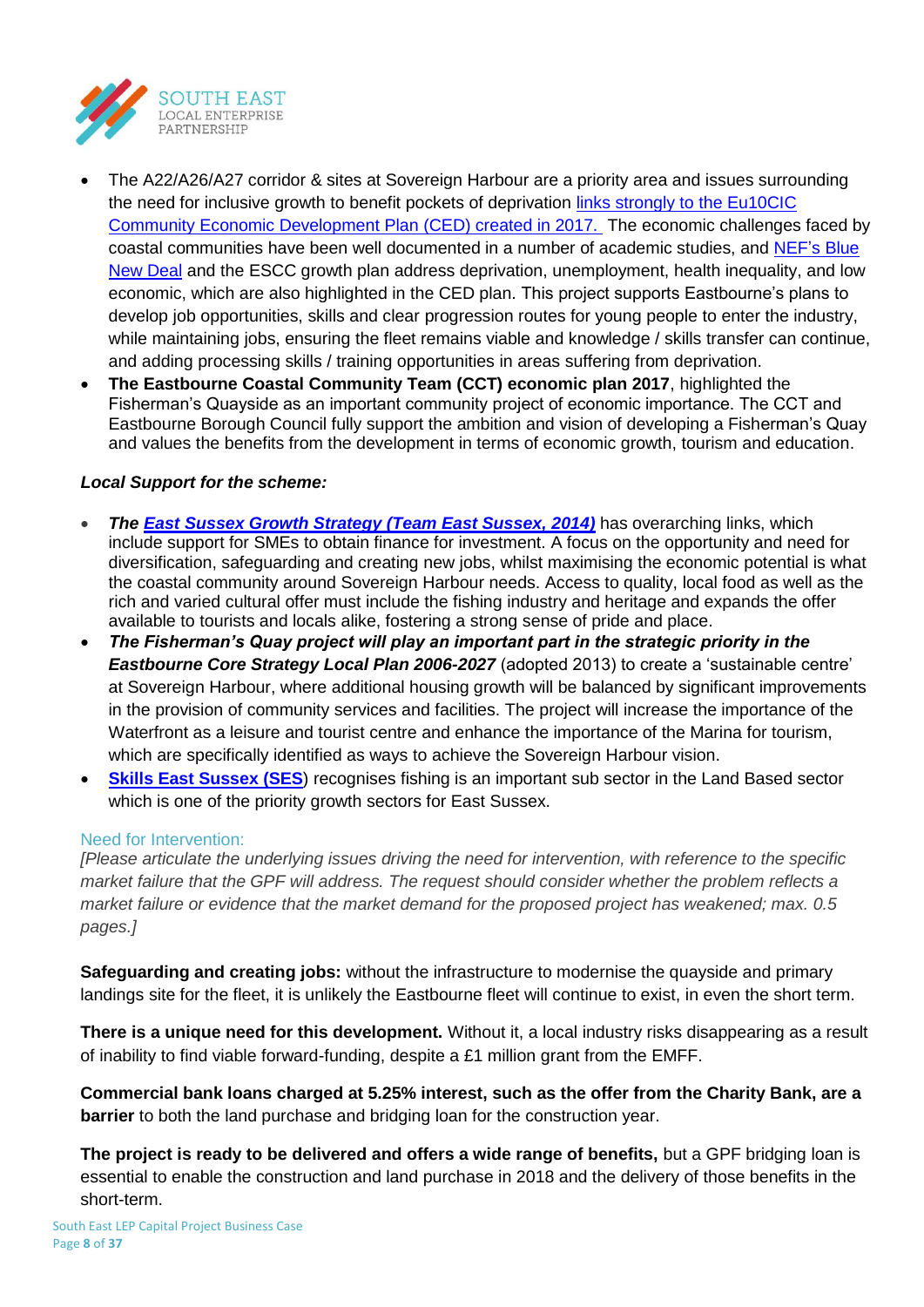

**Loan repayments will be financed via a £1 million EMFF grant**, and augmented by increased local value and sales, mooring fees and payments made as profits increase, shown in the ROI model.

We estimate in the first year that 72 jobs will be maintained and 4 new direct jobs will be created as a minimum (to run the processing and fish sales) and many knock-on and indirect jobs are also predicted to be created (repairs, maintenance, retail etc) as well as through the building contract which stipulates local staff are to be hired in the planning permission.

The overall intended outcome of this project is the development of a multi-use facility over three phases. The first phase is the most important and includes the land purchase**.** 

## **Market failures:**

- Market failure in the lending market: commercial bank loans are a barrier to this project development.
- Matching local supply to demand: The major failures stem from a failure to invest and allocate access to the fishery resource fairly. Without fishing rights for the main quota species which are seasonally available in Eastbourne's mixed fishery, the small-scale fleet has suffered very low profit margins and has been forced to fish for non-quota species. As a result we have been unable to invest in the necessary infrastructure to meet the local and regional demand for the seafood we harvest.
- Eu10CIC are reliant on wholesalers and access to export markets, as we are unable to process, retail and add-value to the species we catch. There is a collective need to address the issue of under-investment and position ourselves more actively within the supply chain for our products.
- The [603 local seafood survey responses, presented in the CED plan](http://eastbournefishermen.co.uk/images/EastbourneFishermenCED_PLAN_FINAL_May2017.pdf) demonstrate there is strong local demand for those species available to Eastbourne fishermen. The ongoing surveys SCS marketing are conducting with local businesses also indicate strong local demand, which, given the ability to process and store fish on ice, could be met by Eastbourne's fleet.

## Impact of Non-Intervention (Do nothing):

*[Describe the expected outcome of non-intervention. Promoters should clearly articulate the impacts of not receiving GPF funding and how this is reflected against the SELEP objectives to support the creation of jobs, homes, skills and strategic connectivity as well as the environment, economy and society, if applicable. This section should also highlight whether the project is expected to still go ahead without GPF and whether it is likely to have a reduced impact or a slower impact due to nonintervention; max. 0.5 pages.]*

Summary: Without the viability gap being filled by a GPF loan the Fishermen's Quay project very unlikely to happen in the short term, if at all – the long term impacts of a charity bank loan (indebtedness and lack of profitability and opportunity for an additional 3 years) would mean that some of the fleet and associated jobs are lost (we estimate 90%). As a result of the decline in vessels, the CIC would shrink in terms of membership and revenues and become less able to repay the loan over 25 years. In the worst case scenario, Eastbourne stops being a fishing port, which is accompanied by the loss of employment, ~£2m a year landed value, heritage, skills / knowledge and local fishing culture. The overall cost from Charity Bank loan would add £78K interest payments in the first year alone for bankrolling the construction, and would double the cost of the land including interest payments over 25 years. *See attached ROI model*.

Importance of the Eastbourne fishery to Sussex: Based of the best available dataset (2015 MMO - Buyers and Sellers returns) Eastbourne total value for all species is £2,960,910 or 16.67% for Sussex Ports [Sussex all ports, all species  $= \pounds 17,763,411$ ].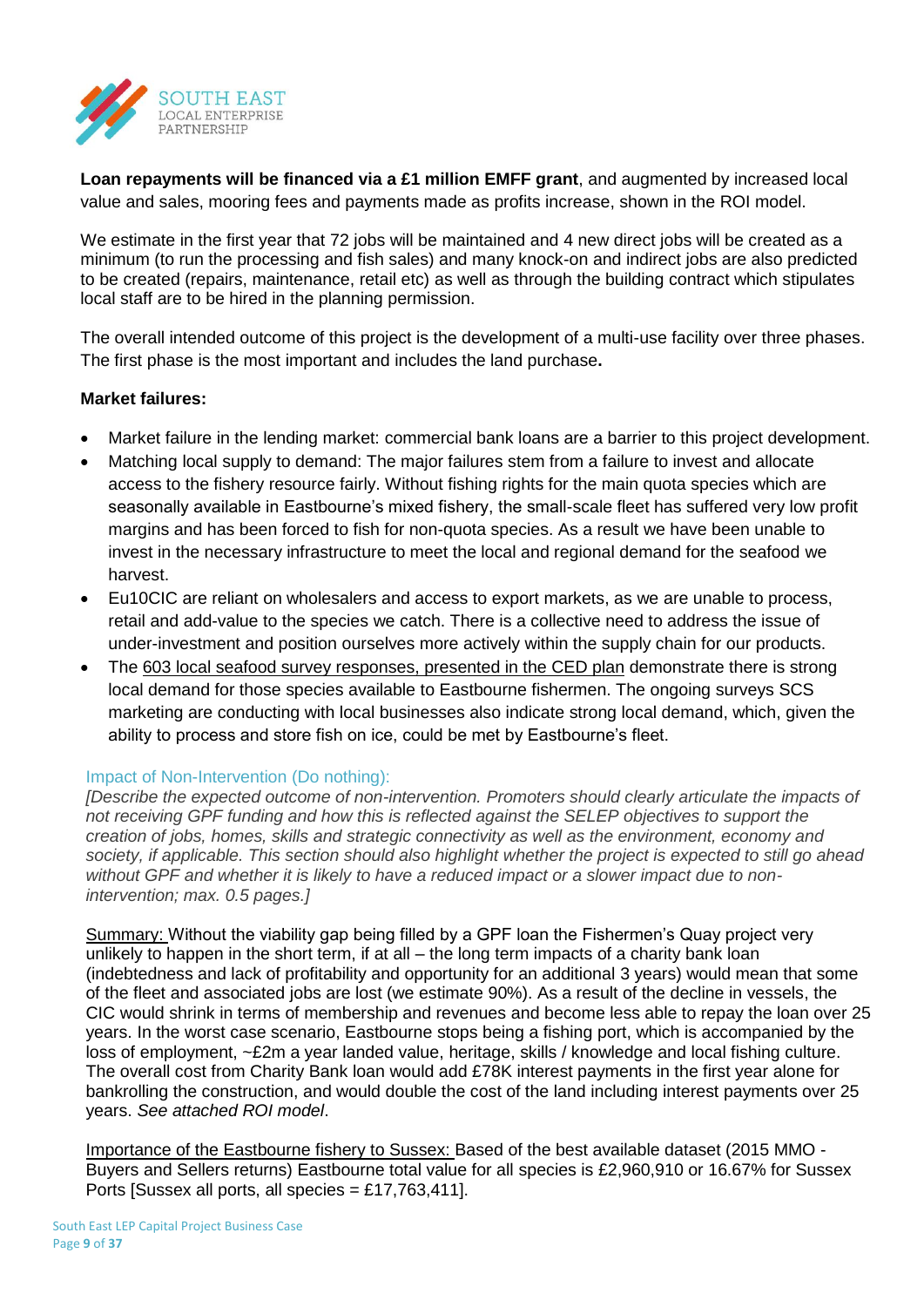

Impact of the loss of direct jobs in Eastbourne: There is nowhere else for the fishermen to go that is viable in the harbour complex. We assume that a small minority of vessels would be able to move to other ports, e.g. Newhaven (roughly 20 miles by sea) or Shoreham (roughly 40 miles by sea), but this is not an option for the vast majority of boats due to their size and fuel costs for fishing the local grounds we fish. We estimate only 10% of the boats (3 vessels) could relocate. The rest would have to leave the fishery and seek other employment (which is unlikely to be available locally, given the particular skills for fishing, versus formal qualifications).

## Importance of vessels to the East Sussex fleet

The 30 vessels in Eastbourne represent over a quarter of the East Sussex fleet. The loss of 90% of the fleet at Eastbourne would have a major negative impact on the East Sussex fleet, impacting 1 in 4 jobs.

| <b>East Sussex Port</b> | Number of active vessels (2015 SxIFCA data) | %      |
|-------------------------|---------------------------------------------|--------|
| <b>Newhaven</b>         | 30                                          | 26.55  |
| <b>Eastbourne</b>       | 30                                          | 26.55  |
| Rye                     | 26                                          | 23.01  |
| <b>Hastings</b>         |                                             | 23.89  |
| <b>TOTAL</b>            | 113                                         | 100.00 |

The need for intervention: Storing and processing on site will change the economics of the fleet as local fishermen become 'price makers rather than price takers'. We will no longer be entirely reliant on wholesale prices (currently a 10% commission is taken by the wholesaler – which is worth a minimum of £289,845 a year given 2014 landings) and will be able to add value (and profits) to our businesses, e.g. for the plaice fishery or the added value from processing brown crab or mackerel. *See ROI model.*

Displacement – may slightly reduce onward impacts in the supply chain through processing, but that value will not be lost - it will be captured locally instead.

There are no processing facilities of this type in Sussex. The number of processors in southern and central England has decreased markedly over the past few years. A [recent Seafish publication](http://www.seafish.org/media/publications/2014_Seafood_Processing_Industry_Report.pdf,) showed a marked decline in the number of processors in Southern / midlands England between 2008 and 2014 - from 60 to 36 units in the region(s). Therefore this infrastructure would create a processing centre in a region that has been suffering from a decline in processing in recent times.

## Funding Options:

*[Please demonstrate the need for GPF by providing evidence that all reasonable private sector funding options have been exhausted and no other public funding streams are available for or fit the type of scheme that is being proposed; max. 0.5 pages.]*

- Coastal Communities funding was attempted about 3 years ago but it was oversubscribed as a fund and we were unfortunate in not getting through to the second phase. No other options seem to be available at this stage.
- Eu10CIC have successfully agreed £1 million EMFF grant support to cover the construction and equipment needed for the processing unit.
- The fishermen have raised £70K of our own capital, we land between £2m and £3m per year in shellfish and finfish and will be contracted to pay a 10% levy to the CIC to build up reserves over time.
- The fishermen have also secured funding (both loan and grant) from the East Sussex County Council ESI4 fund (£240k).
- **This demonstrates we have used all available public funding opportunities and have shown we are capable of raising our own private funds as well. But we need to be able to process our fish to really grow our revenue streams.**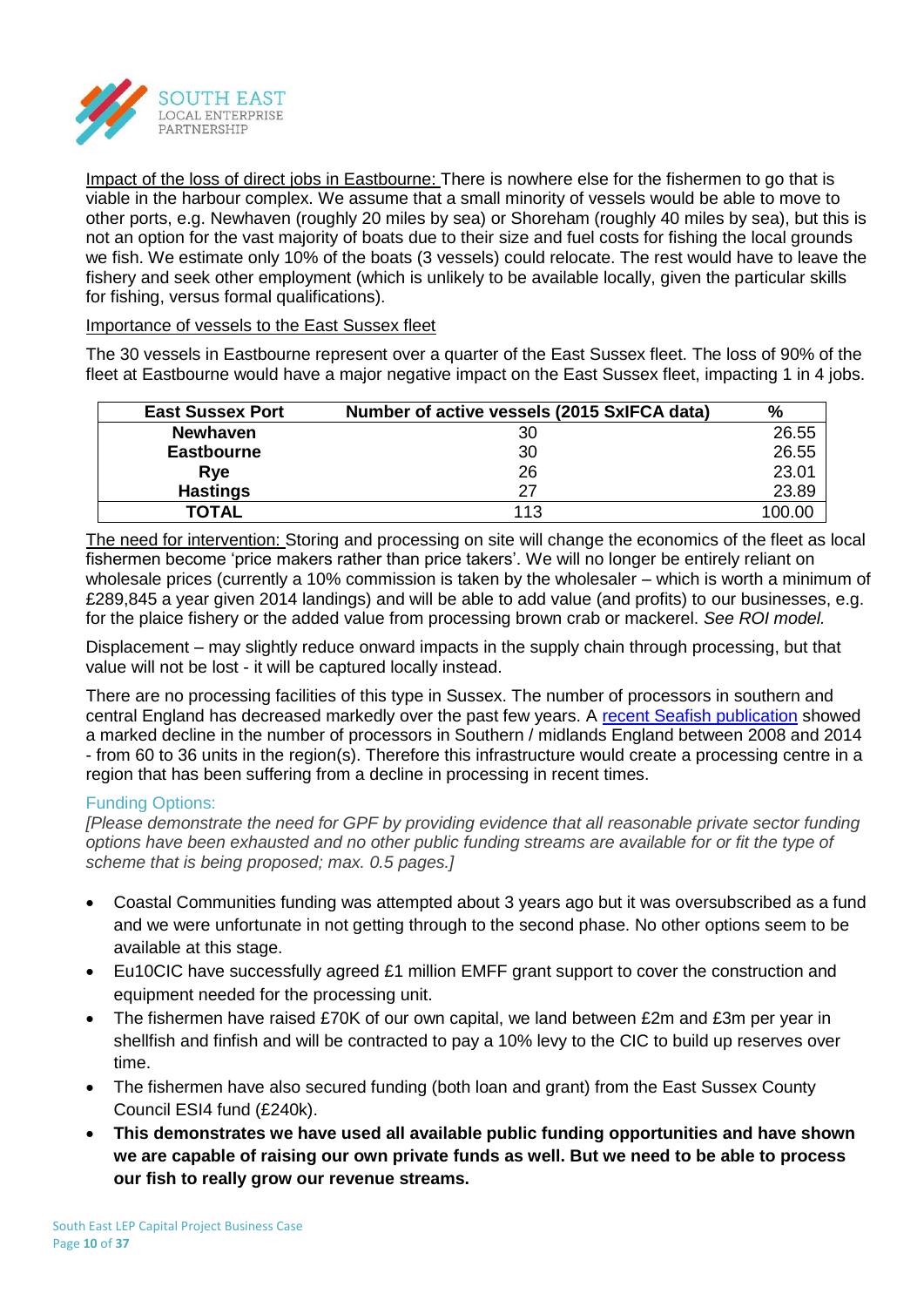

- The  $2^{nd}$  phase of the project will be funded by increased revenues as a result of processing our catch and capturing value current lost to wholesale commission.
- The  $3<sup>rd</sup>$  phase of the building (not covered by the EMFF grant) is a strong candidate for Heritage Lottery Funding (HLF) but until the first two phases have been constructed we will not apply as the  $3<sup>rd</sup>$  phase alone would not guarantee the survival of the fleet.

### 3. Infrastructure requirements

### Infrastructure Requirements:

*[If appropriate, please outline the infrastructure requirements for which GPF is sought, and provide evidence and supporting information in the form of location, layout and site plans; max. 3 pages included as an Appendix to this document.]*

## **Attached see 'GPF Annex 3 – Infrastructure' AND ASSOCIATED PDFs / PLANS**

### 4. Cost and funding

## Total Project Cost and Funding Required:

*[Please specify the total project cost and the percentage already funded through other sources; breaking down the funding in the percentage that is private and public. Please specify the capital*  funding sought through the GPF and what percentage of the total project cost and project stage cost it *represents. Please note that it is recommended projects should seek GPF of between £250,000 and £2,000,000. Projects outside this threshold may be considered by exception where there is an overwhelming strategic case.*

*To ensure a proportionate approach to the scale of funding available, no Federated Area should nominate projects or programmes to SELEP for Stage 2 which, in total, exceed £4.65m (50% of the total GPF pot available for allocation)].*

## **GPF total loan request: £1,150,000 to cover construction / equipment forward funding and land purchase, repaid through £1M EMFF grant.**

Sources of finance: Public loans / private capital

| GPF (public)**                                                                           | 1,150,000 |  |  |  |  |
|------------------------------------------------------------------------------------------|-----------|--|--|--|--|
| ESI4 loan (public)                                                                       | 200,000   |  |  |  |  |
| ESI4 grant (public)                                                                      | 40,000    |  |  |  |  |
| Eu10CIC capital (private)                                                                | 70,000    |  |  |  |  |
| <b>TOTAL</b>                                                                             | 1,460,000 |  |  |  |  |
| **GPF loan repayment via £1M EMFF grant (public) and increased revenues presented below. |           |  |  |  |  |

#### *Costs: all costs are NET and exclude VAT*

| <b>New total</b>    | £1,460,000 |
|---------------------|------------|
| Contingency         | £93,260    |
| <b>TOTAL</b>        | £1,366,740 |
| LAND                | £250,000   |
| <b>CONSTRUCTION</b> | £938,247   |
| <b>EQUIPMENT</b>    | £178,493   |
|                     |            |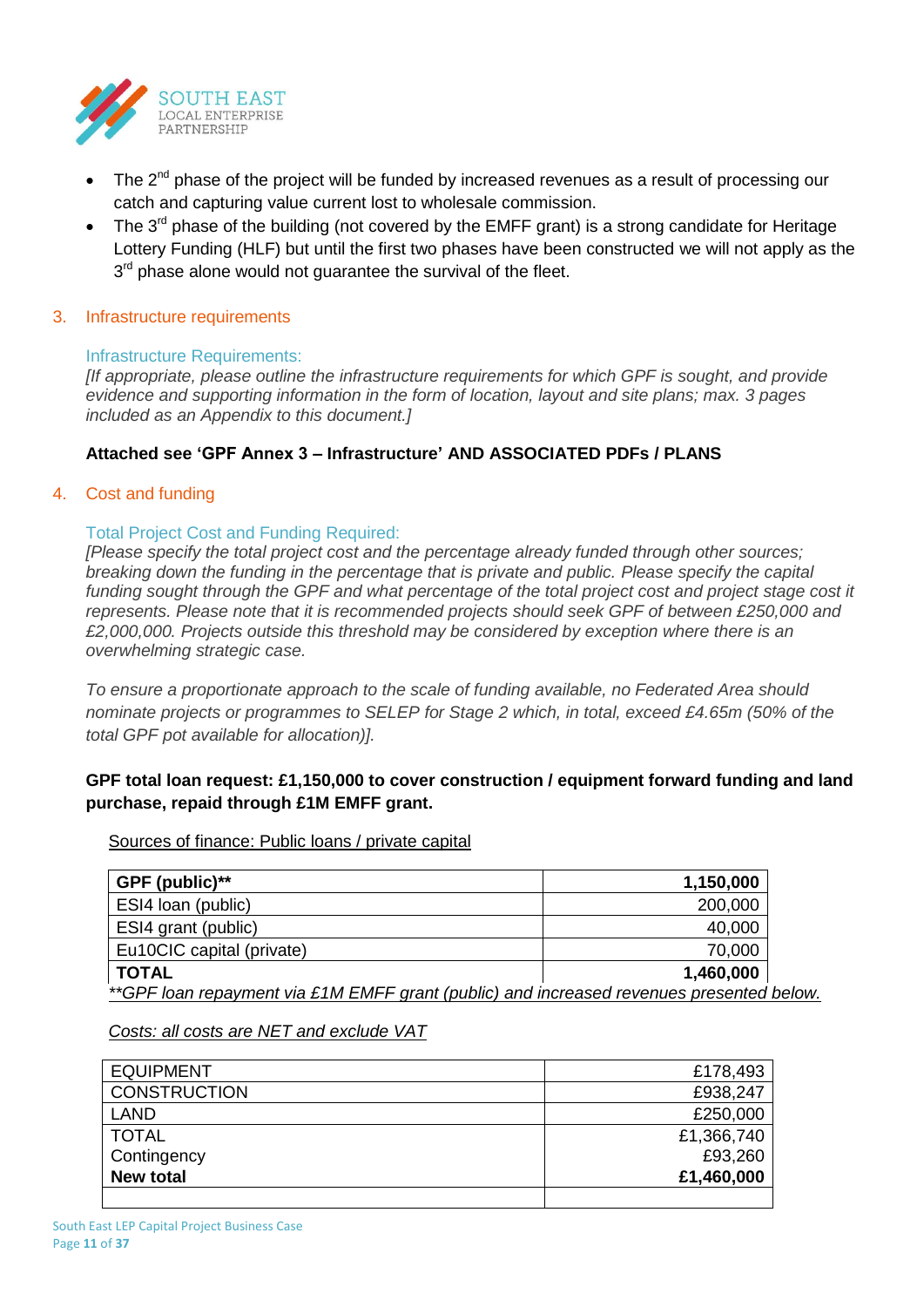

| Funding breakdown (£000)        |         |         |         |         |         |              |
|---------------------------------|---------|---------|---------|---------|---------|--------------|
| <b>Source</b>                   | 2017/18 | 2018/19 | 2019/20 | 2020/21 | 2021/22 | <b>Total</b> |
| <b>EMFF</b>                     |         | 600     | 400     |         |         | 1,000        |
| 'spend and                      |         |         |         |         |         |              |
| claim'                          |         |         |         |         |         |              |
| grant for                       |         |         |         |         |         |              |
| loan                            |         |         |         |         |         |              |
| repayment                       |         |         |         |         |         |              |
| <b>GPF</b>                      |         |         |         |         |         |              |
| (excludes                       |         |         |         |         |         |              |
| land                            |         |         |         |         |         |              |
| purchase)                       |         |         |         |         |         |              |
| ESI4 Ioan                       |         |         |         |         | 200     | 200          |
| repayment                       |         |         |         |         |         |              |
| from                            |         |         |         |         |         |              |
| increased                       |         |         |         |         |         |              |
| revenues                        |         |         |         |         |         |              |
| ESI4                            |         | 20      | 20      |         |         | 40           |
| (grant)                         |         |         |         |         |         |              |
| Eu10CIC                         |         |         |         | 250     |         | 250          |
| (loan                           |         |         |         |         |         |              |
| repayment                       |         |         |         |         |         |              |
| <b>GPF</b> for                  |         |         |         |         |         |              |
| land                            |         |         |         |         |         |              |
| purchase)                       |         |         |         |         |         |              |
| from                            |         |         |         |         |         |              |
| increased                       |         |         |         |         |         |              |
| revenues*                       |         |         |         |         |         |              |
| Eu10CIC                         | 70      |         |         |         |         | 70           |
| capital                         |         |         |         |         |         |              |
| <b>Total</b>                    |         |         |         |         |         | 1,560        |
| Sources of grant / loan funding |         |         |         |         |         |              |
| <b>GPF</b> loan                 | 500     | 650     |         |         |         | 1,150        |
| ESI4 Ioan                       | 200     |         |         |         |         | 200          |
| <b>Total</b>                    |         |         |         |         |         | £1,350       |

|                                                         | 2018 | 2019        | 2020        | 2021        | 2022        | <b>PRESENT</b><br><b>VALUE</b> |
|---------------------------------------------------------|------|-------------|-------------|-------------|-------------|--------------------------------|
| <b>TOTAL</b><br><b>OPERATING</b><br><b>EXPENDITURES</b> | £0   | $-E120,253$ | $-E123,762$ | $-E127,339$ | $-E130,983$ | $-E443,341$                    |
| <b>TOTAL</b><br><b>OPERATING</b><br><b>REVENUE</b>      |      | £462,131    | £471,003    | £480,047    | £489,264    | £1,684,541                     |
| Breakdown of<br>revenue streams                         |      |             |             |             |             |                                |
| Revenue from<br>fish sales*                             |      | £137,367    | £140,005    | £142,693    | £145,433    | £500,727                       |
| Revenue from                                            |      | £295,410    | £301,082    | £306,862    | £312,754    | £1,076,817                     |

South East LEP Capital Project Business Case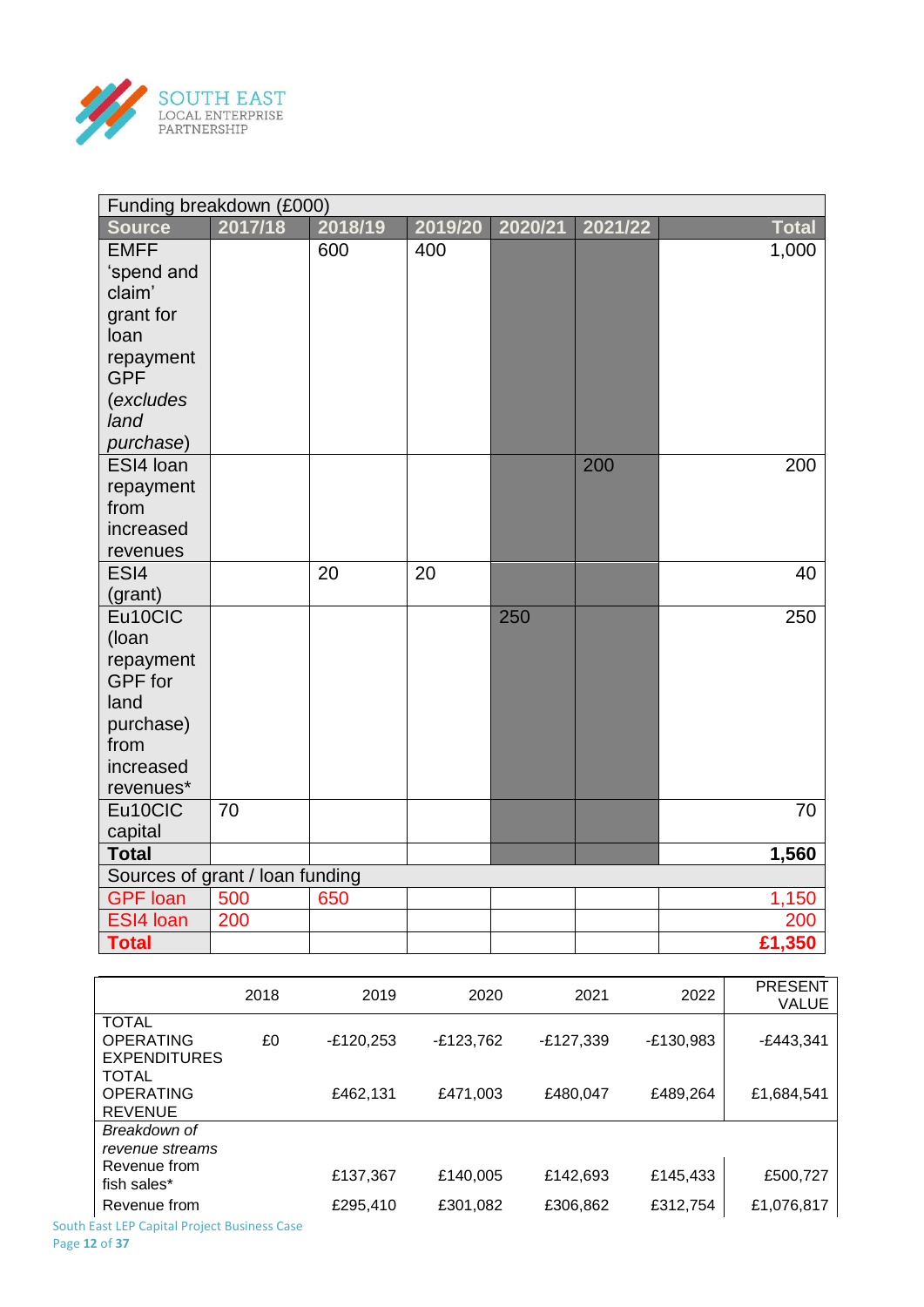

| fishermen<br>transfers*<br>Revenue from<br>mooring charges* | £29,352  | £29.916  | £30,490  | £31,076  | £106,996 |
|-------------------------------------------------------------|----------|----------|----------|----------|----------|
| Net operating<br>revenue                                    | £341,877 | £347.241 | £352,708 | £358,280 |          |

## Cost breakdown:

*[For the stages of development where GPF is sought please provide a breakdown of the associated costs, including any overheads, contingency, quantified risk allowances etc., as per the table below. Add row for each cost]*

|                                                                                          | Expenditure profile (rounded up) |       |       |       |       |       |              |  |
|------------------------------------------------------------------------------------------|----------------------------------|-------|-------|-------|-------|-------|--------------|--|
| <b>Cost type</b>                                                                         | 17/18                            | 18/19 | 19/20 | 20/21 | 21/22 | 22/23 | <b>Total</b> |  |
|                                                                                          | £0                               | £0    | £0    | £0    | £0    | £0    | £0           |  |
| <b>Capital – Construction and</b><br>equipment (excluding VAT)<br><b>Ioan from GPF</b>   |                                  | 500   | 650   |       |       |       | £1,150       |  |
| Capital – land purchase                                                                  |                                  | £250  |       |       |       |       | £250         |  |
| Non-capital [For example<br>revenue liabilities for scheme<br>development and operation] |                                  |       |       |       |       |       |              |  |
| QRA (contingency)                                                                        |                                  | £93   |       |       |       |       | £93          |  |
| Monitoring and Evaluation                                                                |                                  | £5    |       |       |       |       | £5           |  |
| <b>Total cost (including VAT)</b>                                                        |                                  | £948  | £780  |       |       |       | £1,498       |  |
| Inflation (%) OBR forecast for<br>2016 Autumn Statement                                  |                                  | 1.92% |       |       |       |       | £29          |  |

## Operating costs: see ROI model for further details:

|                                                 | 2018  | 2019        | 2020        | 2021        | 2022        |
|-------------------------------------------------|-------|-------------|-------------|-------------|-------------|
| <b>TOTAL OPERATING</b><br><b>EXPENDITURES</b>   | £0.00 | $-E120,253$ | $-E123,762$ | $-E127,339$ | $-E130,983$ |
| Labour costs (wages)                            |       | $-E85,000$  | -£86,632    | -£88,295    | -£89,990    |
| Energy costs                                    |       | -£8,150     | $-E8,307$   | -£8,466     | $-E8,629$   |
| Other operating costs<br>(other utilities etc.) |       | -£82,671    | -£84,258    | -£85,876    | -£87,525    |
| Annual debt servicing costs                     |       | £62,500     | £62,500     | £62,500     | £62,500     |

### Funding breakdown:

*[Please specify the total project funding and breakdown, as per the table below.]*

|                          |                         | <b>Funding profile</b> |               |                                   |      |      |      |              |
|--------------------------|-------------------------|------------------------|---------------|-----------------------------------|------|------|------|--------------|
| <b>Funding</b><br>source | <b>Funding security</b> | 17/18<br>£000          | 18/19<br>£000 | $19/20$ 20/21 21/22 22/23<br>£000 | £000 | £000 | £000 | <b>Total</b> |
|                          |                         |                        |               |                                   |      |      |      |              |

South East LEP Capital Project Business Case Page **13** of **37**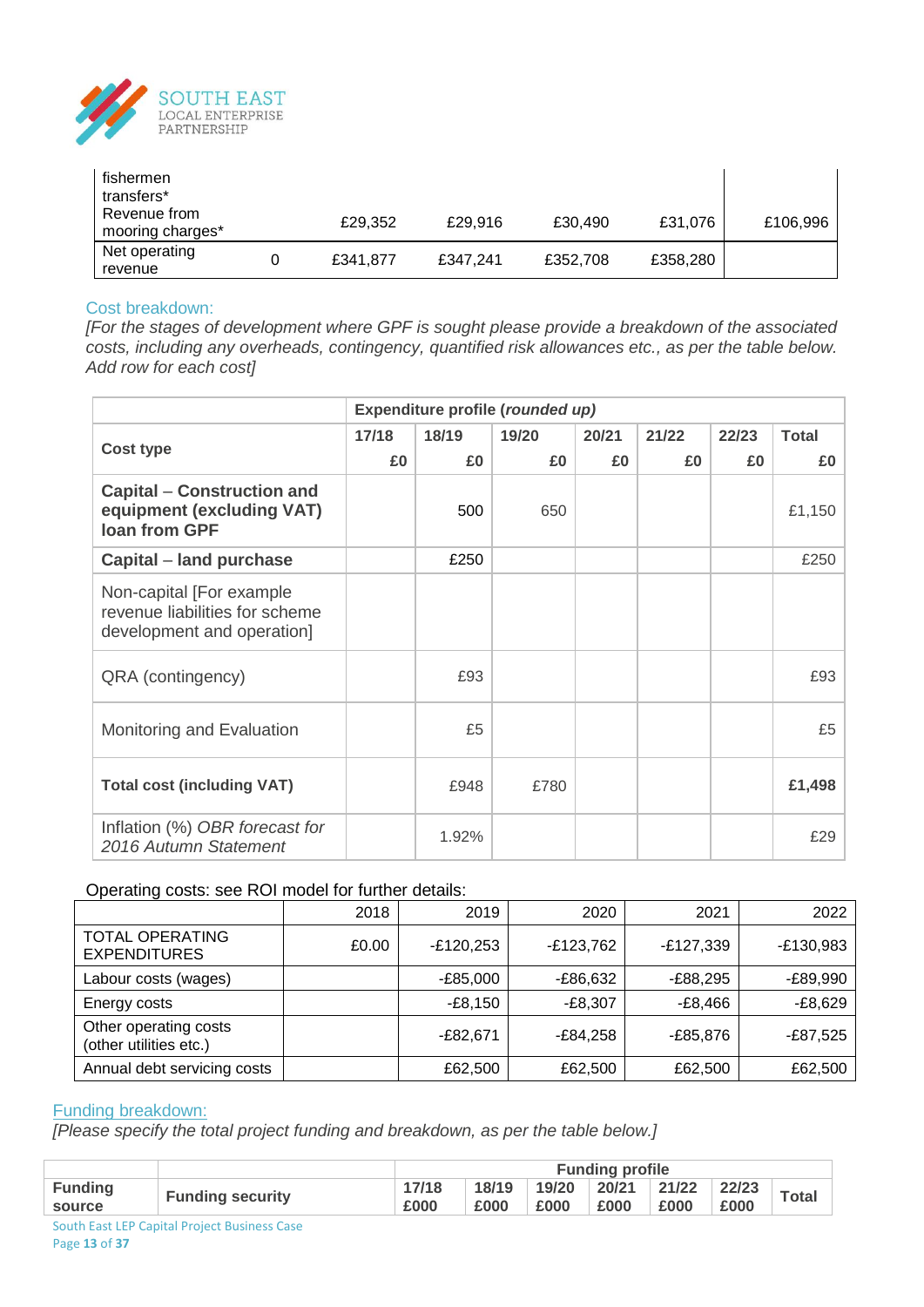

| Capital<br>source 1<br><b>EMFF £1M</b><br>grant<br>repayment<br>'spend and<br>claim' | The Treasury has announced it<br>will honour all EU funds<br>committed before 2020.<br>Therefore this £1M grant (note:<br>the land purchase is not eligible<br>expenditure for the grant) is<br>guaranteed and operated on a<br>'spend and claim' system so<br>can be repaid within a year.                                                                                                                                                                                                                                                                                                                                                                        |      | £1000 |      |      |      | 1000  |
|--------------------------------------------------------------------------------------|--------------------------------------------------------------------------------------------------------------------------------------------------------------------------------------------------------------------------------------------------------------------------------------------------------------------------------------------------------------------------------------------------------------------------------------------------------------------------------------------------------------------------------------------------------------------------------------------------------------------------------------------------------------------|------|-------|------|------|------|-------|
| Capital<br>source 2<br><b>ESCC ESI4</b><br>Loan<br>(£200K)                           | The £200,000 loan can be<br>drawn down when the<br>fishermen enter into a contract<br>to build the fishermen's quay<br>with a contractor, that is to<br>show commitment to spend<br>rather than actual spend. It<br>cannot be drawn down on the<br>land purchase.                                                                                                                                                                                                                                                                                                                                                                                                  | £200 |       |      |      |      | 200   |
| Capital<br>source 3<br><b>GPF</b> loan                                               | Forward funding from GPF for<br>the infrastructure and<br>equipment (as well as the land<br>purchase) which will be repaid<br>by the EMFF within the year                                                                                                                                                                                                                                                                                                                                                                                                                                                                                                          | £500 | £650  |      |      |      | 1,150 |
| Non-capital<br>source 1<br><b>ESCC ESI4</b><br>Grant (£40K)                          | This grant can be drawn down<br>in two instalments 1) Half of the<br>grant (£20k) can be drawn<br>down as soon as evidence of<br>spend of £40k is provided. The<br>evidence needs to be invoices<br>dated after the date of the offer<br>letter and can include<br>professional fees, e.g.<br>architects, planners etc but not<br>land purchase or purchase<br>associated fees.<br>2) the remaining grant (£20k)<br>can be claimed when the new<br>posts have been filled for 3<br>months. This can be extended<br>as necessary but should<br>hopefully be within 2 years of<br>the first draw down though<br>there is flexibility to extend this<br>if necessary. |      | £20   | £20  |      |      | 40    |
| Increases in<br>revenue to<br>the CIC                                                | See ROI model - moorings<br>Mooring fees have been agreed<br>within the CIC at a cost per<br>meter and also agreed with the<br>Harbour Authority.                                                                                                                                                                                                                                                                                                                                                                                                                                                                                                                  |      | £29   | £29  | £30  | £31  | 119   |
| Increases in<br>revenue to<br>the CIC                                                | See ROI model - commission<br>This is an estimate and is<br>modelled using assumptions<br>provided in the first tab of the<br>ROI model.                                                                                                                                                                                                                                                                                                                                                                                                                                                                                                                           |      | £295  | £301 | £306 | £312 | 1214  |
| Increases in<br>revenue to<br>the CIC                                                | See ROI model - fish sales<br>This is an estimate and is<br>modelled using assumptions                                                                                                                                                                                                                                                                                                                                                                                                                                                                                                                                                                             |      | £137  | £140 | £142 | £145 | 564   |

South East LEP Capital Project Business Case Page **14** of **37**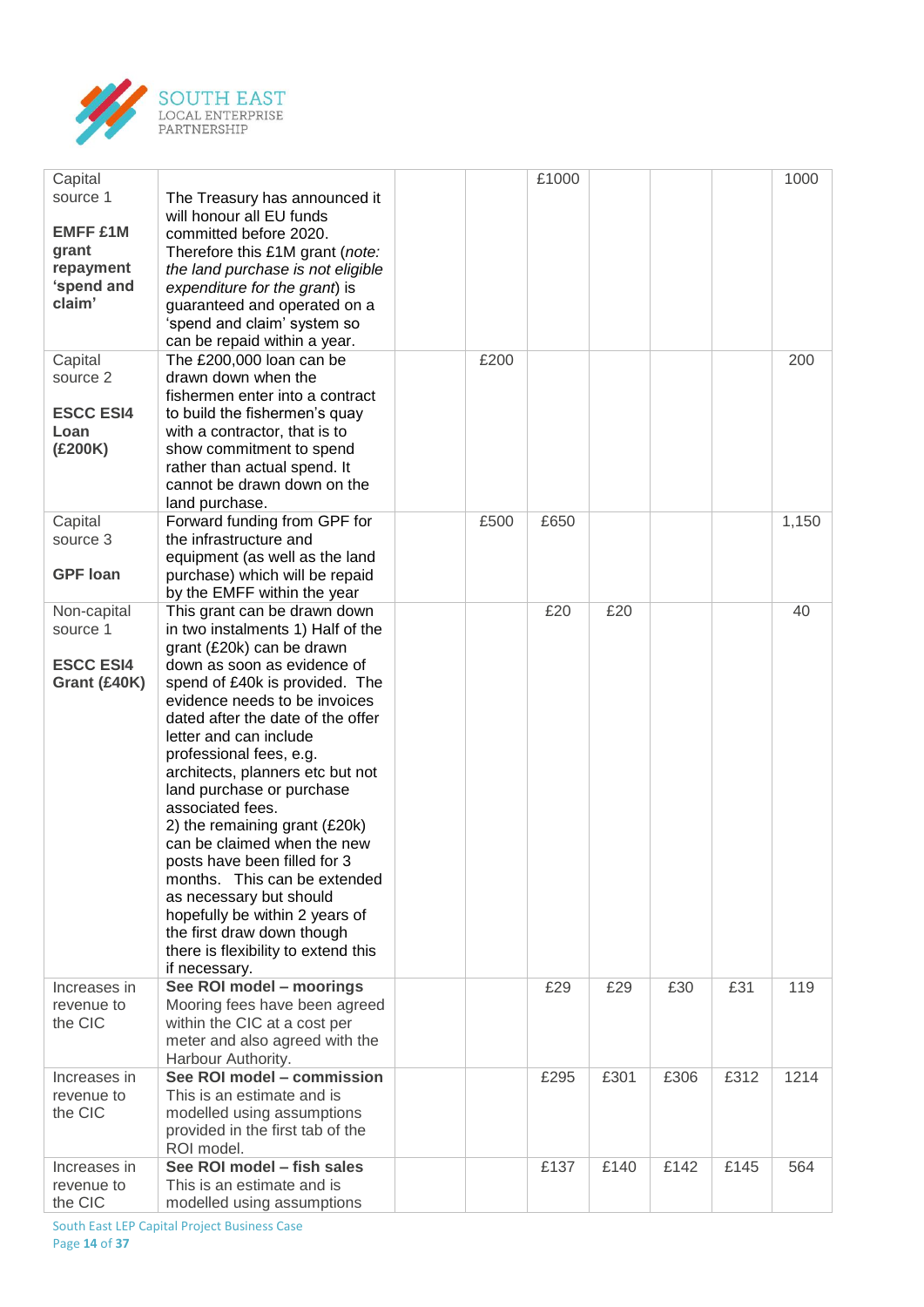

|                                      | provided in the first tab of the<br>ROI model. |     |      |     |     |     |      |
|--------------------------------------|------------------------------------------------|-----|------|-----|-----|-----|------|
| <b>Total</b><br>funding<br>available |                                                | 700 | 2131 | 490 | 478 | 488 | 4287 |

## *5. Deliverability*

### Planning, Approvals and Specialist Studies:

*[Please provide evidence regarding the planning status of the project by stage, if applicable, and whether any other approvals or specialist studies such as Environmental Impact Assessment are required. Schemes should be ready for delivery. Please include references to planning decisions and reports if available and describe the timescales associated with securing any additional approvals required; max. 0.5 pages.]*

The Eu10CIC project is ready for delivery, subject to confirmation of GPF funding.

#### **Deliverability**

- $\checkmark$  The EMFF grant offer letter of £1,000,000 grant support is attached.
- $\checkmark$  Tender for works have been collected and are attached (the tenders are valid for a year).
- $\checkmark$  Ellis have committed at £938,246 (£1.125 million including VAT) based on fair and compliant tender process.
- $\checkmark$  All three phases have been consented. [Ecological planning report; flood risk assessment; Planning consent [Reference number: 130442. 17/10/2013 consent received].
- $\checkmark$  There is delegated approval for the case officer Thea Petts at EBC who confirms the project will be approved subject the s106 agreement. The local authority are set to approve the scheme subject to the s106 agreement [which will cover local employment in the scheme]. This agreement can only be put in place and approval issued once the land purchase has gone through. The EBC s106 agreement email is attached.
- $\checkmark$  The construction of phase 1 will require building regulations approval in the future
- $\checkmark$  The Carillion land purchase agreement letter is attached.
- $\checkmark$  The Eu10CIC was incorporated on October 17<sup>th</sup> 2012, company #8257333 and are able to borrow money and buy land
- $\checkmark$  An Environmental IA will be conducted as soon as financed are in place to do so, we are therefore waiting for the outcome of the GPF decision before spending those funds (roughly £2- 3K)
- $\checkmark$  Project management: Gradient consultants will deal with timing and funding and will manage the delivery of the project on behalf of the fishermen.
- $\checkmark$  Spitfire Architecture (formerly Kent Architecture) is principal designer.
- $\checkmark$  The construction will be phased and fishermen will be able to move our gear around when phase 1 construction is taking place. There is also the opportunity to use an area of the beach at Eastbourne which is available to fishers for storing gear which is not being used for that season.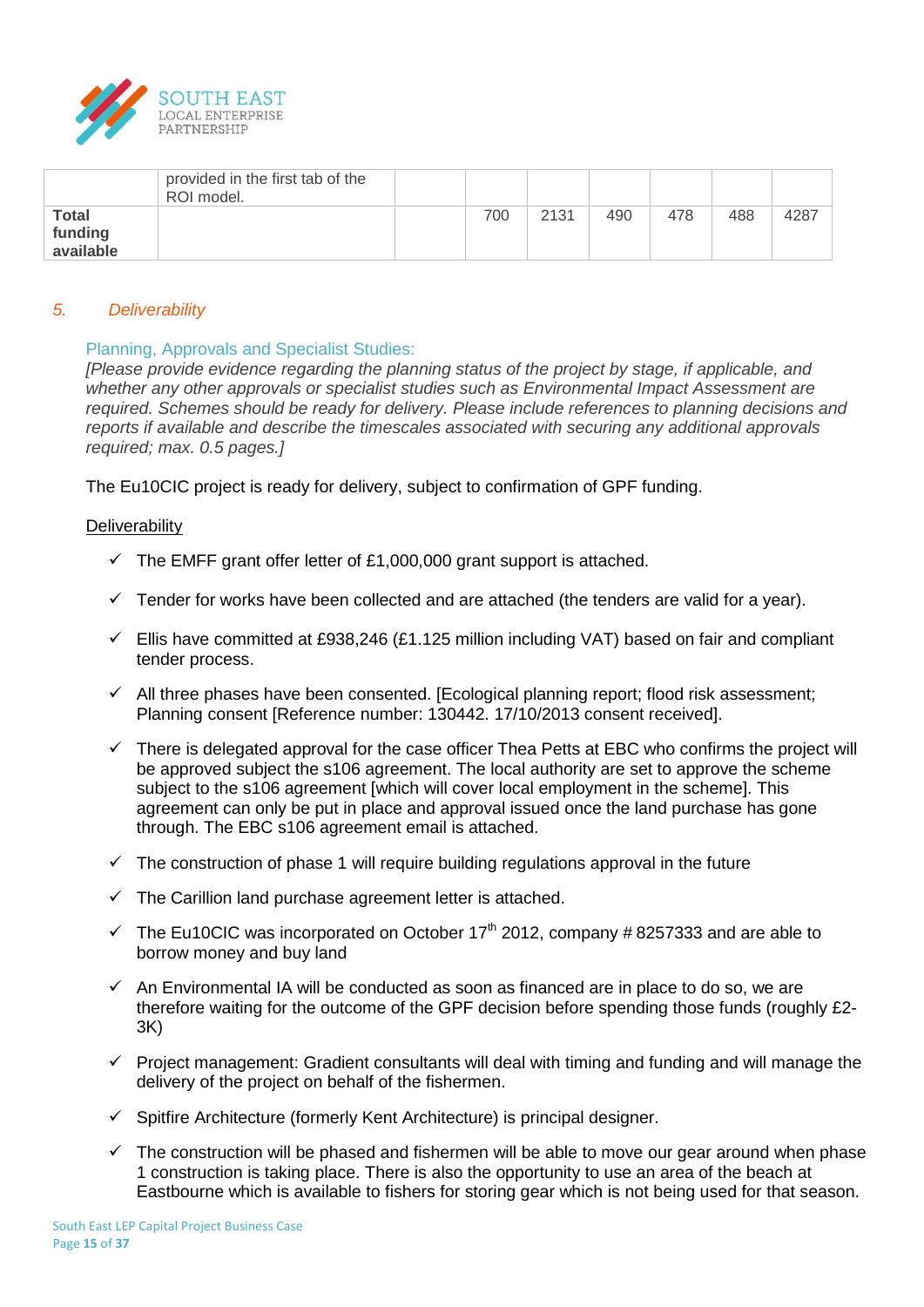

 $\checkmark$  A full Equality Impact Assessment can be conducted once new employment opportunities are created and the processing centre is in operation.

### Procurement:

*[Please comment on the proposed procurement route and how opportunities to maximise social value through supporting SME's and local supply chains has been considered; max. 0.5 pages.]. \*\*Please see our answers in the strategic fit section regarding SMEs\*\**

- The job was tendered to three local contractors, and Ellis produced the preferred quote.
- Ellis construction are a medium large construction company in Eastbourne who do most of their work in Eastbourne and they have been asked (and confirmed in writing - attached) that they will use local labour.
- If Ellis use subcontractors they will also be of a similar size, and also focus on using local labour.
- Furthermore the contractor is bound by the s106 agreement to use local labour.
- *See the Gradient tendering documents and letter confirming use of local labour attached.*
- As presented in the strategic fit section, all 30 family-owned fishing vessels in our fleet are all SMEs.
- Our CED plan will ensure that the outcomes and added value from the infrastructure development is as locally connected as possible and that the benefits are retained locally, empowering the fishing community to become the beating heart of Sovereign Harbour. The local residents association in sovereign harbour and Eastbourne Borough Council are supportive members of the CED group, the wider proposals and the actions going forwards to turn this vision into reality.

## Property Ownership and Legal Requirements*:*

*[Please provide evidence of land/property ownership, including the steps being taken and the timescales if land/property is required, and specify any legal requirements that might delay the programme of implementation/development; max. 0.5 pages.]*

- The land purchase for Sovereign Harbour Fishermen's Quay has been agreed with the land owner (Carillion) will be covered by the GPF as a capital cost for the project. *Letter attached.*
- The agreement is conditional on the Eu10CIC developing the Fishermen's Quay and the land sale (agreed at £250,000) will be freehold. Once documentary evidence of the Fishermen's Quay plans, funding agreements (loans) and grants have been received by Carillion then the land purchase can take place.
- Carillion also require under the s106 agreement that the Fishermen's Quay needs to be used for what it was sold for (i.e. not converted to housing and re-sold). *See EBC email attached.*
- Due legal process will be followed for the land purchase and it is envisioned this would take a matter of weeks.

#### Equality:

*[Please state whether an Equality Impact Assessment has been completed for the overall project and state the main outcomes of this assessment. If an Equality Impact Assessment has not yet been*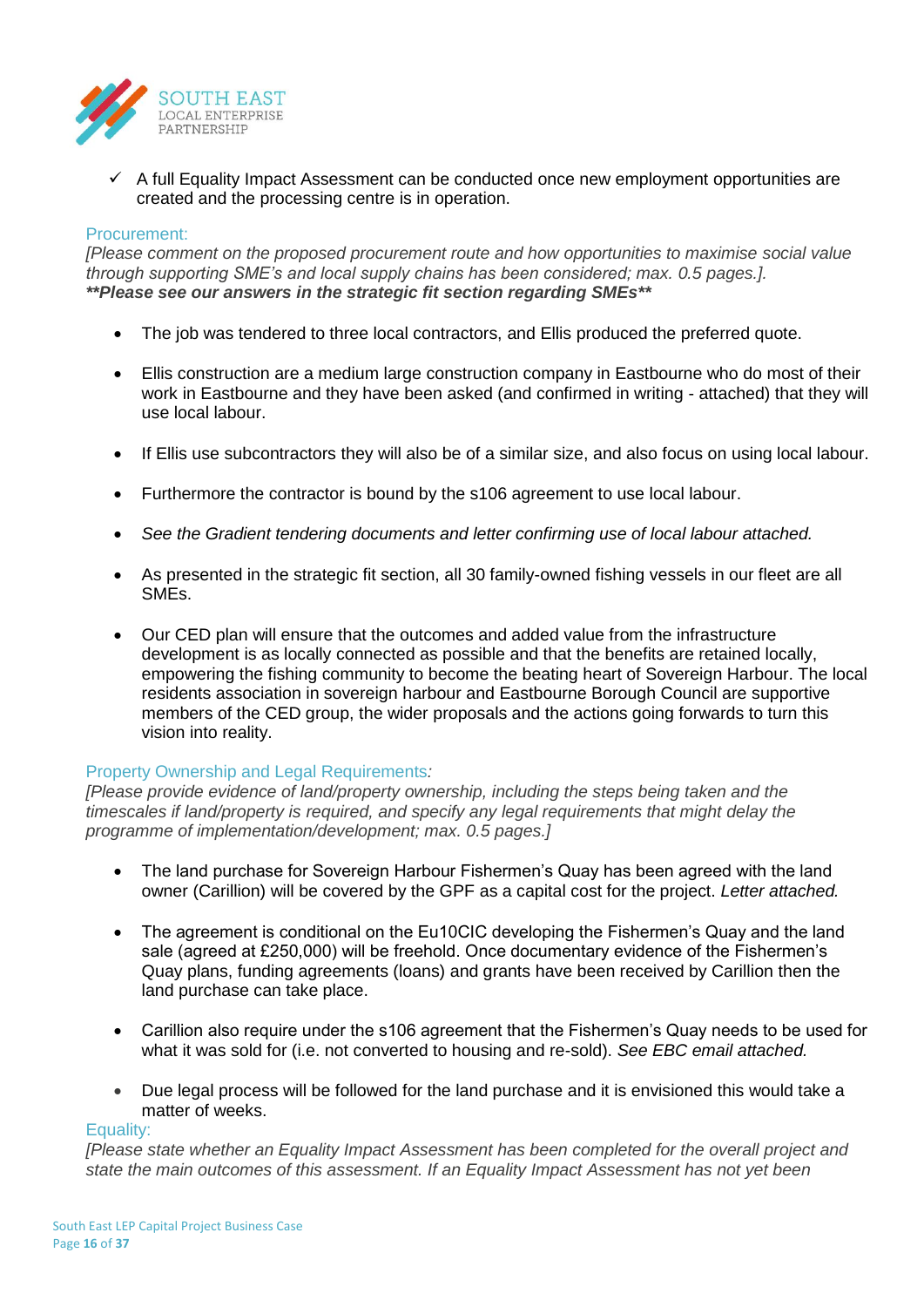

*completed then please state the expected timescale for completion and how the outcomes of this assessment will be considered in the projects development; max. 0.5 pages.].*

- A draft Equality Impact Assessment has been undertaken (September 2017) by the EU10CIC for this project and *is attached.*
- The main outcomes were: That this is a construction project for a commercial space owned and operated by the fishing community. There are no specific concerns about how phase 1 will impact any groups, as this will be a working quay, meeting the needs of the current fleet.
- There are likely to be increased opportunities for women in the new development and associated employment increases, compared to the current 100% male workforce.
- Later recruitment to fill the new jobs will be advertised and administered in line with the requirements of the Equalities Act 2010.

## 6. Expected benefits

## Overall Project Impacts:

*[Please specify the expected impacts of the overall project in terms of 'direct' outputs (jobs, homes and other outputs arising from the project) and 'indirect' outputs.* 

*Direct outputs should be presented in 'gross' terms and 'net' terms after making adjustments for additionality factors<sup>1</sup> , as per the table below.*

| Outputs /<br><b>Outcomes</b>                                                            | 2017/18                                            | 2018/19 | 2019/20                                     | 2020/21 | 2021/22 | 2022/23 | $2023+$            | <b>Total</b> |
|-----------------------------------------------------------------------------------------|----------------------------------------------------|---------|---------------------------------------------|---------|---------|---------|--------------------|--------------|
| <b>Direct Outputs</b><br>(gross terms)                                                  | 72 Jobs<br>maintained /<br>safeguarded             |         | $\overline{\mathcal{A}}$<br>jobs<br>created |         |         |         |                    | 76           |
| <b>Direct Outputs</b><br>(net terms,<br>after<br>considering<br>additionality)          | 65 Jobs<br>maintained<br>$(90\%)$ /<br>safeguarded |         | 4 jobs<br>created                           |         |         |         |                    | 69           |
| <b>Direct Outputs</b><br>(gross terms)                                                  | Increased<br>$revenue -$<br>moorings               |         | £29K                                        | £29K    | £30K    | £31K    | >E30K              | >120         |
| <b>Direct Outputs</b><br>(gross terms)                                                  | Increased<br>$revenue -$<br>commission             |         | £295K                                       | £301K   | £306K   | £312K   | $>\pounds320$<br>K | $>1.2M$      |
| <b>Direct Outputs</b><br>(gross terms)                                                  | Increased<br>revenue – fish<br>sales               |         | £137K                                       | £140K   | £142K   | £145K   | $>E145$<br>K       | >500K        |
| <b>Indirect</b><br><b>Outputs (net</b><br>terms, after<br>considering<br>additionality) | Growth of CIC<br>membership                        |         |                                             |         |         |         | 5                  | 5            |
| <b>Indirect</b><br><b>Outputs (net</b><br>terms, after                                  | Local<br>expenditure<br>e.g. transport,            |         | <b>Not</b><br>quantifie<br>d                |         |         |         | 5                  | 5            |

South East LEP Capital Project Business Case 1 Additionality is the extent to which something happens as a result of an intervention that would not have occurred in the absence of the intervention (see [Homes and Communities Agency, Additionality Guidance, 2014\)](https://www.gov.uk/government/uploads/system/uploads/attachment_data/file/378177/additionality_guide_2014_full.pdf)

 $\overline{a}$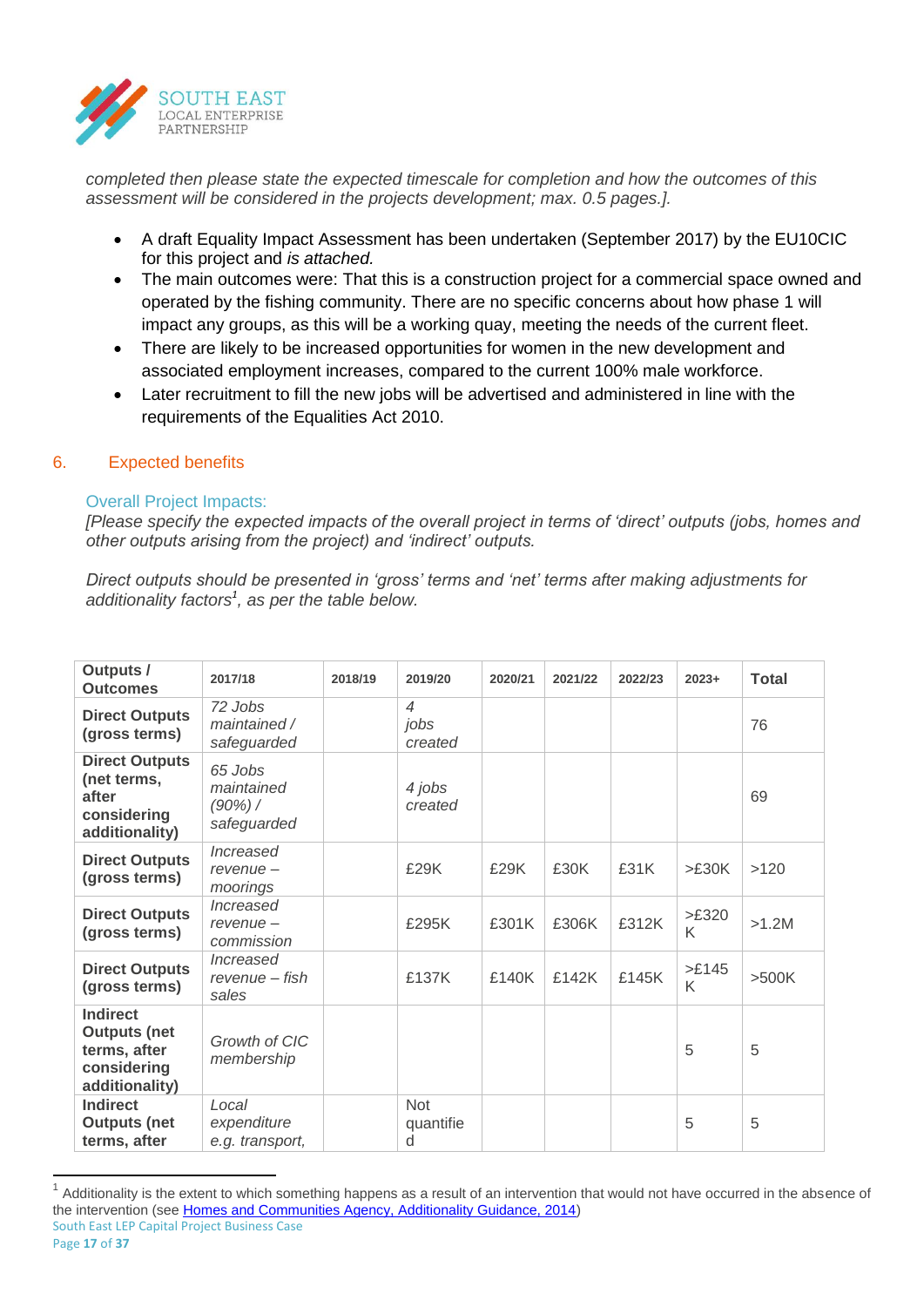

| considering<br>additionality)                                                           | packaging                                       |                            |  |   |   |
|-----------------------------------------------------------------------------------------|-------------------------------------------------|----------------------------|--|---|---|
| <b>Indirect</b><br><b>Outputs (net</b><br>terms, after<br>considering<br>additionality) | Local<br>employment<br>(Seafish<br>multipliers) | 200 jobs<br>maintain<br>ed |  | 5 | 5 |

*Please describe the basis for these estimates and specify if the realisation of benefits is contingent on further investment not yet secured, max 0.5 pages.]*

- The realisation of benefits up to 2022 has been modelled and all assumptions are presented in the first tab of the attached ROI model.
- The estimates beyond 2022 are presented as possible direct benefits in terms of revenue and increased employment and membership of the CIC (indirect).
- The realisation of these benefits is dependent on further investment in the form of additional revenues as a result of processing the catch and selling it wholesale and retail, charging a 10% levy to all boats and the Eu10CIC collecting the mooring revenues. All of these have been agreed within the CIC.
- The modelled loan repayments, revenues and projections are presented in the attached excel spreadsheet.
- Indirect benefits have not been modelled, but using industry multipliers, around 200 jobs rely indirectly on the fishery in Eastbourne. The economic activity linked to maintaining these jobs locally is significant but has not been quantified in the model.

## The Role of GPF in Benefit Realisation:

*[Provide evidence that without GPF support the project would not proceed, would proceed at slower rate or would have fewer impacts and benefits than estimated; max. 0.5 pages].*

- Without support from the EMFF, this project would not be feasible as the Fishermen's CIC would be unable to cover the costs of the land and infrastructure via commercial loans.
- Further, without EMFF grant support the current landowners will potentially no longer sell the land. There is nowhere else for the fishermen to go and therefore the fleet would become dispersed and reduced, and may not be able to continue as a fishery.
- The Charity Bank has agreed in principle to bankroll the construction, equipment and land purchases, but the interest rate offered (5% above base rate = 5.25%) is prohibitive for the project to go ahead.
- GPF forward funding to bankroll the construction and equipment purchases will enable the realisation of benefits as soon as the construction has completed in 2018.
- A GPF loan would make this project more viable, more quickly and actually present a major growth opportunity on top of safeguarding local jobs in a marginalised industry.
- An interest free bridging loan will mean those savings are also directly fed into the local economy, creating jobs and growth rather than servicing debt which means the project will be profitable much more quickly.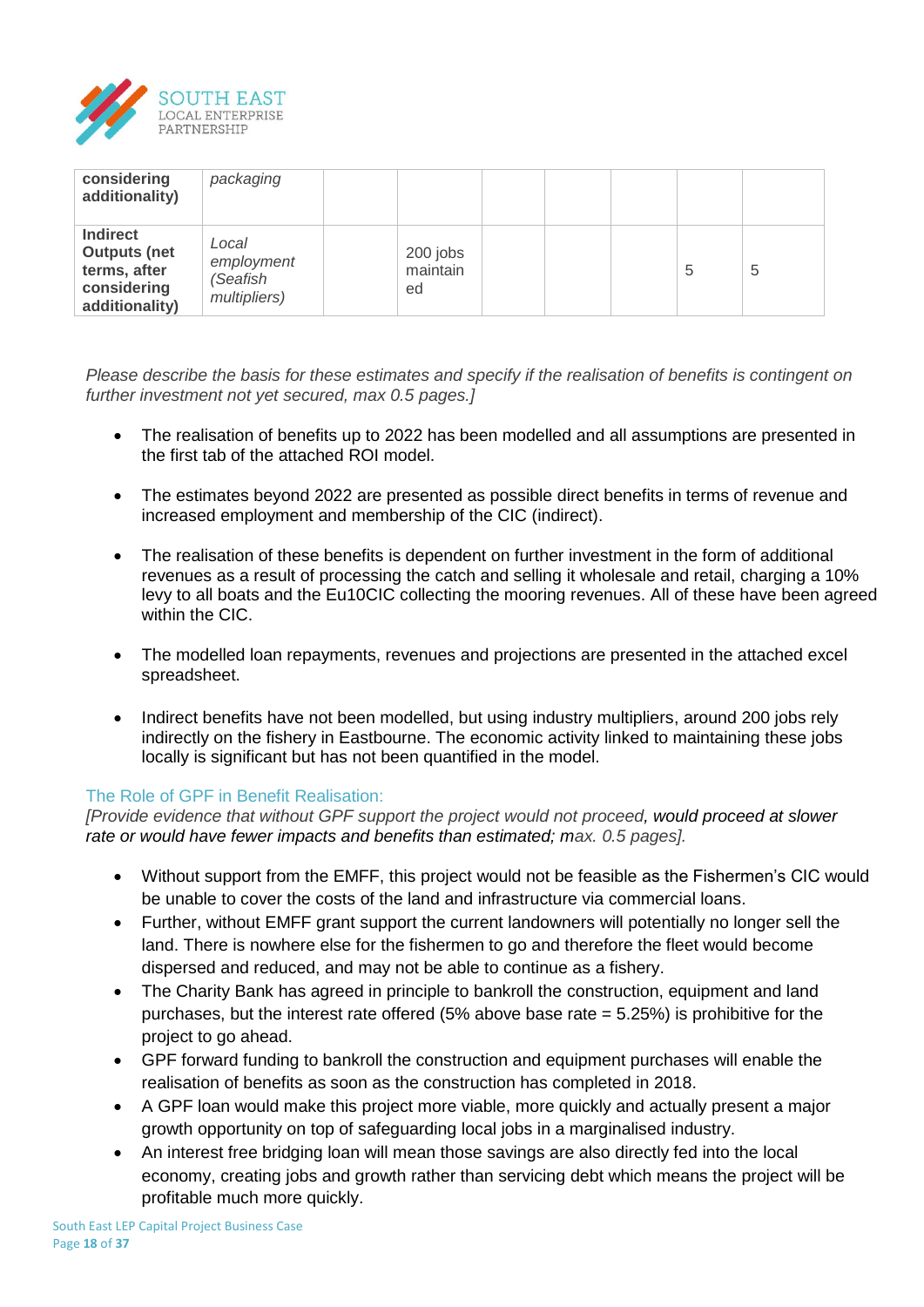

*For a comparison and scenarios, please see the ROI model attached.* 

## Value for Money (VfM):

*[The VfM category should be presented as a summary of the project benefits in relation to project costs. Where the overall project has already had a VfM assessment undertaken the promoter should include this and provide an evidence on the potential for GPF to support or, if applicable, enhance the VfM of the overall project. Where no previous VfM assessment has been undertaken, promoters should follow the relevant appraisal guidance (DCLG Appraisal Guidance<sup>2</sup> - page 28 or the DfT Value for Money Framework<sup>3</sup> ) and define both the overall VfM and the GPF contribution. This should be proportionate to the size of the overall project and the GPF ask; max. 0.5 pages. Please note the following:*

- *• for projects requesting funding towards the upper limit of the recommended GPF loan (£2m) a quantified Value for Money assessment will be required*
- *• the VfM should be based on the overall assessment of both monetised and non-monetised impacts.]*

*For the purposes of the full outline business case the value for money assessment has focussed on the safeguarding of the jobs within existing fishing fleet. The primary objective of this project is to enable the continuation of sea fishing from Eastbourne. Although the outputs from this project will undoubtedly have wider economic benefits and enable future growth of the industry in the town, the realisation of these benefits will only occur in the longer term once the existing fleet has secured its future sustainability. Due to this, in appraising this scheme it has been most appropriate to apply the HCA's additionality method for generating a benefit cost ratio and consider only the direct job safeguarding benefits.*

## *GVA*

*The local GVA per job filled in East Sussex is £44,989, 14% lower than the England average (£51803) and 17.5% lower than the wider South East Region (£54496).* 

*GVA for the wider fishing industry in the UK is £682m, [\(UK Sea Fisheries Statistics 2016\)](https://www.gov.uk/government/uploads/system/uploads/attachment_data/file/647482/UK_Sea_Fisheries_Statistics_2016_Full_report.pdf) this includes landing, processing, transportation, and retail elements. The GVA for landing fish in 2014 was £362m [\(Seafish Fleet Economic Performance Dataset\)](http://www.seafish.org/media/Publications/Seafish_Fleet_Economic_Performance_Dataset_Digital_Version.pdf) when the GVA for the industry as a whole was £615m. Assuming that the percentages of activity have not changed then based on the latest available data, the landing of fish in the UK had a GVA of £401m in 2016. According to latest available data [\(Overview of the UK fishing industry\)](https://www.gov.uk/government/uploads/system/uploads/attachment_data/file/598209/Chapter_1_Overview_of_the_UK_fishing_industry.xls) there are 12,107 fishermen active in the UK equating to a GVA per job filled of £33,121. The datasets do not indicate a significant difference in GVA generated by >10m and <10m fleet.*

*To ensure that a conservative approach is taken the GVA applied to the additionality calculation will be the lowest of those outlined above, £33,121.*

## *Benefits*

*There are currently 72 FTE jobs over 30 vessels operating out of Sovereign Harbour, Eastbourne. The direct benefits of this scheme are that those jobs will continue to exist beyond the next few years, creating a sustainable fleet worthy of future investment, creating a* 

 $\overline{a}$ 

<sup>2</sup> [DCLG Appraisal Guide](https://www.gov.uk/government/uploads/system/uploads/attachment_data/file/576427/161129_Appraisal_Guidance.pdf)

<sup>3</sup> [DfT value for money framework](https://www.gov.uk/government/publications/dft-value-for-money-framework)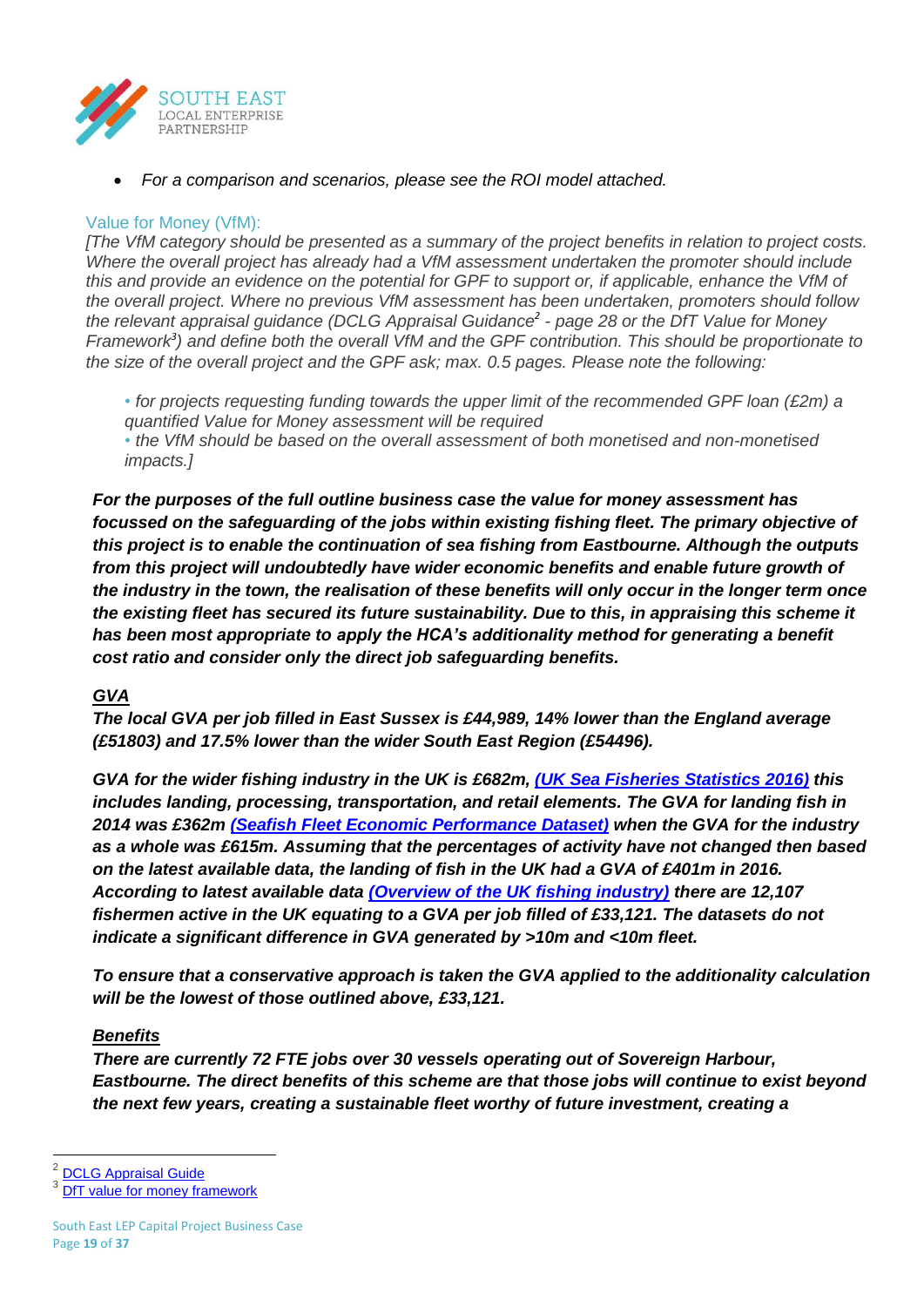

*foundation for growth in the future, and a local industry ready to take advantage of potential benefits of the UK leaving the EU's highly regulated fishing market.*

### *Displacement*

*For the purposes of this appraisal it is assumed that there will be low level displacement of jobs and have therefore used HCA guide values.* 

## *Leakage*

*For the purposes of this appraisal it is assumed that there will be low level leakage and have therefore used HCA guide values.*

### *Multiplier*

*ONS employment multiplier for fishing and aquaculture is 1.22*

### *Deadweight*

*As detailed in section 2 (pg9) of this business case it is estimated that only 10% of the existing fleet will continue to operate in the longer term and these boats will have to move to another accessible port. Based on this we would calculate deadweight on their being 8 jobs that would continue to exist in the event of the 'do nothing' option.*

### *Total Benefit Calculation*

| Option                | <b>Intervention Option</b> | Reference Case |
|-----------------------|----------------------------|----------------|
| <b>GVA</b>            | 33121                      | 33121          |
| Jobs                  | 72                         | 8              |
| Years accounted       | 5                          | 5              |
| Gross additional      |                            |                |
| Impact                | 11923560                   | 1324840        |
| Leakage               | 5%                         | 5%             |
| Displacement          | 10%                        | 10%            |
| Multiplier            | 1.22                       | 1.22           |
| Net Impact            | £12,437,465.44             | £1,381,940.60  |
|                       |                            |                |
| Net additional impact | £11,055,524.83             |                |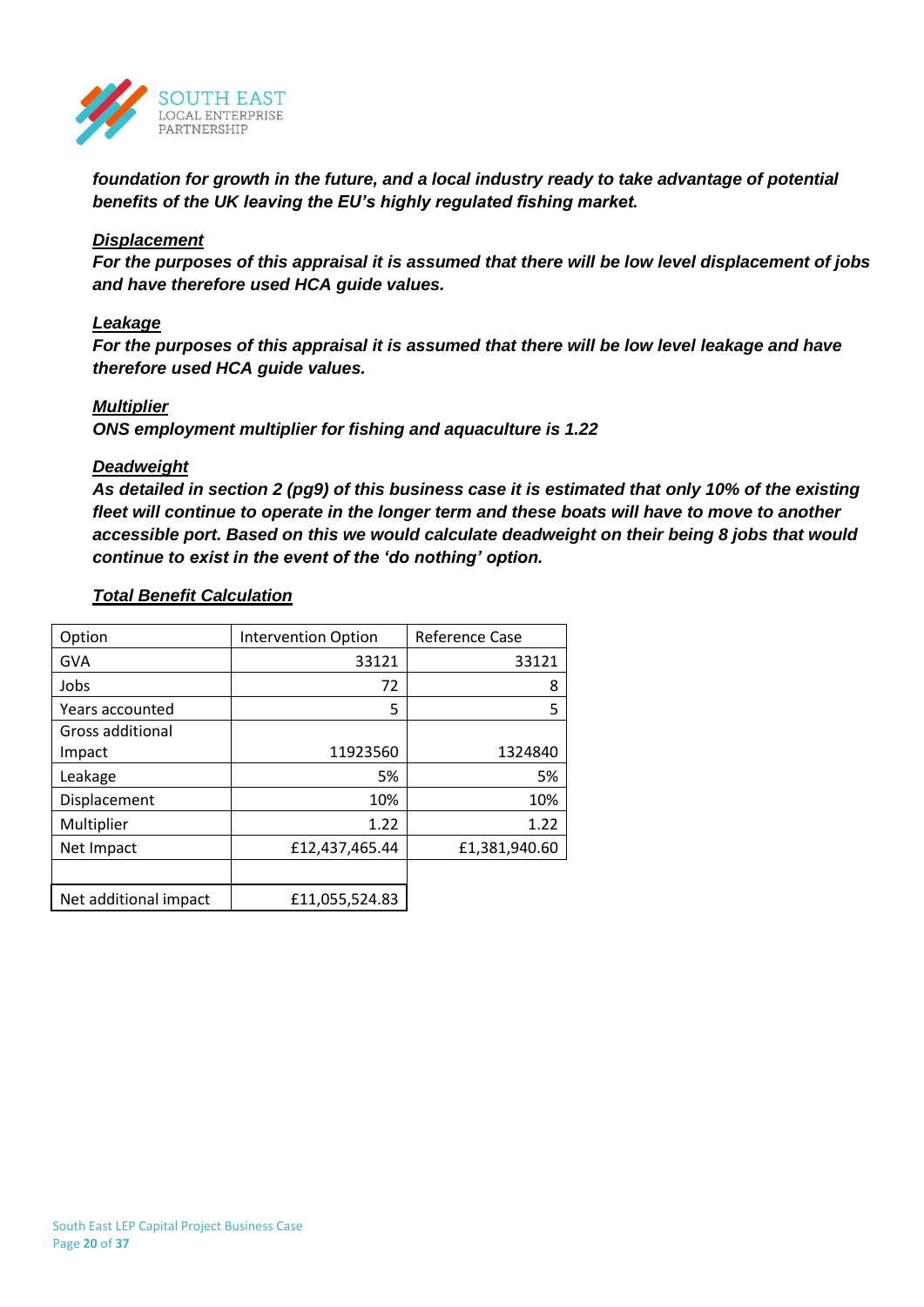

## *Cost*

*As outlined in the SE LEP ITE Guidance note this element has been appraised using the provided ready reckoner to calculate the cost of capital.* 

|                              | 2017/18 | 2018/19   | 2019/20   | 2020/21   | 2021/22 |
|------------------------------|---------|-----------|-----------|-----------|---------|
|                              |         |           |           |           |         |
| Capital drawn down           | 400,000 | 750,000   |           |           |         |
| <b>Capital held</b>          | 400,000 | 1,150,000 | 1,150,000 | 250,000   | 250,000 |
| <b>Interest</b>              |         |           |           |           |         |
| <b>Capital plus interest</b> | 400,000 | 1,150,000 | 1,150,000 | (650,000) |         |
| Repayment                    |         |           | 900,000   |           | 250,000 |
| Cost of capital              | 20,000  | 57,500    | 57,500    | 12,500    | 12,500  |
|                              |         |           |           |           |         |
| Interest due                 |         |           |           |           |         |
|                              |         |           |           |           |         |
|                              |         |           |           |           |         |
| Cost of capital<br>(SELEP)   | 160,000 |           |           |           |         |
|                              |         |           |           |           |         |

## *BCR*

*Based on the calculations above it is clear that this investment represents high value for money with a quantifiable benefit/ cost ratio of 69:1*

*The ROI model 'Cash flow tabs' show a 5 year, 10 year and 25 year forecasts, each of which has 3 scenarios.*

*For all of the time periods the first scenario is the standard one (investment expenditures and liabilities in year 1). In scenario 2 for all of the time periods, the loan itself is working capital so it is counted as revenue, and in scenario 3 for each time period the loan is not included as working capital and the capital expenditures have also been removed as they are actually assets and therefore it is cost neutral (also of course as they are grants they haven't actually been paid for by the fishermen).* 

*For the SOBC we are using the first scenario for each, so the initial BCR is 3.8:1 looking at the repayments versus the operating revenue over those time periods.* 

*Therefore, our overall assessment is that this is a HIGH VfM benefit project.* 

Summary of direct short-term benefits:

- **Safeguard 72 FTE jobs** The overall target is to maintain existing jobs in fishing and create new jobs in processing and running the facility. Currently the 30 vessels provide employment for 72 fisherman, using Seafish multipliers this means 200 local jobs are linked to fishing.
- **Create 4 new FTE jobs** in wholesale, retail, processing and management for the project.
- **Increased revenue / turnover** in the short term (4 years) these benefits total around £350K per year. However, once the loans have been repaid the long term outlook up to 20 years after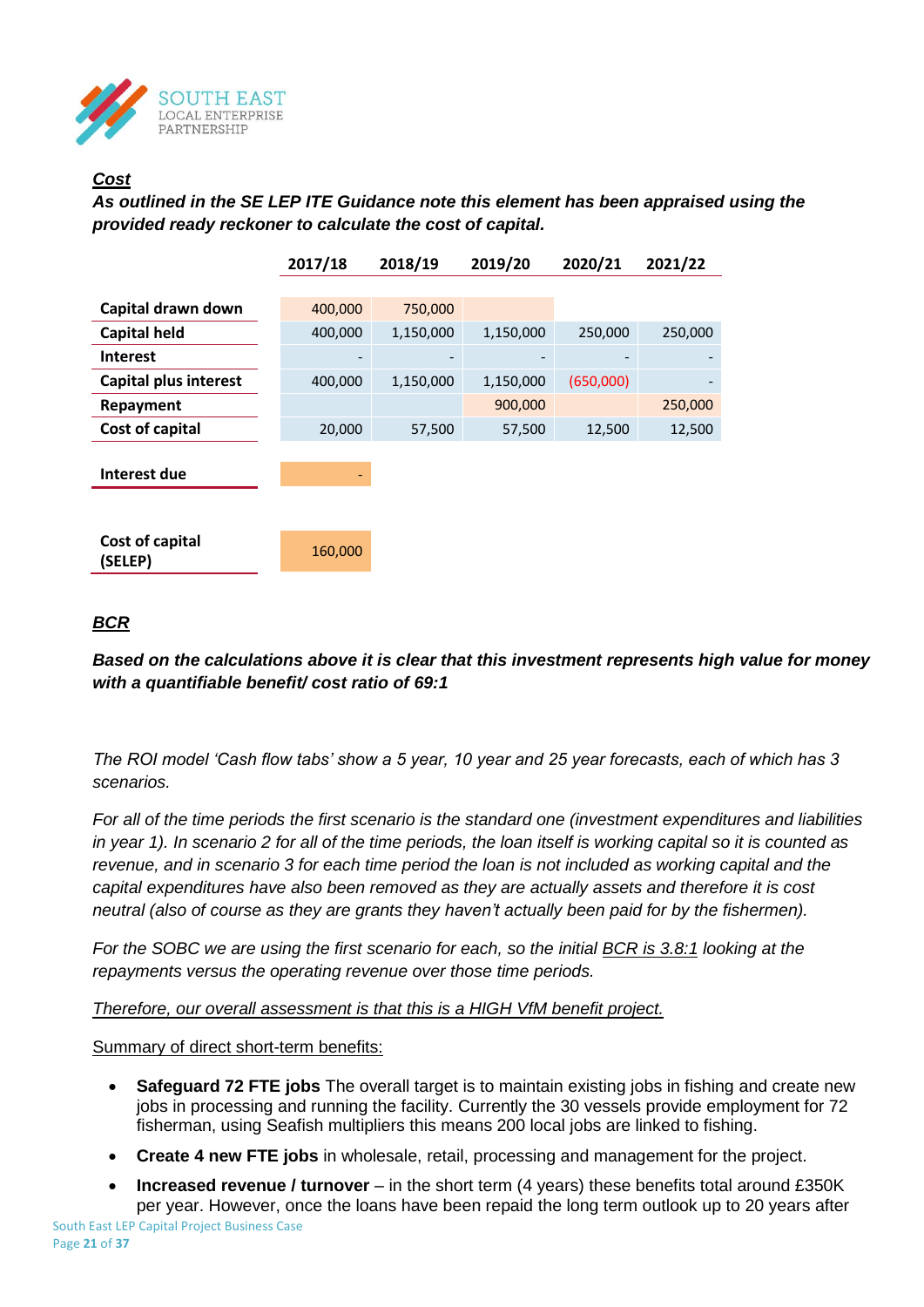

the construction increases net operating revenue to over £400K per year– *for more details see ROI model (5, 10 and 25 year scenario tabs).*

| <b>Short term</b>      | 2018  | 2019        | 2020        | 2021        | 2022         |
|------------------------|-------|-------------|-------------|-------------|--------------|
| <b>TOTAL OPERATING</b> | £0.00 |             |             | -           | -£130,983.91 |
| <b>EXPENDITURES</b>    |       | £120,253.88 | £123,762.76 | £127,339.00 |              |
| <b>TOTAL OPERATING</b> |       | £462,131.07 | £471,003.98 | £480,047.26 | £489.264.17  |
| <b>REVENUE</b>         |       |             |             |             |              |
| Net operating          | £0.00 | £341,877.18 | £347,241.22 | £352,708.26 |              |
| revenue                |       |             |             |             | £358,280.25  |

| Long term                                     | 2040         | 2041         | 2042         |
|-----------------------------------------------|--------------|--------------|--------------|
| <b>TOTAL OPERATING</b><br><b>EXPENDITURES</b> | E272,467.26- | E277,698.63- | E283,030.45- |
| <b>TOTAL OPERATING REVENUE</b>                | £688,989.94  | £702.218.54  | £715,701.14  |
| Net operating revenue                         | £416,522.67  | £424,519.91  | £432,670.69  |

## Summary of indirect benefits:

There are no processing facilities of this type in Sussex, indeed the number of processors in southern and central England and Wales has decreased markedly over the past few years from 60 to 36 units. Therefore this infrastructure would create a processing centre in a region that has been suffering from a decline in processing in recent times.

Sovereign Harbour is Eastbourne's newest residential area offering an important leisure attraction. The vision for the site is to increase sustainability through the delivery of community infrastructure, ensuring holistic development. One of the main weaknesses of this neighbourhood is access to services and facilities. There is a low level of local jobs and businesses, therefore people have to travel outside of the immediate area for work. The regeneration of this site would not only improve the facilities of this area, but also create job opportunities for local people, both directly and indirectly. The Waterfront at Sovereign Harbour contains a number of bars and restaurants; a sustainable and very local seafood offer would result in low transport costs and reduced environmental impact. The Fisherman's Quay will enhance Eastbourne's tourism offer and economy. Therefore the proposed development will contribute to the sustainability of this neighbourhood, as well as promoting Sovereign Harbour as a destination.

There is a key [external benefit from 'cleaning up' the land in the form of an amenity benefit](https://www.gov.uk/government/uploads/system/uploads/attachment_data/file/576427/161129_Appraisal_Guidance.pdf) to the surrounding area.

## 7. Contribution to the Establishment of a Revolving Fund

## GPF Repayment:

*[Please specify how the GPF will be repaid e.g. through developer contributions, and include supporting documentation where appropriate (e.g. draft S106 agreements) as an Annex to this document; max 0.5 pages.]*

*See attached s106 email from EBC.*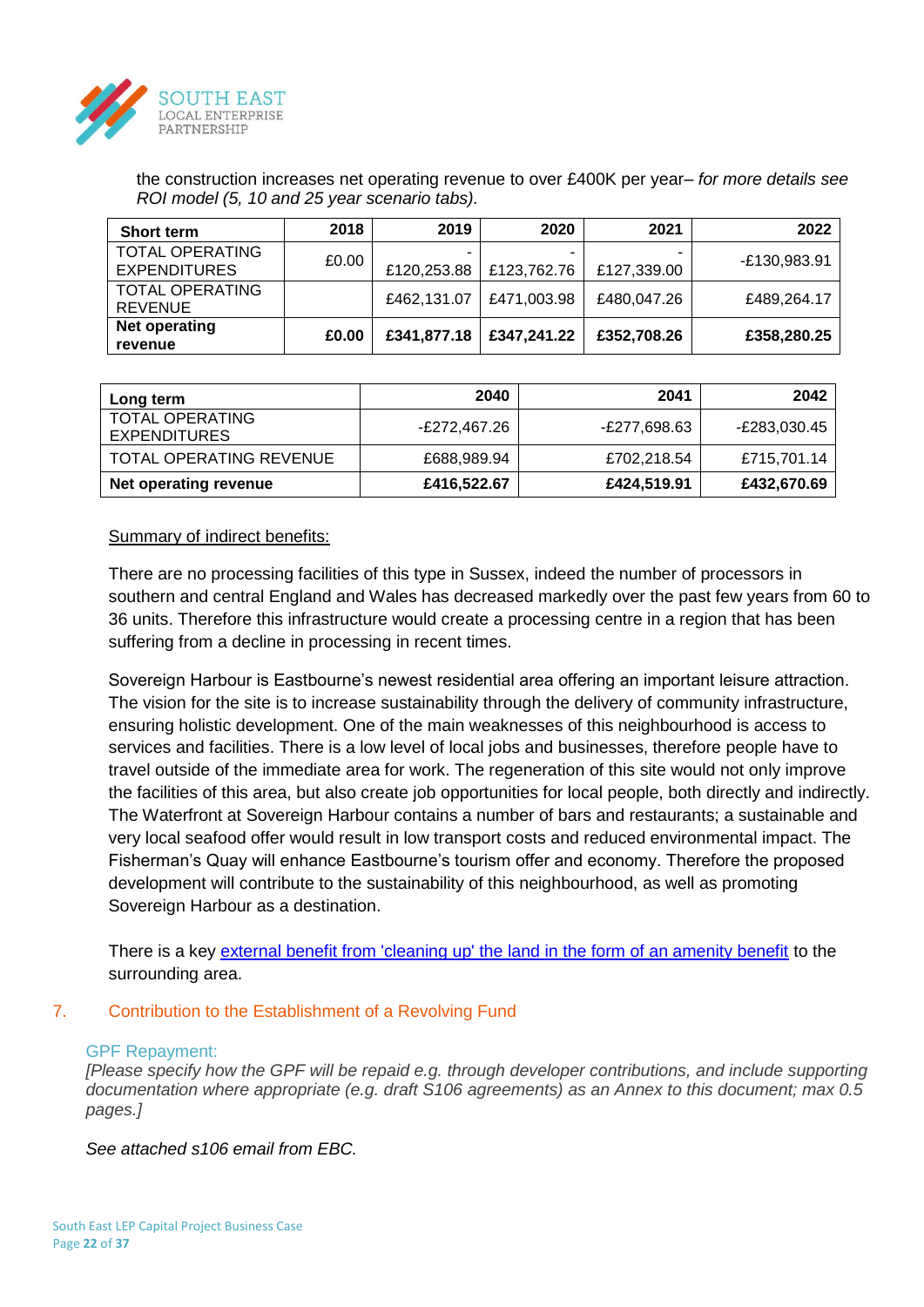

**The repayment of £1 million towards the GPF loan for infrastructure and equipment will be possible once the EMFF refunds the construction phases in the first year (2018/19).** 

## **The remaining loan (£150,000) will be repaid before the March 2021 deadline, through increased revenues as a result of the processing infrastructure, mooring fees and commission to the CIC.**

This project offers certainty of repayment, through grants and increased revenues to Eu10CIC.

Revenue streams (outlined in the VfM section above) and *See rows 27, 28, 29 in the ROI model tab CASH FLOW 5 yr / 10yr / 25 yr*

## GPF Repayment Schedule:

*[Please outline the proposed timetable for GPF repayment, committing to repaying the loan before 31st March 2022. The Repayment Profiles should match those in the Financial Viability section]*

*One payment of £900,000 before March 2020 and one payment of 250,000 before the March 2021 deadline (to coincide with the end of the financial year and enabling recycling of this component of the loan into other GPF schemes)*

|                                      | 2018/19 | 2019/20                                                                                                   | 2020/21 | 2021/22                                                     | 2022/23 | <b>Total</b>                                      |
|--------------------------------------|---------|-----------------------------------------------------------------------------------------------------------|---------|-------------------------------------------------------------|---------|---------------------------------------------------|
| <b>GPF</b><br>Repayment<br>(Capital) |         | Construction<br>and equipment<br>loan will be<br>refunded<br>within the year<br>from the EMFF<br>£900,000 |         | Land<br>purchase<br>loan $(E250K)$<br>repayment<br>£250,000 |         | £1,150<br><b>GPF</b><br>loan<br>repaid<br>in full |

## Financial Viability:

*[Please provide an initial statement highlighting the underlying assumptions and expected viability of the GPF investment; max 0.5 pages. Following this, please include a cashflow that would show both the Drawdown and Repayment Profiles for GPF. All costs and revenues need to be sourced and clearly referenced. If the GPF is expected to unlock further funding that will be used, in part to repay the GPF loan this should be clearly annotated].*

**The GPF loan will be crucial in the viability of this project as the current bankrolling and loan offer by the Charity Bank (5.25%), is unaffordable at present.** 

## *See ROI model for full details*

## 1. **Moorings charges: Revenue for Eu10CIC**

Eu10CIC will charge on average £80 per vessel per month which represents an income of £2,400 per month, or ~£29,000 per year.

## **2. Cash flow: Changes in revenue from fish processing**

## **Assumptions for fish processing**

## **a) Finfish (three examples)**

i. Plaice - currently wholesale value 80p / kg avg. Could be sold for £3 kg when gutted (Plymouth Trawler Agents daily stats). Eastbourne landings average 37 tonnes and we could sell 20% of catches at the higher price.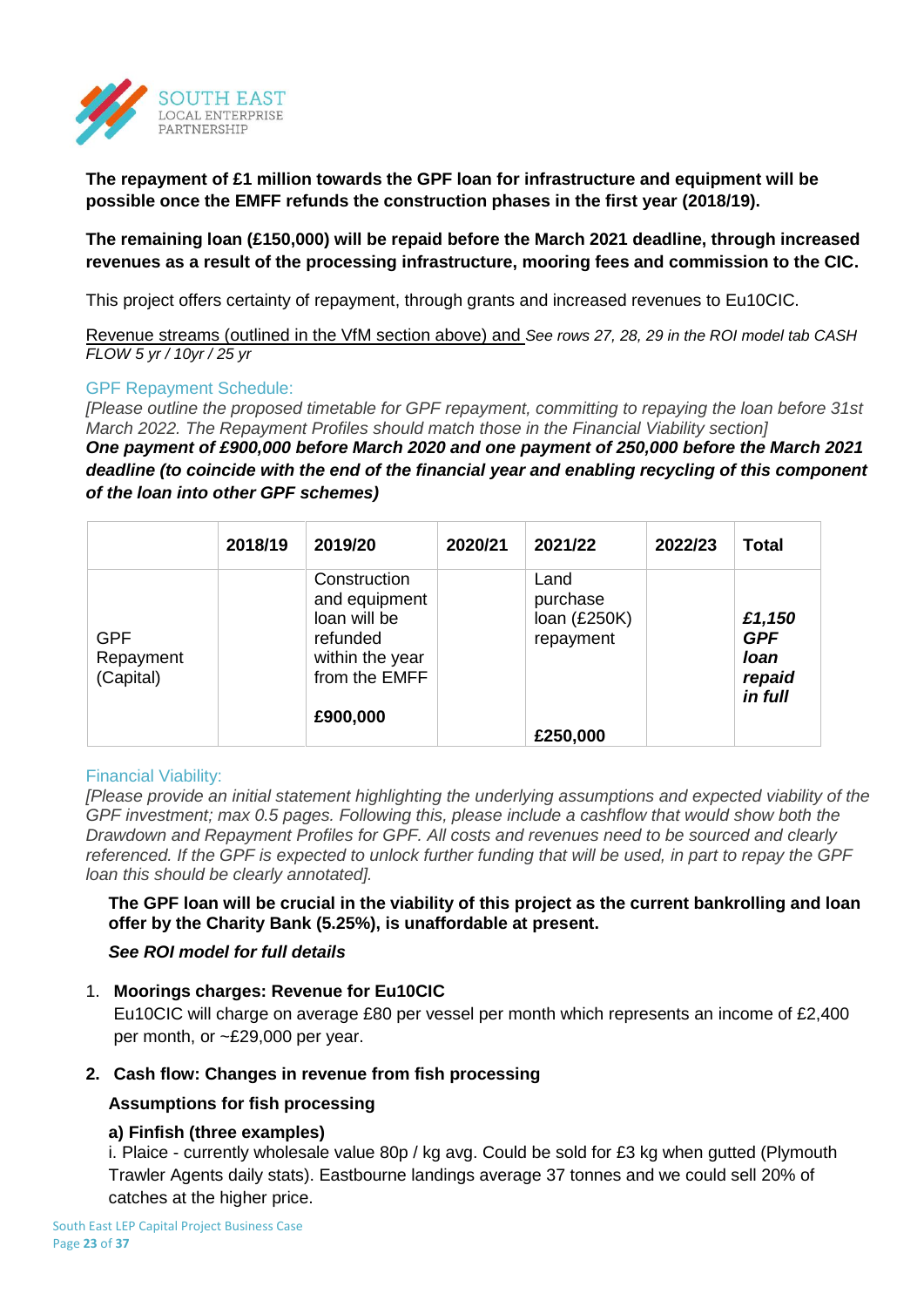

ii. Cod - currently land 24 tonnes, sold at £2.50 per kg, could sell ALL of it as fillets £9 per kg. (nb: 50% of weight lost when fileting)

iii. Mackerel – currently landing 4 tonnes - current average price £1 per kg. Could sell for up to £5 per kilo when processed. 50% could be sold as fillets at £5 per kg, (again around 40% weight lost through processing) or smoked fillets sold at £10 per kg.

## **b) Shellfish (two examples – both live)**

i. Live sale of lobster would mean 100% increase in first sale value - we currently sell wholesale at £13 per kg and the buyer then retails at £26 per kg. We could capture that 100% increase in Eastbourne. Lobster - assume 10% sold whole / live at higher price of current 23 tonnes landed annually.

| <b>Benefits: Fish revenues</b>                    |                 |                                  |                                 |                     |  |  |  |  |  |
|---------------------------------------------------|-----------------|----------------------------------|---------------------------------|---------------------|--|--|--|--|--|
|                                                   | Old sales value | <b>New retail</b><br>sales value | <b>New total</b><br>sales value | Increase in revenue |  |  |  |  |  |
| Plaice                                            | £29,600,00      | £22,200.00                       | £45,880.00                      | £ 16,280.00         |  |  |  |  |  |
| Cod                                               | £60,000.00      | £108,000.00                      | £108,000.00                     | 48,000.00<br>£      |  |  |  |  |  |
| Mackerel                                          | £4,000.00       | £4,000.00                        | £6,000.00                       | £<br>2.000.00       |  |  |  |  |  |
| Lobster                                           | £299,000.00     | £59,800.00                       | £328,900.00                     | £ 29,900.00         |  |  |  |  |  |
| Crab                                              | £336,000.00     | £50,400.00                       | £369,600.00                     | £ 33,600.00         |  |  |  |  |  |
| Other fish<br>(Salmon,<br>Haddock,<br>Tuna, etc.) | £0.00           | £5,000.00                        | £5,000.00                       | £<br>5,000.00       |  |  |  |  |  |
| <b>Total</b>                                      | £728,600.00     | £249,400.00                      | £863,380.00                     | £134,780.00         |  |  |  |  |  |

ii. Crab sells at £1.20 wholesale. A proportion could be sold at retail price of £3.60 per crab. Crab assume 5% sold at higher price of 280 tonnes landed annually.

*For full details see the assumptions tab in the ROI model [ASSUMPTIONS VALUE CHAIN and BENEFITS FISH REVENUES].* 

## **Other changes in revenue (grants, loans and own funds)**

Currently a 10% commission is paid to the wholesaler (Southern Head / Network Fisheries / MCB) – this equates to ~£295,000 a year, s*ee TAB CASH FLOW GRANT 5 yrs* in the excel model (based on the 2014 landings data we used in the assumptions) which will be captured annually by the CIC, rather than paid as commission to wholesalers. Building the first phase of this project will enable that same value to be captured by the Fishermen's CIC, to repay loans, re-invest and plan for / fund future phases of the development.

ESI4 loan of £200,000 for 5 years at 0% for years 1 and 2 and 3% for years 3, 4 and 5 will be used as match funding for the construction and kitting out of the processing site.

ESI4 grant of £40,000 will be used as match funding to develop the fish sales business within the development, drawn down in two instalments as outlined above.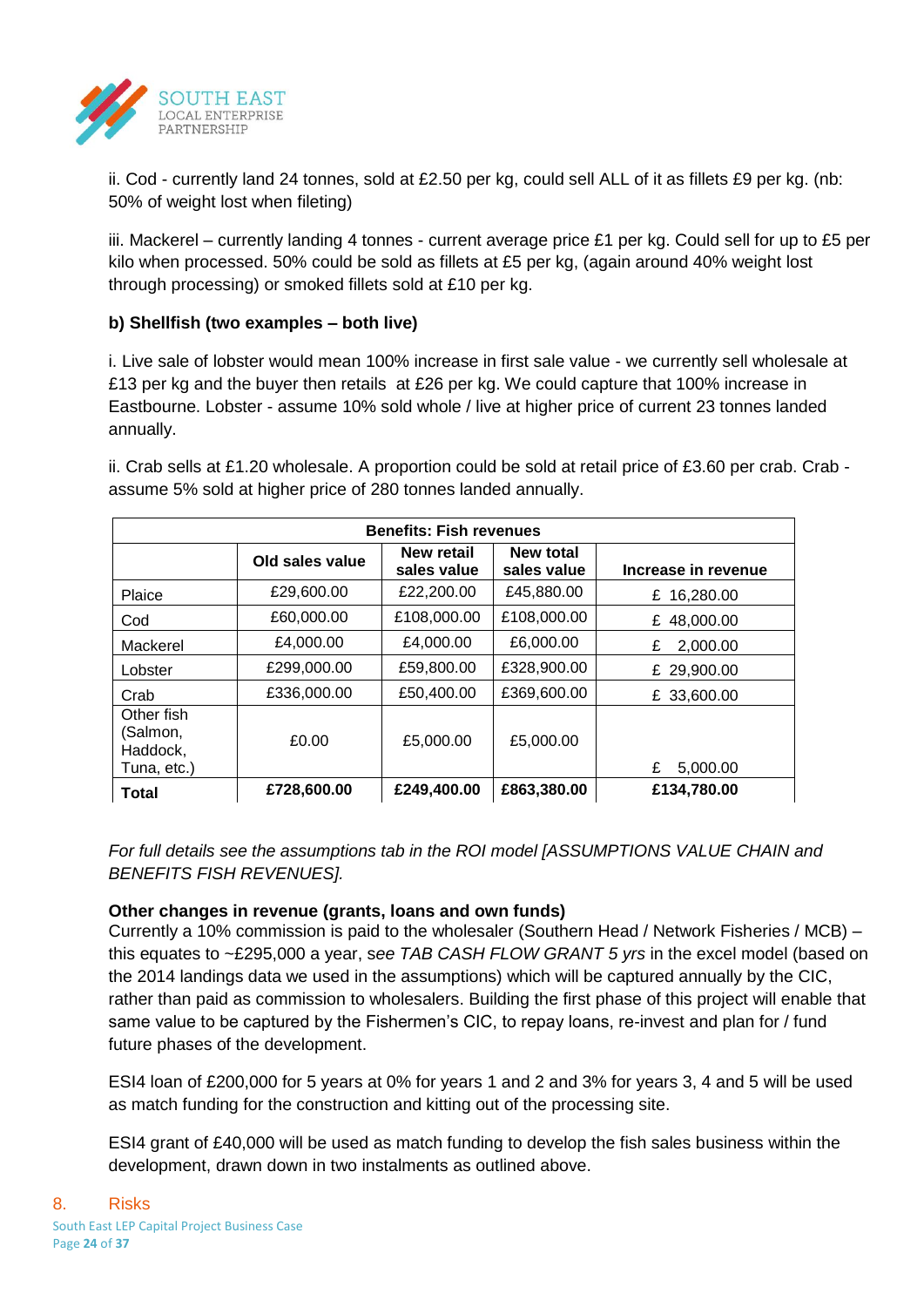

## Risk Register:

*[Please complete a Risk Register, identifying overall and GPF related project risks, likelihood, impacts and mitigations as per the table in Appendix A.* 

*For the most significant project risks provide supporting commentary which considers the implementation risks associated with the project, such as risks associated with not securing GPF and risks to the repayment of GPF.*

*The risk assessment should consider the risks associated with the repayment schedule and mitigation to address this. max. 0.5 pages.]*

Eastbourne u10 CIC is an existing business which runs and will be more efficient and profitable as a result of this project.

| Risks:                                                                                                                                                       | <b>Mitigation strategies:</b>                                                                                                                                                                                                                                                       |
|--------------------------------------------------------------------------------------------------------------------------------------------------------------|-------------------------------------------------------------------------------------------------------------------------------------------------------------------------------------------------------------------------------------------------------------------------------------|
| <b>FINANCIAL</b>                                                                                                                                             |                                                                                                                                                                                                                                                                                     |
| Impacts on grant funding - withdrawal or<br>bankruptcy of ESCC / SELEP                                                                                       | A consultant / project manager will be employed to<br>run the contract on behalf of the fishermen. He will<br>produce reports for each stage of the first phase of<br>the build, account for equipment purchases and<br>liaise with MMO, GPF and ESCC regarding loan<br>repayments. |
|                                                                                                                                                              | Seek other commercial loans at comparable rates<br>- severe delay of project                                                                                                                                                                                                        |
|                                                                                                                                                              | The ESI4 (£200,000 loan at 0% from ESCC) and<br>£40,000 grant under the same fund) with both<br>ESCC is also available.                                                                                                                                                             |
| Impacts on loan conditions – withdrawal of loan or<br>bankruptcy of ESCC / SELEP / delay and change<br>in Ioan conditions                                    | A consultant / project manager will be employed to<br>run the contract on behalf of the fishermen. He will<br>produce reports for each stage of the first phase of<br>the build, account for equipment purchases and<br>liaise with MMO, GPF and ESCC regarding loan<br>repayments. |
|                                                                                                                                                              | Seek other commercial loans at comparable rates<br>- severe delay of project                                                                                                                                                                                                        |
|                                                                                                                                                              | The ESI4 (£200,000 loan at 0% from ESCC) and<br>£40,000 grant under the same fund) with both<br>ESCC is also available.                                                                                                                                                             |
| Inability to repay loans - due to failure to get<br>processing online quickly enough, decreased<br>revenue and delays in repayment / change of loan<br>terms | The CIC will report to the MMO every quarter to let<br>them know about building work progress to date<br>and plans for upcoming quarter. This report will<br>also be shared with SELEP as the GPF funder.                                                                           |
| Fines as a result of missing repayment deadlines<br>South East LEP Capital Project Business Case                                                             | Eastbourne Fishermen's CIC employ an                                                                                                                                                                                                                                                |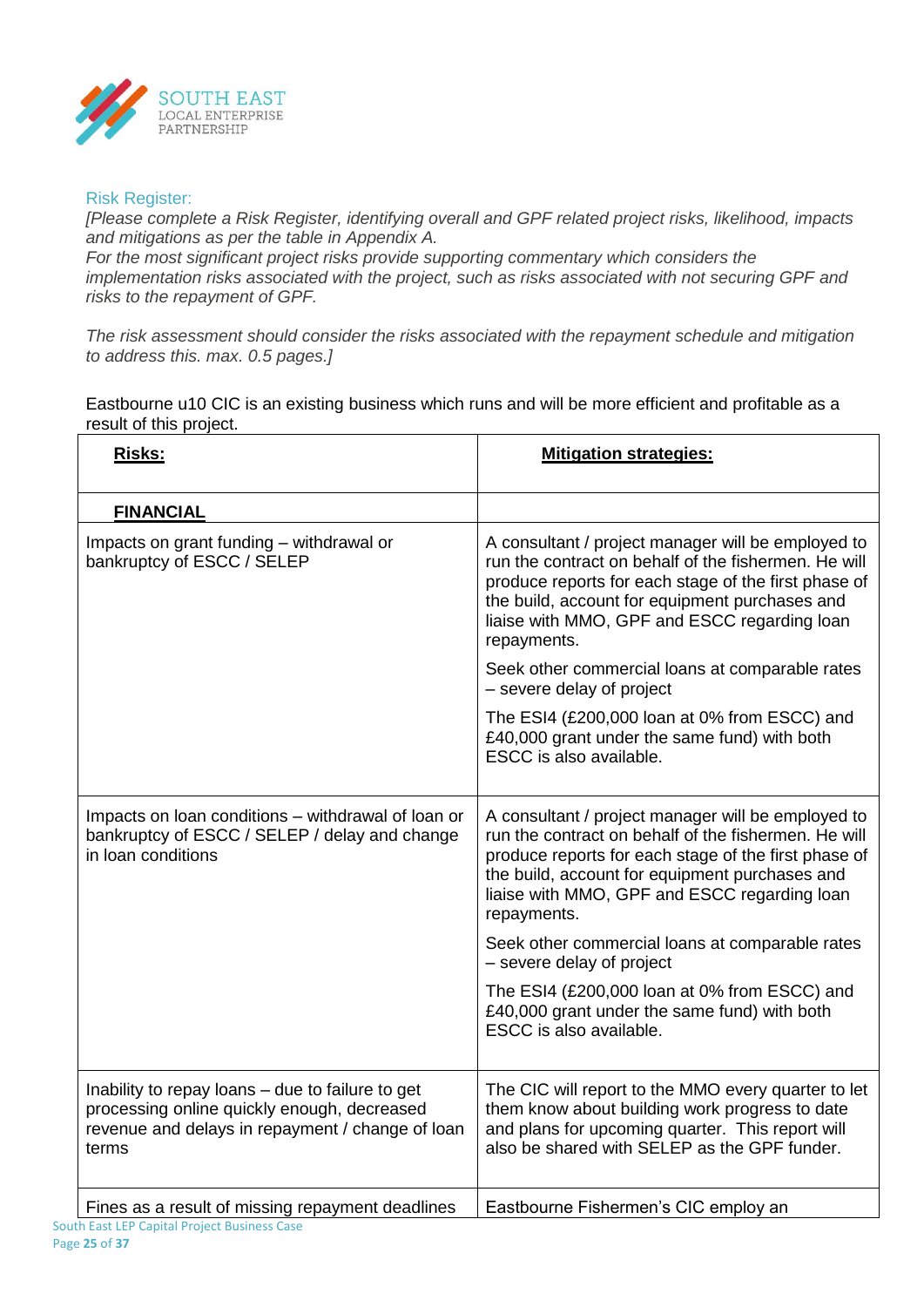

|                                                                                                                                                                                                                                                                                                             | accountant who will also be monitoring the<br>progress and tracking the funds throughout the<br>build and subsequent phases of delivering our<br>vision.                                                                                                                                                                                                                                                                                                                    |
|-------------------------------------------------------------------------------------------------------------------------------------------------------------------------------------------------------------------------------------------------------------------------------------------------------------|-----------------------------------------------------------------------------------------------------------------------------------------------------------------------------------------------------------------------------------------------------------------------------------------------------------------------------------------------------------------------------------------------------------------------------------------------------------------------------|
| Cost of doing the job may increase as well as the<br>costs of materials.                                                                                                                                                                                                                                    | There are no obvious year on year cost increases<br>or savings, as the contract will be agreed and<br>delivered within a timeframe and budget. If we are<br>not successful in raising the funds in this round of<br>EMFF grants, then the cost of the build and<br>everything will rise by about 20%. If it is delayed by<br>another 3 years, another planning application will<br>be needed and that costs £8,000 to £10,000+VAT<br>(of which £5,500 is the planning fee). |
|                                                                                                                                                                                                                                                                                                             | Meetings will include cost analysis to ensure they<br>are accurate and that further savings cannot be<br>made                                                                                                                                                                                                                                                                                                                                                               |
|                                                                                                                                                                                                                                                                                                             | Unforeseen and extra costs will be reviewed<br>before any work is carried out                                                                                                                                                                                                                                                                                                                                                                                               |
| <b>DELAYS</b>                                                                                                                                                                                                                                                                                               |                                                                                                                                                                                                                                                                                                                                                                                                                                                                             |
| Delays in the sale of the land may have knock-on<br>impacts to when the construction can begin                                                                                                                                                                                                              | The land sale has been agreed and once the GPF<br>decision has been made regarding the loan the<br>Eu10CIC will formally purchase the land at the end<br>of 2017 so the construction can begin in 2018.                                                                                                                                                                                                                                                                     |
| Delays and resulting increase in price of<br>construction materials. We estimate could                                                                                                                                                                                                                      | Weekly or bi weekly site meeting to monitor<br>progress on building site                                                                                                                                                                                                                                                                                                                                                                                                    |
| increase by about 20%.                                                                                                                                                                                                                                                                                      | The total cost budget will be monitored by the<br>contractor and delivered to the agreed timeline.<br>Penalties and other means to ensure the work is<br>undertaken to the correct standard and timeline<br>will be written into the contract.                                                                                                                                                                                                                              |
| Delay may change land value and offer for<br>fishermen to purchase the land in the first place.<br>We have secured a purchase in principle, so as<br>long as this EMFF grant is successful the sale of<br>the land is guaranteed. This is a considerable risk<br>and without EMFF support it is impossible. | A consultant / project manager will be employed to<br>run the contract on behalf of the fishermen. He will<br>produce reports for each stage of the first phase of<br>the build, account for equipment purchases and<br>liaise with MMO, GPF and ESCC regarding loan<br>repayments.                                                                                                                                                                                         |
| Delay in the construction phase because of bad<br>weather is always possible. We have no control                                                                                                                                                                                                            | Weekly or bi weekly site meeting to monitor<br>progress on building site                                                                                                                                                                                                                                                                                                                                                                                                    |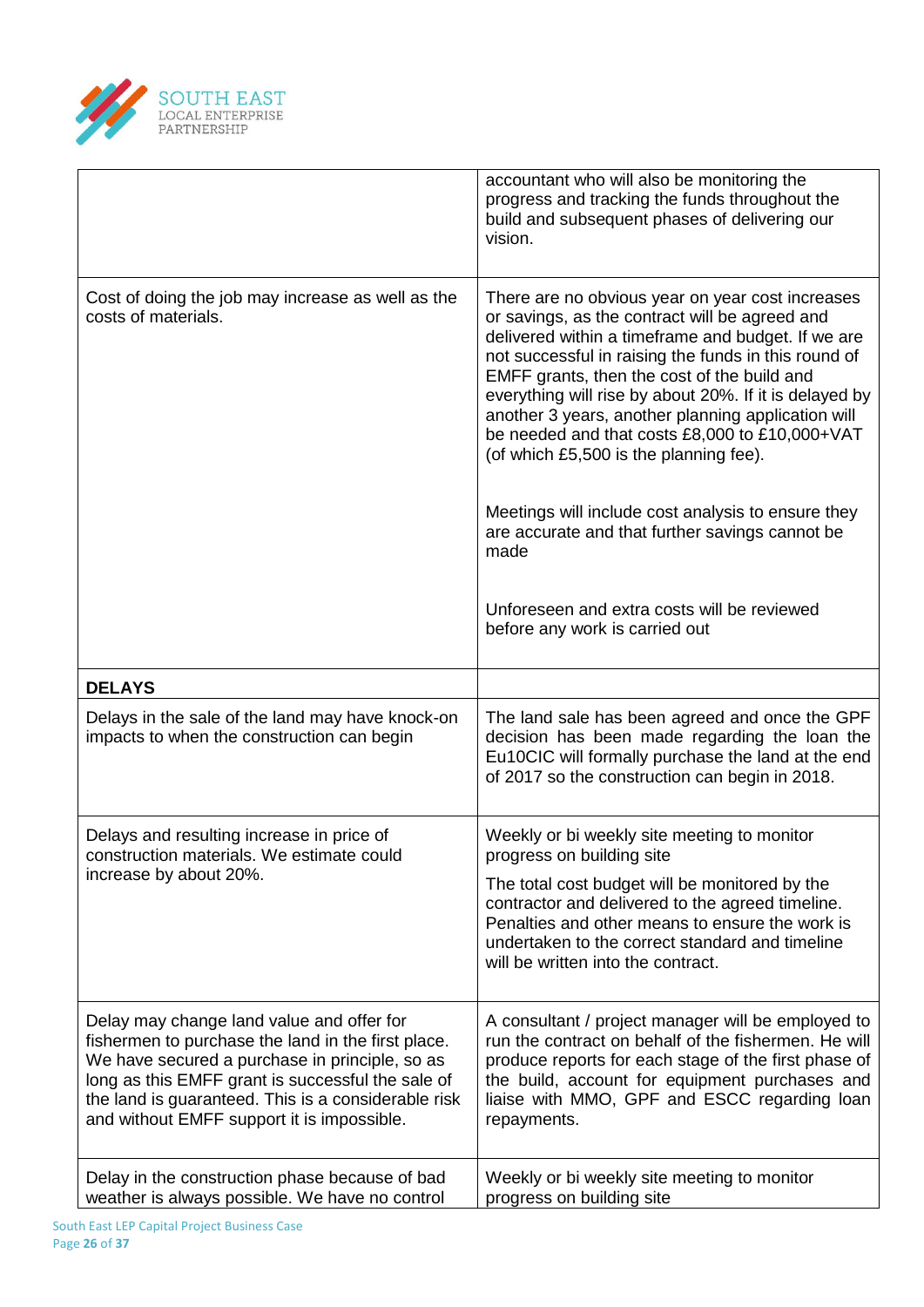

| over the weather, but have scheduled the<br>construction to coincide with spring and summer.<br>Therefore a quick turn-around for the EMFF grant<br>agreement and being able to start the work is<br>essential.                                                                                                          |                                                                                                                                                                                                                                                                                                                                                                                                                                                                       |
|--------------------------------------------------------------------------------------------------------------------------------------------------------------------------------------------------------------------------------------------------------------------------------------------------------------------------|-----------------------------------------------------------------------------------------------------------------------------------------------------------------------------------------------------------------------------------------------------------------------------------------------------------------------------------------------------------------------------------------------------------------------------------------------------------------------|
| <b>CHANGE IN CONDITIONS</b>                                                                                                                                                                                                                                                                                              |                                                                                                                                                                                                                                                                                                                                                                                                                                                                       |
| Preferred contractor may not wait for another year<br>or more. Some contingency exists, in that we have<br>tendered for 3 quotes and another contractor will<br>be able to meet the contract if Ellis were to refuse<br>to wait (although we think this is highly unlikely<br>given the scale and value of the project). | As an external Company (Gradient) will be<br>involved in management of this project, the<br>management responsibility will not fall on<br>fishermen.<br>Professional fees should be stable over time<br>(around 3.5% of the building contract sum)<br>Contract will have time restrictions stated in it<br>which will have start and finish date and needs to<br>be delivered on time. Penalties will be due if this<br>work is not completed to the agreed timeline. |
| Land purchase falls through – withdrawal of sale<br>agreement                                                                                                                                                                                                                                                            |                                                                                                                                                                                                                                                                                                                                                                                                                                                                       |

## 9. State aid

#### State Aid:

*[Please confirm that by supporting this project the GPF will not be providing State Aid; max 0.5 pages;]*

**ESCC state Aid advice** is that EMFF funding of the project is not state aid, provided that funding is not topped up by other grant funding. In this case we are applying for loan funding and would be relying on the Market Economy Operator Principle – i.e. that the GPF funding does not confer any form of state aid.

**The Marine Management Organisation (MMO)**, who administer the EMFF fund, stated that regarding the State Aid rules for EMFF, the EMFF scheme is exempt from state aid rules. This also means that the match funding is exempt from the rules and any de-minimis levels. According to the MMO this project is one that is considered exempt from state aid rules for the reason that it will contribute to adding fisheries products into the supply chain [*see annex 'EMFF state aid email from MMO'*].

Further, the MMO guidance states that '*'State Aid rules do not apply to the majority of projects which are eligible under the EMFF scheme. However, projects that relate to the catching, production and/or processing of fisheries products. These are defined in:*

*• Annex I of the Treaty for the Functioning of the European Union (found in the Official Journal of the European Union under 2012/C 326/01) and;*

*• Annex I & II of the Common Market Organisation regulation EU 1379/2013''*

The MMO state that this project is one that is considered exempt from state aid rules for the reason that it will contribute to adding fisheries products into the supply chain.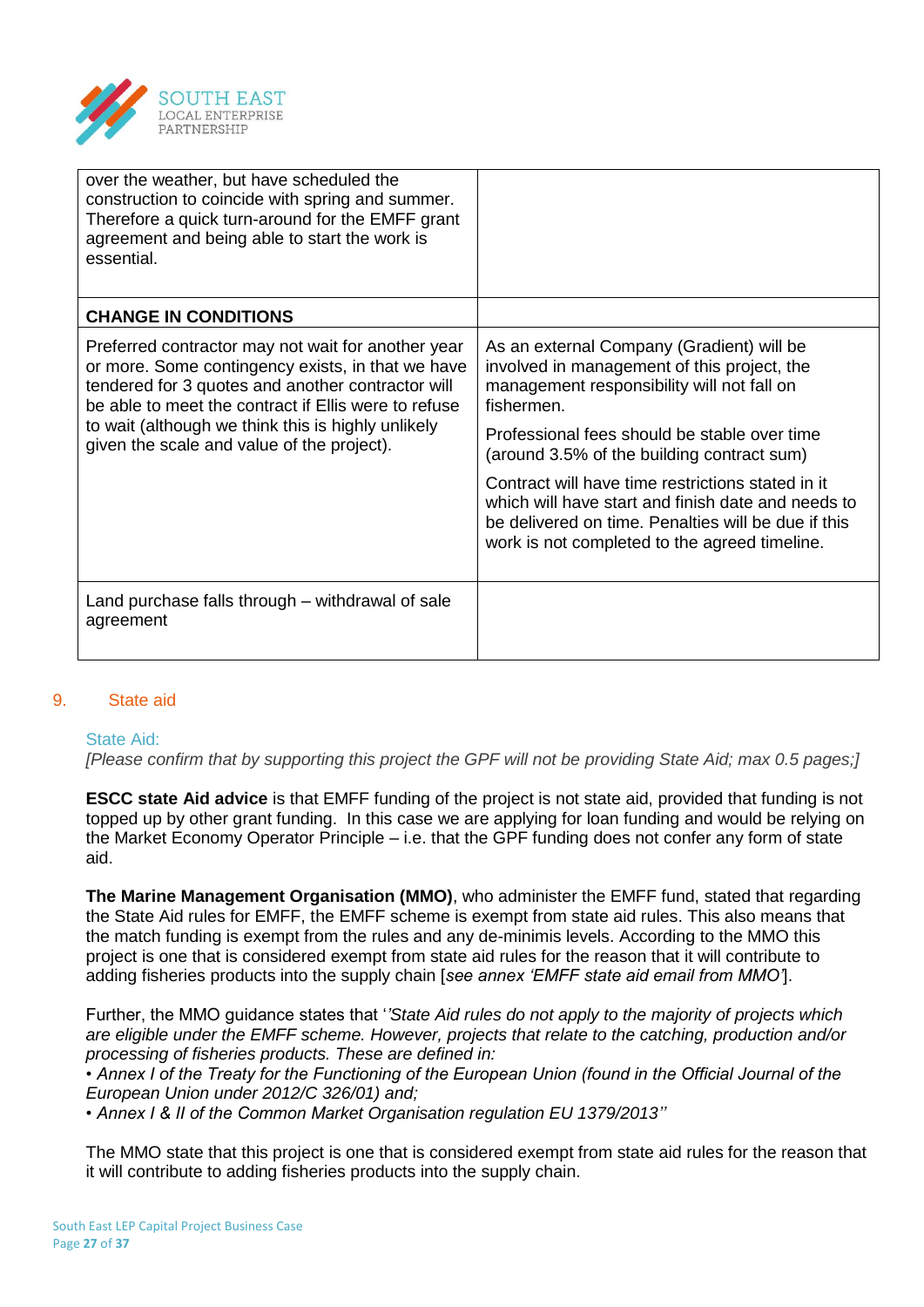

This information is supported by the Fisheries Block Exemption Regulation 1388/2014 which states that if a project has been approved under EMFF and is considered to adhere to the EMFF regulation (which the Eu10CIC project does) then all funding and associated match is exempt from any state aid rules.

#### 10. Monitoring and evaluation

#### *Monitoring and Evaluation:*

*[Please provide evidence how you will monitor and evaluate the effectiveness of the GPF funding. If GPF funding is sought to unlock a stage of development a monitoring and evaluation schedule should be in place to understand whether the GPF funding has addressed the need and generated the expected benefits<sup>4</sup> ; max. 1 page.]*

### Benefits realisation plan:

- Infrastructure and equipment will be delivered in phases and monthly reports and invoices will be provided.
- Land purchase sale confirmation and ownership / title will be transferred following due legal process.
- Annual landings reports will be provided for the port and fleet (and the MMO)
- Monthly revenue through wholesale and retail will be accounted for
- Annual employment figures for the fleet and vessel numbers will be provided (to demonstrate that jobs have been safeguarded)
- Annual membership for the CIC will be listed (to show GPF has maintained / improved prospects for the future of the fleet).
- CIC revenues will be accounted for
- Later job creation from ESI4 (4 FTE jobs) will be evidenced once they have been in post for 6 months.
- Annual reports to ESCC will detail the number of fishermen, number of vessels, volume and value of catch, volume and value processed (using MMO and CIC data)
- All quantified outputs will be included in the CIC annual accounts up to 2025 (5 years from completion of project); as agreed in schedule

#### 11. Declaration (To be completed by applicant)

| Has any director/partner ever been disqualified from being a<br>company director under the Company Directors Disqualification Act<br>(1986) or ever been the proprietor, partner or director of a business<br>that has been subject to an investigation (completed, current or<br>pending) undertaken under the Companies, Financial Services or<br><b>Banking Acts?</b> | No |
|--------------------------------------------------------------------------------------------------------------------------------------------------------------------------------------------------------------------------------------------------------------------------------------------------------------------------------------------------------------------------|----|
| Has any director/partner ever been bankrupt or subject to an<br>arrangement with creditors or ever been the proprietor, partner or<br>director of a business subject to any formal insolvency procedure                                                                                                                                                                  | No |

<u>.</u><br><sup>4</sup> For more details, please see the <u>HM Treasury The Green Book</u> and the <u>SELEP [Assurance Framework 2017,](http://www.southeastlep.com/images/uploads/resources/Assurance_Framework_2017_Final_Version.pdf)</u> Section 5.8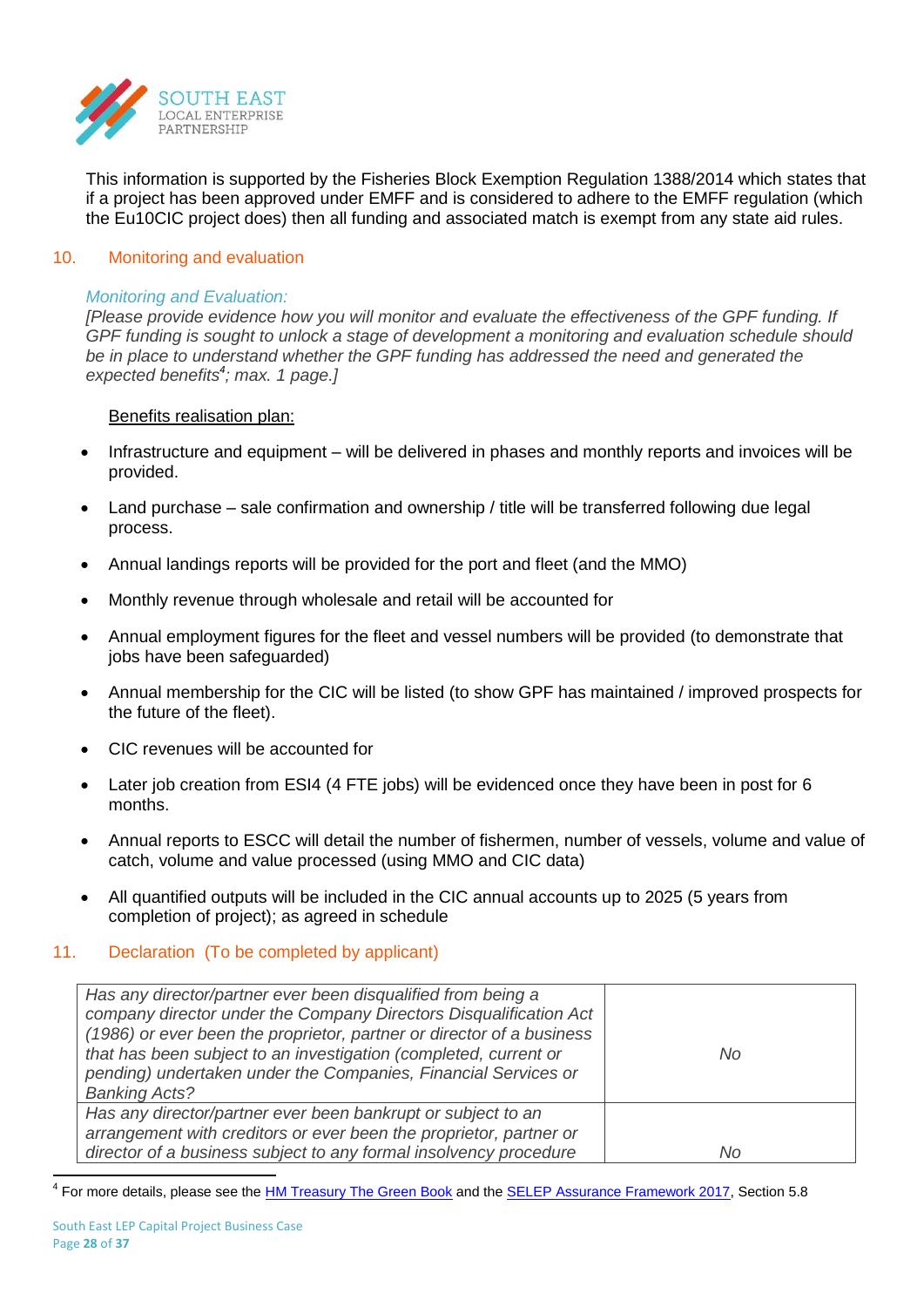

| such as receivership, liquidation, or administration, or subject to an |     |
|------------------------------------------------------------------------|-----|
| arrangement with its creditors                                         |     |
| Has any director/partner ever been the proprietor, partner or          |     |
| director of a business that has been requested to repay a grant        | No. |
| under any government scheme?                                           |     |

*If the answer is "yes" to any of these questions please give details on a separate sheet of paper of the person(s) and business(es) and details of the circumstances. This does not necessarily affect your chances of being awarded SELEP funding.*

I am content for information supplied here to be stored electronically, shared with the South East Local Enterprise Partnerships Independent Technical Evaluator, Steer Davies Gleave, and other public sector bodies who may be involved in considering the business case.

I understand that a copy of the main Business Case document will be made available on the South East Local Enterprise Partnership website one month in advance of the funding decision by SELEP Accountability Board. The Business Case supporting appendices will not be uploaded onto the website. Redactions to the main Business Case document will only be acceptable where they fall within a category for exemption, as stated in Appendix E.

Where scheme promoters consider information to fall within the categories for exemption (stated in Appendix E) they should provide a separate version of the main Business Case document to SELEP 6 weeks in advance of the SELEP Accountability Board meeting at which the funding decision is being taken, which highlights the proposed Business Case redactions.

I understand that if I give information that is incorrect or incomplete, funding may be withheld or reclaimed and action taken against me. I declare that the information I have given on this form is correct and complete. Any expenditure defrayed in advance of project approval is at risk of not being reimbursed and all spend of Local Growth Fund must be compliant with the Grant Conditions.

I understand that any offer may be publicised by means of a press release giving brief details of the project and the grant amount.

| Signature of applicant |                       |
|------------------------|-----------------------|
| Print full name        | <b>Graham Doswell</b> |
| Designation            | Director, Eu10CIC     |

*The lead County Council/ Unitary Authority should also provide a signed S151 Officer Letter to support the submission – see example letter in Appendix B*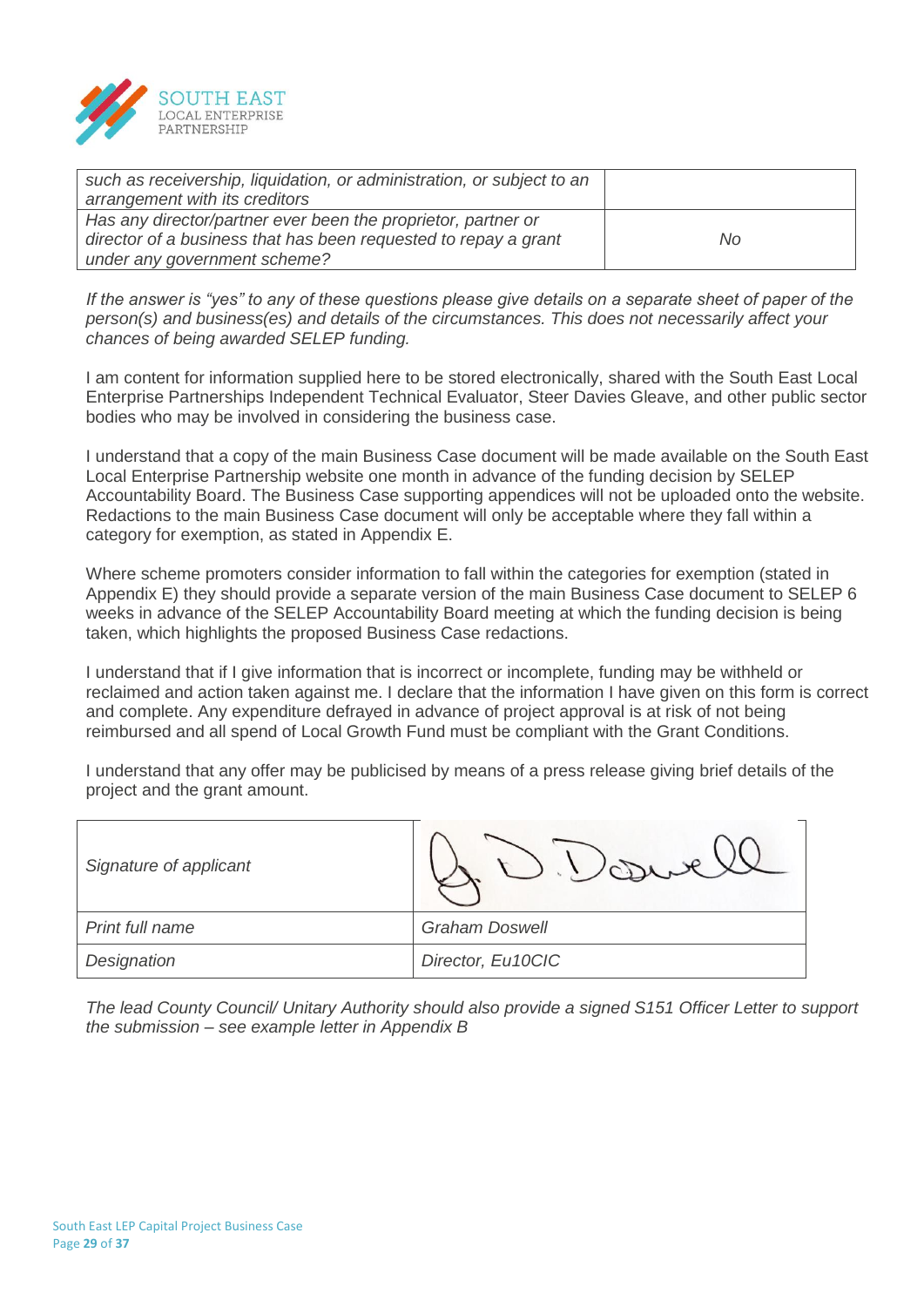

## **Appendix A – Risk register**

| <b>Description of</b><br><b>Risk</b>           | Impact of<br><b>Risk</b> | <b>Risk</b><br>Owner | <b>Risk</b><br><b>Manager</b> | <b>Likelihood of</b><br>occurrence (Very<br>Low/Low/Med/<br>High/ Very High)<br>$(1/2/3/4/5)$ * | <b>Impact (Very</b><br>Low/ Low/ Med/<br><b>High/ Very</b><br>High) (1/2/3/4/5)<br>$***$ | <b>Risk Rating</b> | <b>Risk</b><br><b>Mitigation</b>                                                                                                          | <b>Residual</b><br>Likelihood/Impact<br><b>Scores</b> |
|------------------------------------------------|--------------------------|----------------------|-------------------------------|-------------------------------------------------------------------------------------------------|------------------------------------------------------------------------------------------|--------------------|-------------------------------------------------------------------------------------------------------------------------------------------|-------------------------------------------------------|
| <b>Match funding</b><br>becomes<br>unavailable | High                     | Eu10CIC              | <b>ESCC</b>                   | $\overline{2}$                                                                                  | 5                                                                                        | 10                 | Dialogue with<br><b>ESCC</b>                                                                                                              | $1 \times 5 = 5$                                      |
| <b>Land sale</b><br>does not go<br>through     | High                     | Eu10CIC              | Eu10CIC<br><b>EBC</b>         | $\overline{2}$                                                                                  | 5                                                                                        | 10                 | Dialogue and<br>assurance to<br>Carillion that<br>stipulated<br>conditions will<br>be met and<br>funding is in<br>place                   | $1 \times 5 = 5$                                      |
| Grant<br>withdrawn<br>(EMFF)                   | High                     | Eu10CIC<br>/ MMO     | <b>MMO</b>                    | $\overline{2}$                                                                                  | 5                                                                                        | 10                 | <b>HMT</b> has<br>Guaranteed all<br><b>EMFF</b> projects<br>started before<br>the 2020<br>deadline; MMO<br>have stated this<br>commitment | $1 \times 5 = 5$                                      |
| Grant<br>withdrawn<br>(ESI4)                   | Low                      | Eu10CIC              | <b>ESCC</b>                   | $\overline{2}$                                                                                  | $\overline{\mathbf{1}}$                                                                  | $\overline{2}$     | Dialogue with<br>ESCC; seek<br>alternative loan<br>from Charity<br>Bank at 5% per<br>annum to cover<br>shortfall                          | $1 \times 1 = 1$                                      |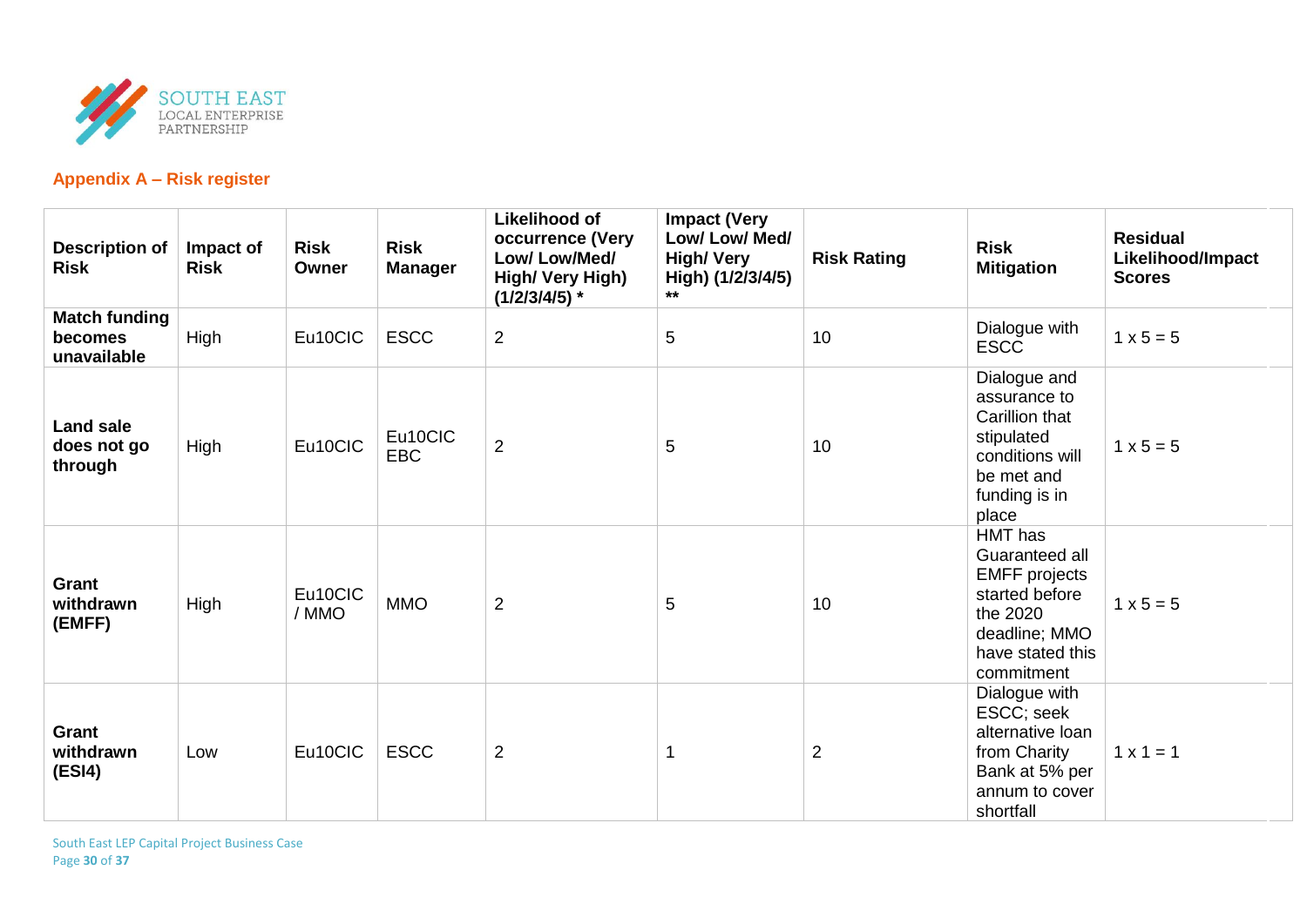

| Loans<br>withdrawn<br>(GPF and<br>ESI4)                                     | High   | Eu10CIC<br><b>ESCC</b><br><b>SELEP</b> | <b>ESCC</b><br><b>SELEP</b> | $\overline{2}$ | 5              | 10 | Change of<br>business plan<br>and<br>approaching<br>other loan<br>facilities;<br>possibly seek<br>to match with<br>commercial<br>loans but<br>depending in<br>interest rate<br>may not be<br>viable | $1 \times 5 = 5$ |
|-----------------------------------------------------------------------------|--------|----------------------------------------|-----------------------------|----------------|----------------|----|-----------------------------------------------------------------------------------------------------------------------------------------------------------------------------------------------------|------------------|
| <b>Land sale</b><br>refused due<br>to delay / land<br>sale price<br>changes | High   | Carillion<br>Eu10CIC<br>EBC            | Eu10CIC                     | $\overline{2}$ | $\overline{5}$ | 10 | Dialogue and<br>written<br>conformation<br>including price<br>from Carillion,<br>presented to<br>EBC and<br>binding                                                                                 | $1 \times 5 = 5$ |
| Delays in<br>delivery of<br>equipment                                       | Medium | Eu10CIC                                | Eu10CIC                     | 3              | 3              | 9  | If equipment<br>(e.g. ice maker)<br>did not arrive at<br>the agreed<br>time, our<br>business plan<br>would be set<br>back and<br>delayed and<br>the time taken<br>to recover costs                  | $1 \times 3 = 3$ |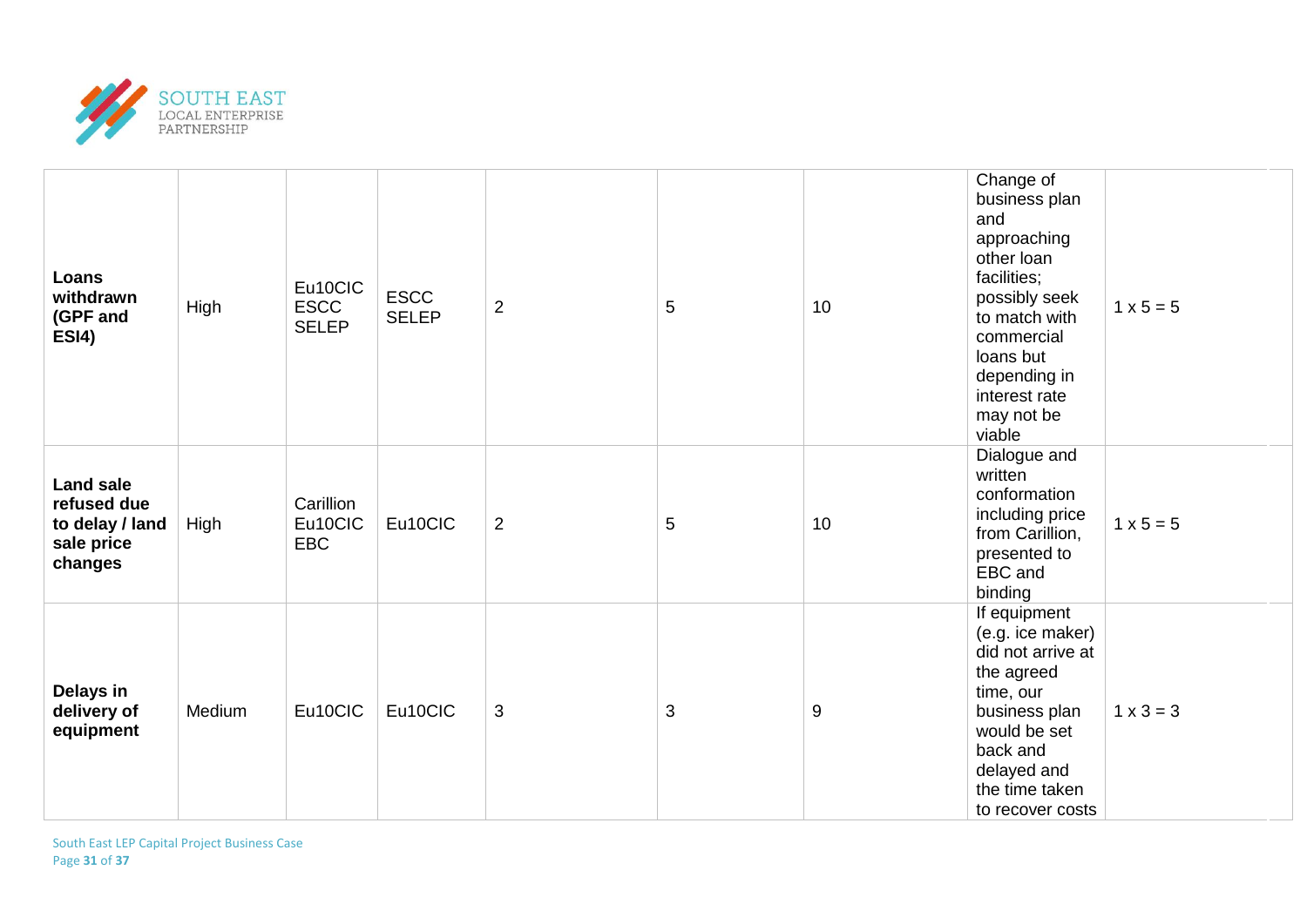

|                                   |        |         |         |   |             |   | and repay<br>loans would be<br>longer. We<br>would ensure<br>our second<br>preferred option<br>is kept open<br>and include a<br>termination<br>clause with our<br>preferred<br>supplier in case<br>of delay.                                                                                                                |                  |
|-----------------------------------|--------|---------|---------|---|-------------|---|-----------------------------------------------------------------------------------------------------------------------------------------------------------------------------------------------------------------------------------------------------------------------------------------------------------------------------|------------------|
| Change in<br>market<br>conditions | Medium | Eu10CIC | Eu10CIC | 3 | $\mathbf 1$ | 3 | If the market<br>conditions, e.g.<br>fish prices or<br>fuel prices<br>change<br>dramatically<br>over the<br>coming 5 years<br>this would<br>affect our<br>projections.<br>However as a<br>low impact / low<br>fuel use fleet<br>we would be<br>able to absorb<br>higher fuel<br>costs as it's a<br>smaller<br>percentage of | $2 \times 1 = 2$ |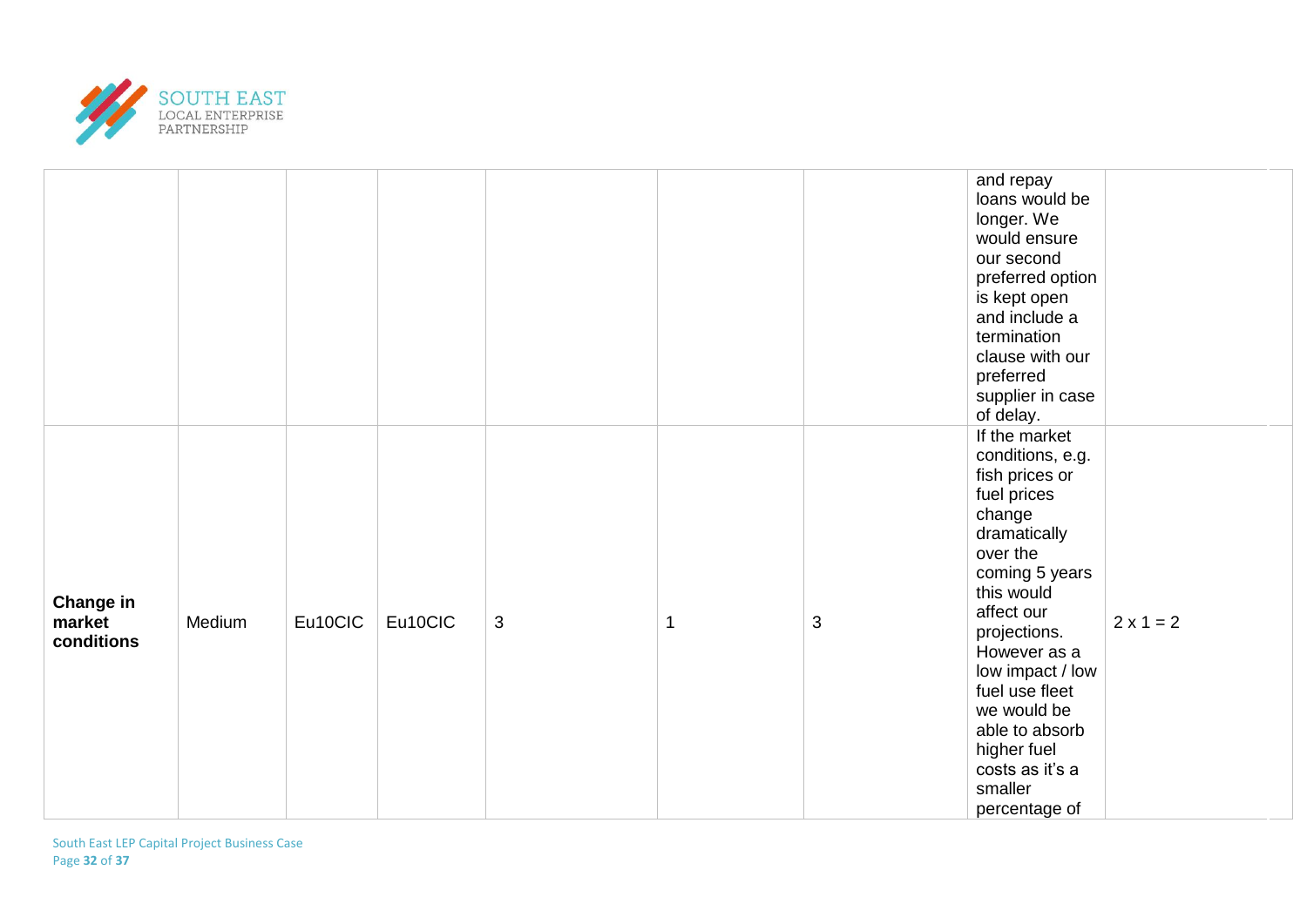

|                                              |        |         |                                        |   |   |   | our running<br>costs. If the<br>demand for<br>local seafood<br>were to reduce<br>dramatically,<br>we would shift<br>the retail sales<br>into wholesale<br>markets, which<br>are linked to a<br>growing EU<br>and global<br>demand for<br>seafood.                                                               |                  |
|----------------------------------------------|--------|---------|----------------------------------------|---|---|---|-----------------------------------------------------------------------------------------------------------------------------------------------------------------------------------------------------------------------------------------------------------------------------------------------------------------|------------------|
| <b>Changes in</b><br>cost of<br>construction | Medium | Eu10CIC | Eu10CIC<br><b>ESCC</b><br><b>SELEP</b> | 3 | 1 | 3 | We do not<br>foresee a major<br>change in<br>construction<br>prices over the<br>course of one<br>year, and<br>contractors will<br>stick to their<br>quoted prices<br>for that duration<br>(contractually<br>bound to do<br>so), however if<br>costs rise it will<br>take longer to<br>repay loans<br>and become | $2 \times 1 = 1$ |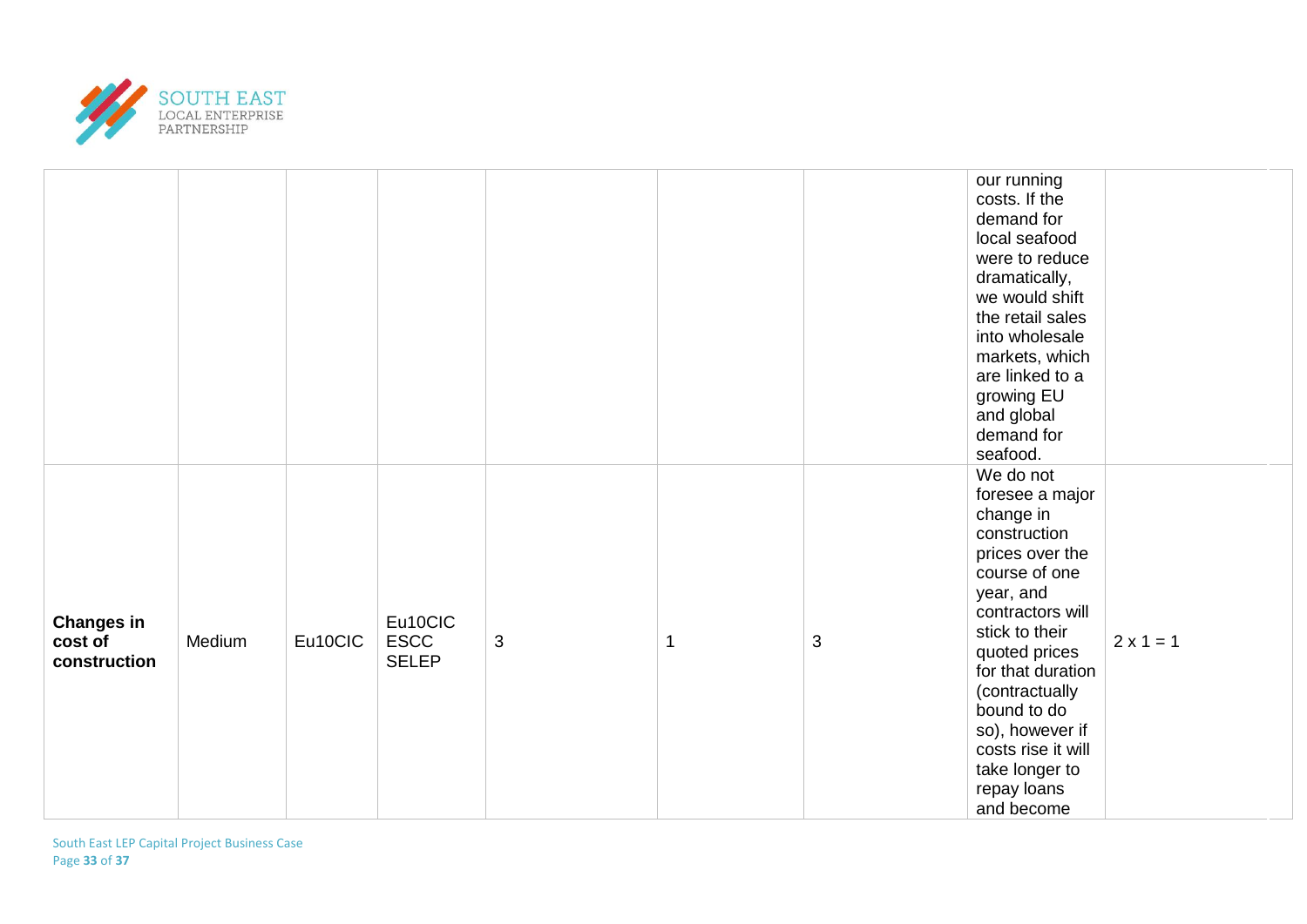

|                                      |     |                        |         |                |                |                | profitable but<br>this is not a<br>barrier in the<br>medium to long<br>term.                                                                                                                                                                               |                  |
|--------------------------------------|-----|------------------------|---------|----------------|----------------|----------------|------------------------------------------------------------------------------------------------------------------------------------------------------------------------------------------------------------------------------------------------------------|------------------|
| Lack of<br>suitably<br>skilled staff | Low | Eu10CIC<br><b>ESCC</b> |         | $\overline{2}$ | $\overline{2}$ | $\overline{4}$ | Construction:<br>Contractor<br>obliged to use<br>local labour as<br>part of planning<br>permission and<br>Eastbourne has<br>a number of<br>reputable<br>building<br>contractors.                                                                           |                  |
|                                      |     |                        | Eu10CIC |                |                |                | Processing:<br>Skilled<br>processor is<br>likely to be<br>recruited from<br>elsewhere is<br>the UK, in the<br>medium term<br>we will run<br>training<br>schemes to<br>identify suitable<br>local staff.<br>Sales: We can<br>recruit from<br>within a large | $2 \times 2 = 4$ |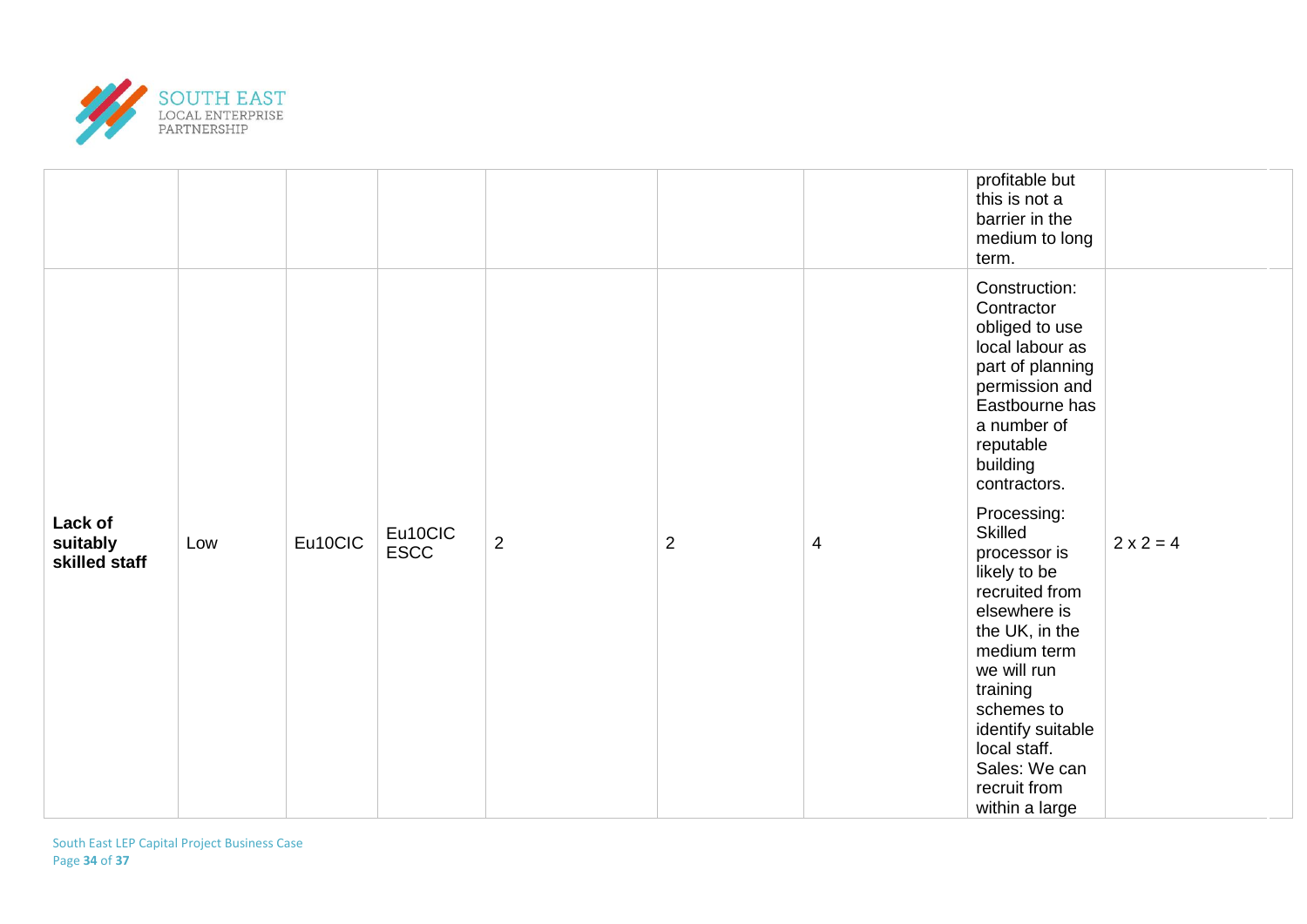

|                                                           |      |                               |                                      |   |            |    | catchment area<br>and will be<br>paying above<br>market rates to<br>ensure we can<br>recruit suitable<br>staff.                                                                                                                                                                                                                                                                                                                                  |                  |
|-----------------------------------------------------------|------|-------------------------------|--------------------------------------|---|------------|----|--------------------------------------------------------------------------------------------------------------------------------------------------------------------------------------------------------------------------------------------------------------------------------------------------------------------------------------------------------------------------------------------------------------------------------------------------|------------------|
| Loss of fleet<br>before<br>infrastructure<br>comes online | High | Eu10CIC<br>EBC<br><b>ESCC</b> | Eu10CIC<br><b>EBC</b><br><b>ESCC</b> | 3 | $\sqrt{5}$ | 15 | If there are<br>major delays<br>and some<br>vessels and<br>fishermen leave<br>the fishery, the<br>overall landings<br>will reduce. As<br>a result there<br>would be a<br>correspondingly<br>higher amount<br>of fish available<br>to catch which<br>could be caught<br>by other<br>vessels (given<br>necessary<br>quota where<br>applicable i.e.<br>through the<br>MMO quota<br>pool). The CIC<br>may also be<br>able to sustain<br>some vessels | $1 \times 5 = 5$ |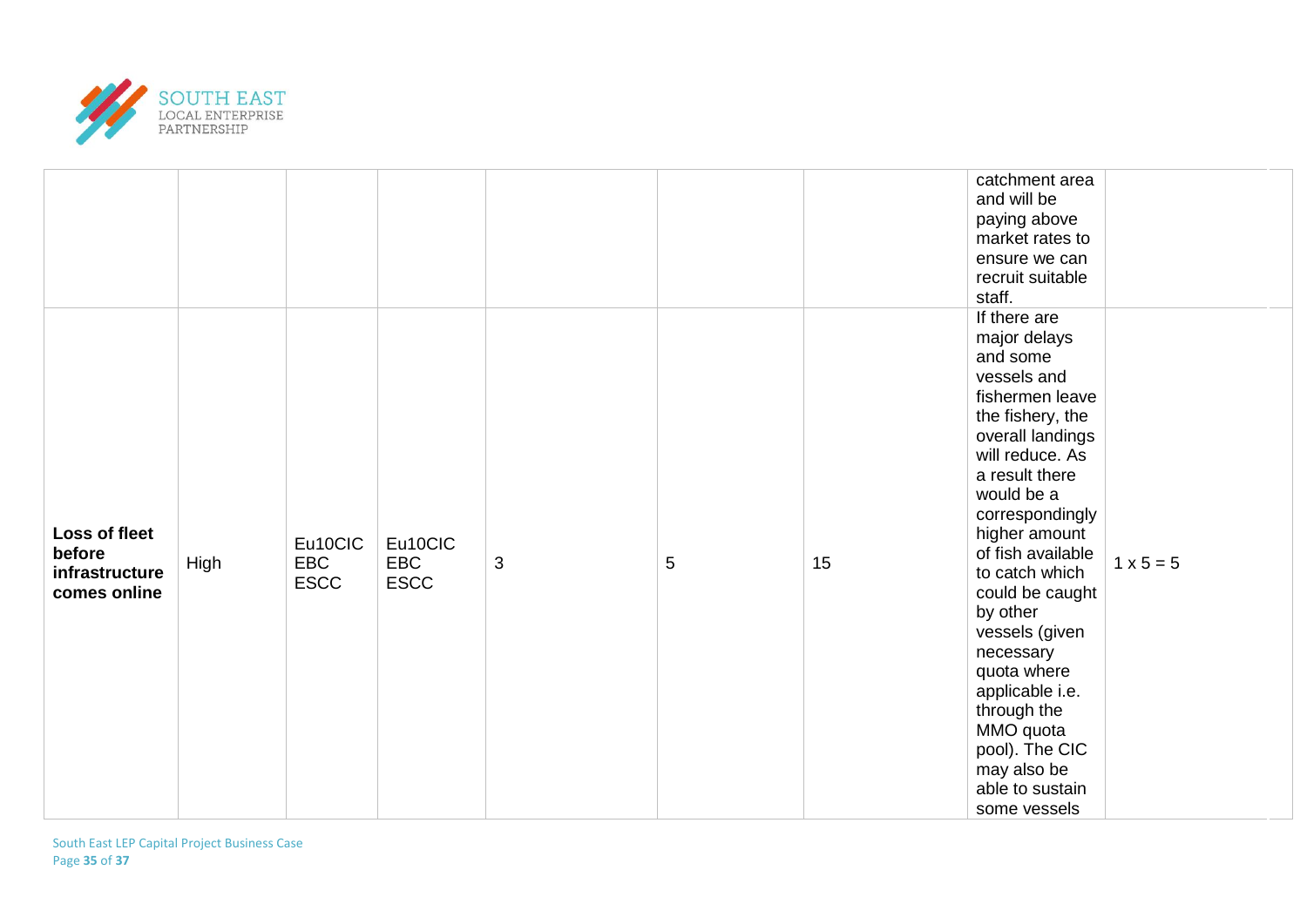

|                                                                                           |        |                       |                       |                |                |   | for a short<br>period of time<br>until the site is<br>online.                                                                                                                                                                                                       |             |
|-------------------------------------------------------------------------------------------|--------|-----------------------|-----------------------|----------------|----------------|---|---------------------------------------------------------------------------------------------------------------------------------------------------------------------------------------------------------------------------------------------------------------------|-------------|
| Increase in<br>cost as a<br>result of land<br>contamination<br>(and delay as<br>a result) | Medium | Eu10CIC<br><b>EBC</b> | Eu10CIC<br><b>EBC</b> | $\overline{2}$ | $\overline{2}$ | 4 | A soil test will<br>be done early<br>in the project to<br>establish the<br>depth/cost of<br>the foundations<br>and also the<br>presence of<br>contamination.<br>The results of<br>these tests will<br>enable the<br>contractor to<br>revise the price<br>if needed. | $1 x 2 = 2$ |

*\* Likelihood of occurrence scale: Very Low (1) more than 1 chance in 1000; Low (2) more than 1 chance in 100; Medium (3) more than 1 chance in 50; High (4) more than 1 chance in 25; Very High (5) more than 1 chance in 10.*

*\*\* Impact scale: Very Low (1) likely that impact could be resolved within 2 days; Low (2) potential for a few days' delay; Medium (3) potential for significant delay; High (4) potential for many weeks' delay; Very High (5) potential for many months' delay.*